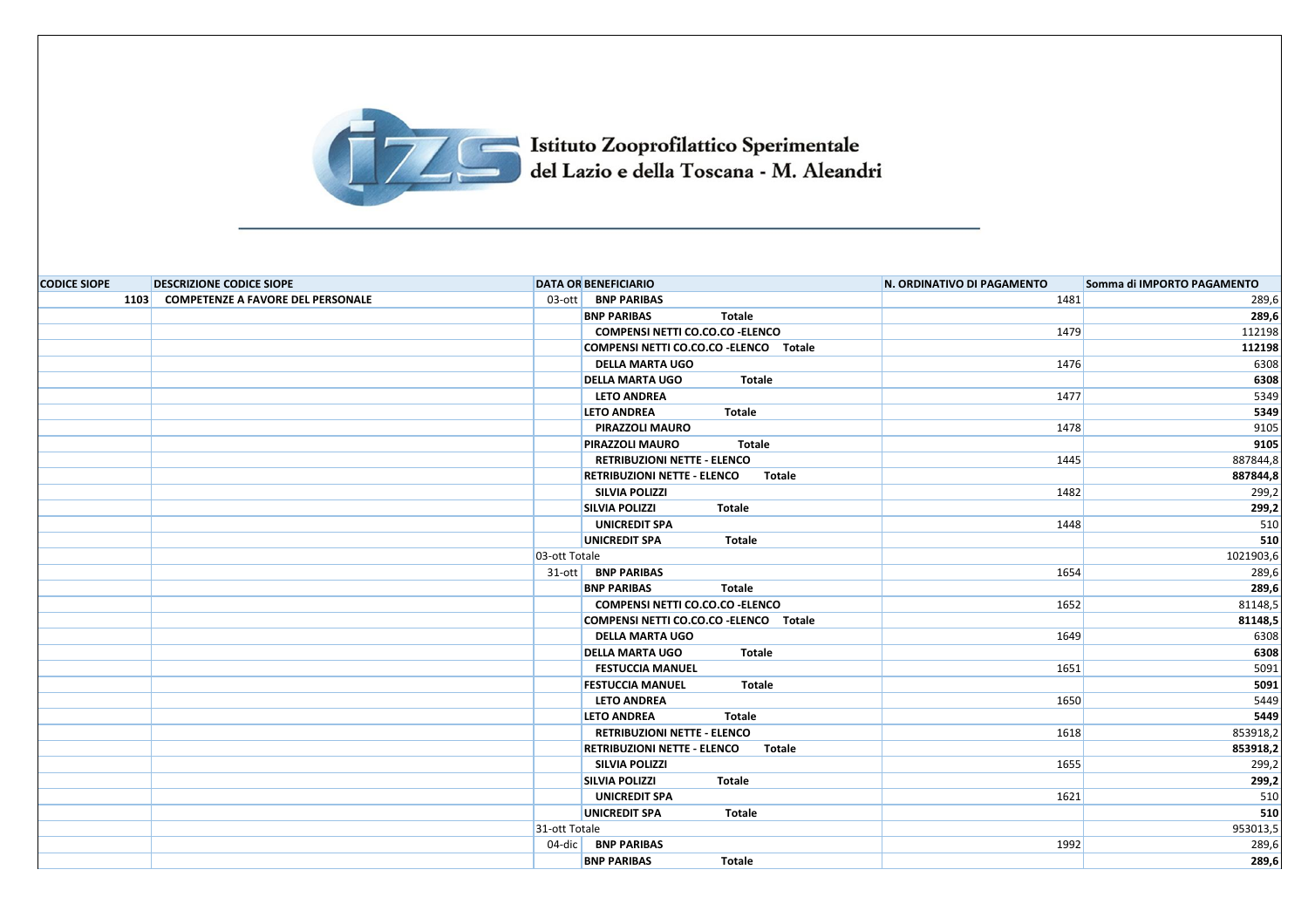| 1103 COMPETENZE A FAVORE DEL PERSONALE                 | 04-dic   COMPENSI NETTI CO.CO.CO - ELENCO           | 1990 | 73245,3        |
|--------------------------------------------------------|-----------------------------------------------------|------|----------------|
|                                                        | COMPENSI NETTI CO.CO.CO - ELENCO Totale             |      | 73245,3        |
|                                                        | <b>DELLA MARTA UGO</b>                              | 1987 | 6309           |
|                                                        | <b>DELLA MARTA UGO</b><br>Totale                    |      | 6309           |
|                                                        | <b>FESTUCCIA MANUEL</b>                             | 1989 | 5089           |
|                                                        | <b>FESTUCCIA MANUEL</b><br>Totale                   |      | 5089           |
|                                                        | <b>LETO ANDREA</b>                                  | 1988 | 5454           |
|                                                        | <b>LETO ANDREA</b><br>Totale                        |      | 5454           |
|                                                        | <b>RETRIBUZIONI NETTE - ELENCO</b>                  | 1957 | 879040,5       |
|                                                        | <b>RETRIBUZIONI NETTE - ELENCO</b><br>Totale        |      | 879040,5       |
|                                                        | <b>SILVIA POLIZZI</b>                               | 1993 | 299,2          |
|                                                        | <b>SILVIA POLIZZI</b><br>Totale                     |      | 299,2          |
|                                                        | <b>UNICREDIT SPA</b>                                | 1960 | 510            |
|                                                        | UNICREDIT SPA<br>Totale                             |      | 510            |
|                                                        | 04-dic Totale                                       |      | 970236,6       |
|                                                        | 20-dic BNP PARIBAS                                  | 2220 | 289,6          |
|                                                        | <b>BNP PARIBAS</b><br>Totale                        |      | 289,6          |
|                                                        | COMPENSI NETTI CO.CO.CO - ELENCO                    | 2218 | 79118          |
|                                                        | COMPENSI NETTI CO.CO.CO - ELENCO Totale             |      | 79118          |
|                                                        | <b>DELLA MARTA UGO</b>                              | 2215 | 6809           |
|                                                        | <b>DELLA MARTA UGO</b><br>Totale                    |      | 6809           |
|                                                        | <b>FESTUCCIA MANUEL</b>                             | 2217 | 6698           |
|                                                        | <b>FESTUCCIA MANUEL</b><br>Totale                   |      | 6698           |
|                                                        | <b>LETO ANDREA</b>                                  | 2216 | 5379           |
|                                                        | <b>LETO ANDREA</b><br>Totale                        |      | 5379           |
|                                                        | <b>RETRIBUZIONI NETTE - ELENCO</b>                  | 2185 | 893850,6       |
|                                                        |                                                     | 2227 | 742896         |
|                                                        | <b>RETRIBUZIONI NETTE - ELENCO</b><br><b>Totale</b> |      | 1636746,6      |
|                                                        | <b>SILVIA POLIZZI</b>                               | 2221 | 299,2          |
|                                                        | <b>SILVIA POLIZZI</b><br>Totale                     |      | 299,2          |
|                                                        | <b>UNICREDIT SPA</b>                                | 2188 | 510            |
|                                                        | UNICREDIT SPA<br>Totale                             |      | 510            |
|                                                        | 20-dic Totale                                       |      | 1735849,4      |
| <b>COMPETENZE A FAVORE DEL PERSONALE</b><br>Totale     |                                                     |      | 4681003,1      |
| 1103 Totale                                            |                                                     |      | 4681003,1      |
| 1203<br>ALTRE RITENUTE AL PERSONALE PER CONTO DI TERZI | $03$ -ott $A.N.$ TE.L                               | 1456 | -5             |
|                                                        | A.N.TE.L<br>Totale                                  |      | 5 <sup>1</sup> |
|                                                        | <b>AGOS DUCATO SPA</b>                              | 1467 | 230            |
|                                                        |                                                     | 1469 | 386            |
|                                                        | <b>AGOS DUCATO SPA</b><br>Totale                    |      | 616            |
|                                                        | <b>ANAAO ASSOMED</b>                                | 1453 | 241            |
|                                                        |                                                     | 1462 | 13             |
|                                                        | Totale<br><b>ANAAO ASSOMED</b>                      |      | 254            |
|                                                        | <b>BNL FINCANCE SPA</b>                             | 1463 | 570            |
|                                                        | <b>BNL FINCANCE SPA</b><br>Totale                   |      | 570            |
|                                                        | <b>CESSIONE FIGENPA</b>                             | 1468 | 230            |
|                                                        | Totale<br><b>CESSIONE FIGENPA</b>                   |      | 230            |
|                                                        | <b>CESSIONE LOGOS FINANZIARIA</b>                   | 1472 | 360            |
|                                                        | <b>CESSIONE LOGOS FINANZIARIA</b><br>Totale         |      | 360            |
|                                                        | CGIL                                                | 1449 | 479,2          |
|                                                        | <b>CGIL</b><br>Totale                               |      | 479,2          |
|                                                        | <b>CISL</b>                                         | 1450 | 248,9          |
|                                                        |                                                     |      |                |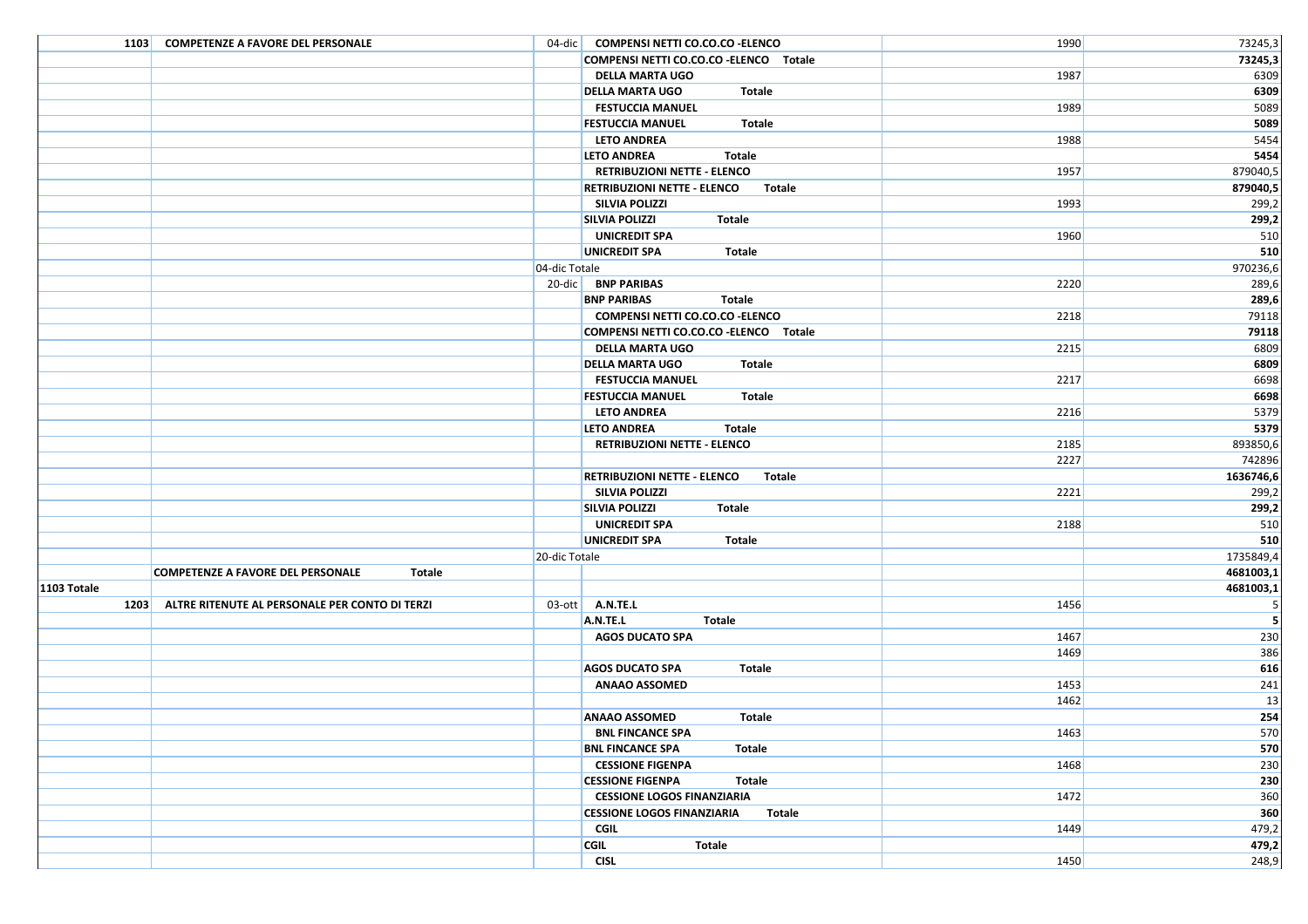| 1203 ALTRE RITENUTE AL PERSONALE PER CONTO DI TERZI | $O3$ -ott $ClSL$ | Totale                                       |      | 248,9   |
|-----------------------------------------------------|------------------|----------------------------------------------|------|---------|
|                                                     |                  | <b>CISL MEDICI E VETERINARI</b>              | 1451 | 30,6    |
|                                                     |                  | <b>CISL MEDICI E VETERINARI</b><br>Totale    |      | 30,6    |
|                                                     |                  | CMSRL                                        | 1465 | 757,3   |
|                                                     |                  | <b>CMSRL</b><br>Totale                       |      | 757,3   |
|                                                     |                  | <b>COMPASS SRL</b>                           | 1460 | 309     |
|                                                     |                  | <b>COMPASS SRL</b><br>Totale                 |      | 309     |
|                                                     |                  | F.V.M.- VETERINARI                           | 1455 | 845,7   |
|                                                     |                  | <b>F.V.M.- VETERINARI</b><br>Totale          |      | 845,7   |
|                                                     |                  | FEDIR FEDERAZIONE DIRIGENTI PUBBLIC          | 1458 | 179,9   |
|                                                     |                  | FEDIR FEDERAZIONE DIRIGENTI PUBBLIC Totale   |      | 179,9   |
|                                                     |                  | <b>FIDES SPA</b>                             | 1471 | 1994    |
|                                                     |                  | <b>FIDES SPA</b><br>Totale                   |      | 1994    |
|                                                     |                  | <b>FUTURO SPA</b>                            | 1475 | 443     |
|                                                     |                  | <b>FUTURO SPA</b><br>Totale                  |      | 443     |
|                                                     |                  | <b>GRADITO PATRIZIA</b>                      | 1447 | 413,2   |
|                                                     |                  | <b>GRADITO PATRIZIA</b><br>Totale            |      | 413,2   |
|                                                     |                  | <b>IBL BANCA SPA</b>                         | 1473 | 2894    |
|                                                     |                  | <b>IBL BANCA SPA</b><br>Totale               |      | 2894    |
|                                                     |                  | INPDAP-PREST. NON CARTOLARIZZ.40002          | 1464 | 5575,5  |
|                                                     |                  | INPDAP-PREST. NON CARTOLARIZZ.40002 Totale   |      | 5575,5  |
|                                                     |                  | <b>MASTRONICOLA CECILIA</b>                  | 1446 | 300     |
|                                                     |                  | <b>MASTRONICOLA CECILIA</b><br>Totale        |      | 300     |
|                                                     |                  | PITAGORA SPA                                 | 1474 | 499     |
|                                                     |                  | <b>PITAGORA SPA</b><br>Totale                |      | 499     |
|                                                     |                  | <b>R.D.B.</b>                                | 1454 | 60,2    |
|                                                     |                  | <b>R.D.B.</b><br>Totale                      |      | 60,2    |
|                                                     |                  | SANDER CONSUMER BANK SPA                     | 1466 | 165     |
|                                                     |                  | <b>SANDER CONSUMER BANK SPA</b><br>Totale    |      | 165     |
|                                                     |                  | SANTANDER CONSUMER BANK SPA                  | 1461 | 457     |
|                                                     |                  | <b>SANTANDER CONSUMER BANK SPA</b><br>Totale |      | 457     |
|                                                     |                  | SIGLA SRL                                    | 1480 | 849     |
|                                                     |                  |                                              | 1485 | 360     |
|                                                     |                  | <b>SIGLA SRL</b><br>Totale                   |      | 1209    |
|                                                     |                  | SPEFIN FINANZIARIA SPA                       | 1486 | 480     |
|                                                     |                  | <b>SPEFIN FINANZIARIA SPA</b><br>Totale      |      | 480     |
|                                                     |                  | <b>TERFINANCE SPA</b>                        | 1470 | 315     |
|                                                     |                  | <b>TERFINANCE SPA</b><br>Totale              |      | 315     |
|                                                     |                  | UGL UNIONE GENERALE DEL LAVORO               | 1483 | 94,6    |
|                                                     |                  | UGL UNIONE GENERALE DEL LAVORO Totale        |      | 94,6    |
|                                                     |                  | UIL FPL                                      | 1457 | 31      |
|                                                     |                  | UIL FPL<br>Totale                            |      | 31      |
|                                                     |                  | UIL FPL SETTORI ENTI LOCALI                  | 1452 | 1259,8  |
|                                                     |                  | UIL FPL SETTORI ENTI LOCALI Totale           |      | 1259,8  |
|                                                     |                  | UNICREDIT SPA                                | 1459 | 310     |
|                                                     |                  | <b>UNICREDIT SPA</b><br>Totale               |      | 310     |
|                                                     | 03-ott Totale    |                                              |      | 21385,9 |
|                                                     |                  | 04-ott   AGENZIA SEVIZI ITALIA               | 1495 | 356,3   |
|                                                     |                  | <b>AGENZIA SEVIZI ITALIA</b><br>Totale       |      | 356,3   |
|                                                     | 04-ott Totale    |                                              |      | 356,3   |
|                                                     |                  | 07-ott BELLINO FRANCESCA                     | 1499 | 1128    |
|                                                     |                  | <b>BELLINO FRANCESCA</b><br>Totale           |      | 1128    |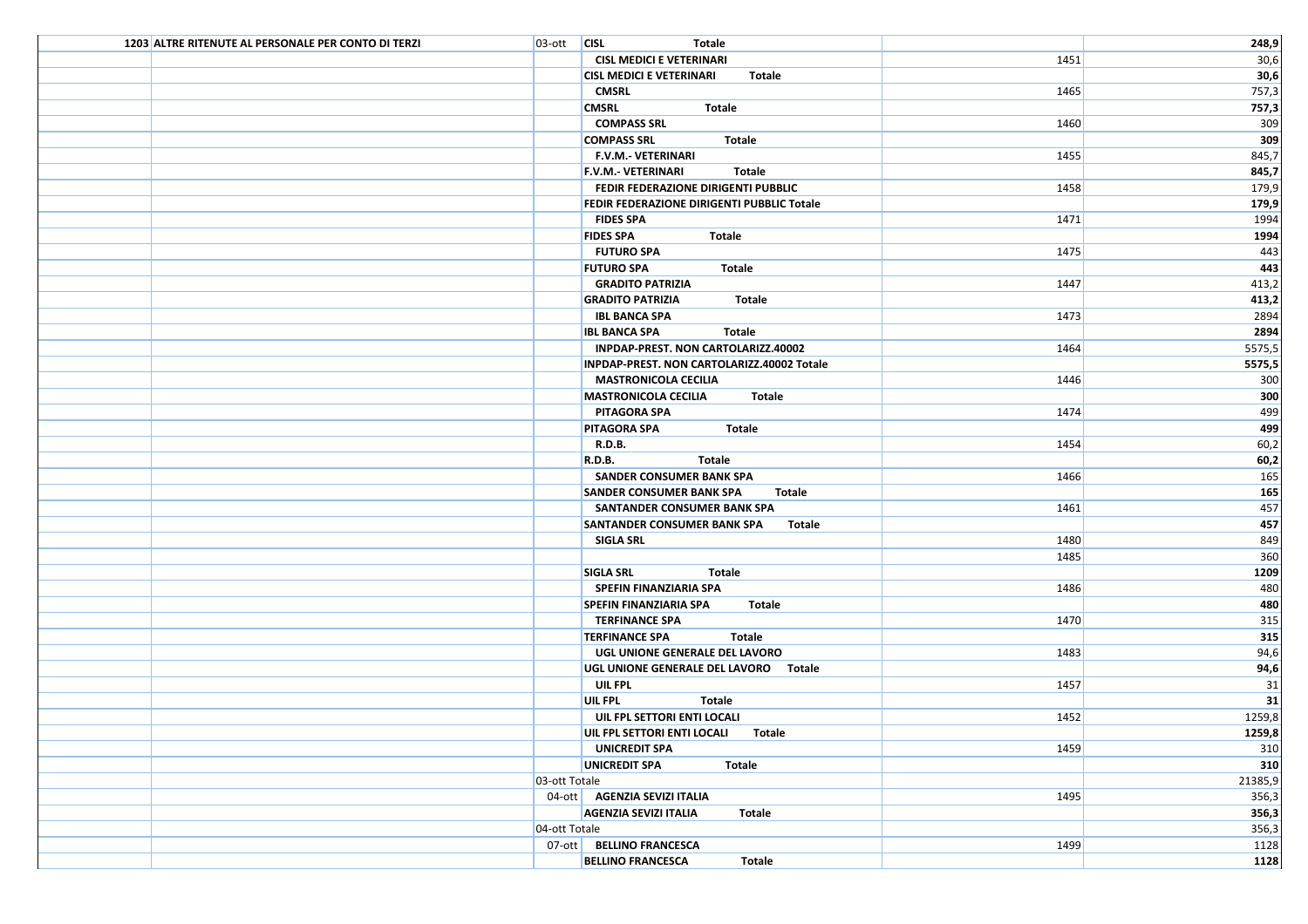| 1203 ALTRE RITENUTE AL PERSONALE PER CONTO DI TERZI | 07-ott   CAPOTONDI RITA                      | 1500 | 4733,2  |
|-----------------------------------------------------|----------------------------------------------|------|---------|
|                                                     | <b>CAPOTONDI RITA</b><br><b>Totale</b>       |      | 4733,2  |
|                                                     | DEA Formazione e Servizi s.n.c.              | 1506 | 240     |
|                                                     | DEA Formazione e Servizi s.n.c. Totale       |      | 240     |
|                                                     | <b>GALDI AGOSTINO</b>                        | 1497 | 4809,6  |
|                                                     | <b>GALDI AGOSTINO</b><br>Totale              |      | 4809,6  |
|                                                     | <b>MAZZI ADELIA</b>                          | 1498 | 477,9   |
|                                                     | <b>Totale</b><br><b>MAZZI ADELIA</b>         |      | 477,9   |
|                                                     | <b>MONTEMURRO PASQUALE</b>                   | 1505 | 2864,1  |
|                                                     | <b>MONTEMURRO PASQUALE</b><br>Totale         |      | 2864,1  |
|                                                     | <b>MORGANA GIUSEPPE</b>                      | 1502 | 917,4   |
|                                                     | <b>MORGANA GIUSEPPE</b><br>Totale            |      | 917,4   |
|                                                     | SOC. ITALIANA DI MEDICINA VETERINAR          | 1504 | 50      |
|                                                     | SOC. ITALIANA DI MEDICINA VETERINAR Totale   |      | 50      |
|                                                     | UNIVERSITA' DEGLI STUDI DI PISA              | 1507 | 54873,8 |
|                                                     | UNIVERSITA' DEGLI STUDI DI PISA Totale       |      | 54873,8 |
|                                                     | Università di Padova                         | 1496 | 4000    |
|                                                     | Università di Padova<br>Totale               |      | 4000    |
|                                                     | 07-ott Totale                                |      | 74094   |
|                                                     | 21-ott   AGENZIA NAZIONALE SERVIZI SANITARI  | 1544 | 3569,3  |
|                                                     | AGENZIA NAZIONALE SERVIZI SANITARI Totale    |      | 3569,3  |
|                                                     | <b>Bioseb sas</b>                            | 1542 | 7461    |
|                                                     | <b>Bioseb sas</b><br>Totale                  |      | 7461    |
|                                                     | DTU TECHNICAL UNIVERISTY OF DENMARK          | 1546 | 400     |
|                                                     | DTU TECHNICAL UNIVERISTY OF DENMARK Totale   |      | 400     |
|                                                     | <b>ID VET SARL</b>                           | 1543 | 62113,3 |
|                                                     | <b>ID VET SARL</b><br><b>Totale</b>          |      | 62113,3 |
|                                                     | <b>WAGENINGEN UNIVERSITY</b>                 | 1545 | 1800    |
|                                                     | <b>WAGENINGEN UNIVERSITY</b><br>Totale       |      | 1800    |
|                                                     | 21-ott Totale                                |      | 75343,6 |
|                                                     | $31$ -ott $\overline{A}$ .N.TE.L             | 1629 | 5       |
|                                                     | A.N.TE.L<br>Totale                           |      | 5       |
|                                                     | AGENZIA NAZIONALE SERVIZI SANITARI           | 1612 | 1032,9  |
|                                                     | AGENZIA NAZIONALE SERVIZI SANITARI Totale    |      | 1032,9  |
|                                                     | <b>AGOS DUCATO SPA</b>                       | 1640 | 230     |
|                                                     |                                              | 1642 | 616     |
|                                                     | <b>AGOS DUCATO SPA</b><br>Totale             |      | 846     |
|                                                     | <b>ANAAO ASSOMED</b>                         | 1626 | 241     |
|                                                     |                                              | 1635 | 13      |
|                                                     | <b>ANAAO ASSOMED</b><br>Totale               |      | 254     |
|                                                     | <b>ASST FATEBENEFRATELLI SACCO</b>           | 1610 | 64000   |
|                                                     | <b>ASST FATEBENEFRATELLI SACCO</b><br>Totale |      | 64000   |
|                                                     | <b>BNL FINCANCE SPA</b>                      | 1636 | 570     |
|                                                     | <b>BNL FINCANCE SPA</b><br><b>Totale</b>     |      | 570     |
|                                                     | <b>CESSIONE FIGENPA</b>                      | 1641 | 230     |
|                                                     | <b>CESSIONE FIGENPA</b><br>Totale            |      | 230     |
|                                                     | <b>CESSIONE LOGOS FINANZIARIA</b>            | 1645 | 360     |
|                                                     | <b>CESSIONE LOGOS FINANZIARIA</b><br>Totale  |      | 360     |
|                                                     | CGIL                                         | 1622 | 510,4   |
|                                                     | <b>CGIL</b><br>Totale                        |      | 510,4   |
|                                                     | <b>CIABATTI ILARIA</b>                       | 1617 | 296,8   |
|                                                     | <b>CIABATTI ILARIA</b><br>Totale             |      | 296,8   |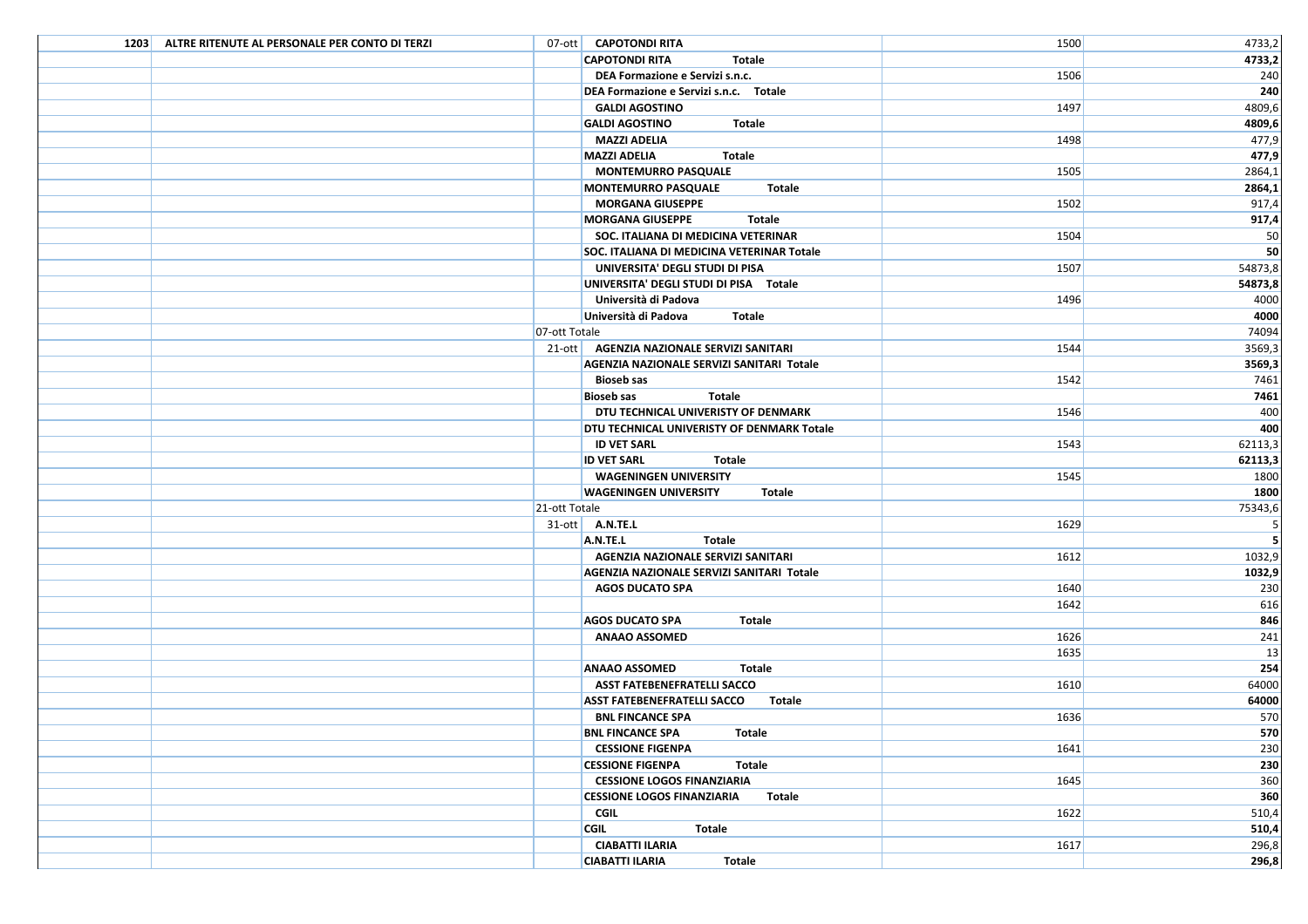| 1203 ALTRE RITENUTE AL PERSONALE PER CONTO DI TERZI | $31$ -ott CISL                               | 1623 | 248,9  |
|-----------------------------------------------------|----------------------------------------------|------|--------|
|                                                     | <b>CISL</b><br>Totale                        |      | 248,9  |
|                                                     | <b>CISL MEDICI E VETERINARI</b>              | 1624 | 30,6   |
|                                                     | <b>CISL MEDICI E VETERINARI</b><br>Totale    |      | 30,6   |
|                                                     | <b>CMSRL</b>                                 | 1638 | 757,3  |
|                                                     | <b>CMSRL</b><br>Totale                       |      | 757,3  |
|                                                     | <b>COLLU MARCO</b>                           | 1608 | 274,3  |
|                                                     | <b>COLLU MARCO</b><br>Totale                 |      | 274,3  |
|                                                     | <b>COMPASS SRL</b>                           | 1633 | 369    |
|                                                     | <b>COMPASS SRL</b><br>Totale                 |      | 369    |
|                                                     | <b>DALLA COSTA LORENZA</b>                   | 1611 | 346,2  |
|                                                     | <b>DALLA COSTA LORENZA</b><br>Totale         |      | 346,2  |
|                                                     | DE GIACOMO MARZIA                            | 1615 | 104    |
|                                                     | <b>DE GIACOMO MARZIA</b><br>Totale           |      | 104    |
|                                                     | DE SANCTIS BRUNO                             | 1614 | 8311,4 |
|                                                     | <b>DE SANCTIS BRUNO</b><br>Totale            |      | 8311,4 |
|                                                     | <b>F.V.M.- VETERINARI</b>                    | 1628 | 870,3  |
|                                                     | <b>F.V.M.- VETERINARI</b><br>Totale          |      | 870,3  |
|                                                     | FEDIR FEDERAZIONE DIRIGENTI PUBBLIC          | 1631 | 179,9  |
|                                                     | FEDIR FEDERAZIONE DIRIGENTI PUBBLIC Totale   |      | 179,9  |
|                                                     | <b>FIDES SPA</b>                             | 1644 | 1994   |
|                                                     | <b>FIDES SPA</b><br>Totale                   |      | 1994   |
|                                                     | <b>FUTURO SPA</b>                            | 1648 | 443    |
|                                                     | <b>FUTURO SPA</b><br>Totale                  |      | 443    |
|                                                     | <b>GRADITO PATRIZIA</b>                      | 1620 | 413,2  |
|                                                     | <b>GRADITO PATRIZIA</b><br>Totale            |      | 413,2  |
|                                                     | <b>IBL BANCA SPA</b>                         | 1646 | 2894   |
|                                                     | <b>IBL BANCA SPA</b><br>Totale               |      | 2894   |
|                                                     | INPDAP-PREST. NON CARTOLARIZZ.40002          | 1637 | 5134   |
|                                                     | INPDAP-PREST. NON CARTOLARIZZ.40002 Totale   |      | 5134   |
|                                                     | <b>MASTRONICOLA CECILIA</b>                  | 1619 | 300    |
|                                                     | <b>MASTRONICOLA CECILIA</b><br>Totale        |      | 300    |
|                                                     | <b>ONORI ROBERTA</b>                         | 1616 | 104    |
|                                                     | <b>ONORI ROBERTA</b><br>Totale               |      | 104    |
|                                                     | PIERBONI ELISA                               | 1609 | 231,2  |
|                                                     | <b>PIERBONI ELISA</b><br>Totale              |      | 231,2  |
|                                                     | <b>PITAGORA SPA</b>                          | 1647 | 499    |
|                                                     | <b>PITAGORA SPA</b><br>Totale                |      | 499    |
|                                                     | <b>R.D.B.</b>                                | 1627 | 60,2   |
|                                                     | R.D.B.<br>Totale                             |      | 60,2   |
|                                                     | ROMA CAPITALE DIPARTIMENTO MOBILITA          | 1613 | 1547   |
|                                                     | ROMA CAPITALE DIPARTIMENTO MOBILITA Totale   |      | 1547   |
|                                                     | SANDER CONSUMER BANK SPA                     | 1639 | 165    |
|                                                     | SANDER CONSUMER BANK SPA Totale              |      | 165    |
|                                                     | SANTANDER CONSUMER BANK SPA                  | 1634 | 457    |
|                                                     | <b>SANTANDER CONSUMER BANK SPA</b><br>Totale |      | 457    |
|                                                     | <b>SIGLA SRL</b>                             | 1653 | 849    |
|                                                     |                                              | 1658 | 360    |
|                                                     | <b>SIGLA SRL</b><br>Totale                   |      | 1209   |
|                                                     | SPEFIN FINANZIARIA SPA                       | 1659 | 480    |
|                                                     | <b>SPEFIN FINANZIARIA SPA</b><br>Totale      |      | 480    |
|                                                     | UGL UNIONE GENERALE DEL LAVORO               | 1656 | 94,6   |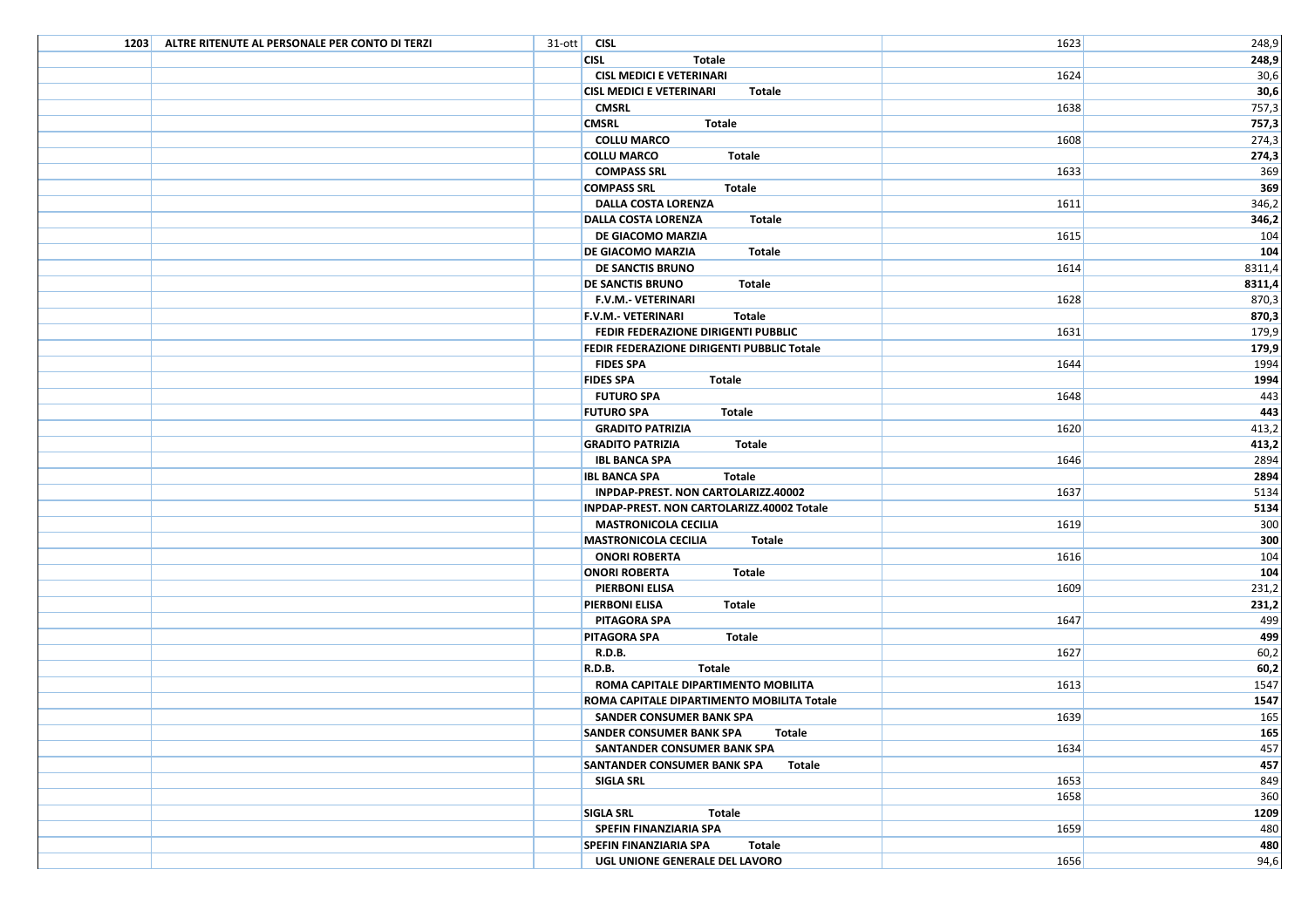| 1203 ALTRE RITENUTE AL PERSONALE PER CONTO DI TERZI | 31-ott   UGL UNIONE GENERALE DEL LAVORO Totale |              | 94,6             |
|-----------------------------------------------------|------------------------------------------------|--------------|------------------|
|                                                     | UIL FPL                                        | 1630         | 31               |
|                                                     | UIL FPL<br>Totale                              |              | $\overline{31}$  |
|                                                     | UIL FPL SETTORI ENTI LOCALI                    | 1625         | 1246,2           |
|                                                     | UIL FPL SETTORI ENTI LOCALI Totale             |              | 1246,2           |
|                                                     | <b>UNICREDIT SPA</b>                           | 1632         | 310              |
|                                                     | UNICREDIT SPA<br>Totale                        |              | 310              |
|                                                     | <b>VIVIBANCA SPAA</b>                          | 1643         | 315              |
|                                                     | <b>VIVIBANCA SPAA</b><br><b>Totale</b>         |              | 315              |
|                                                     | 31-ott Totale                                  |              | 97524,4          |
|                                                     | 05-nov RICONGIUNZIONE L. 29/79 CPDEL           | 1661         | 86,6             |
|                                                     | RICONGIUNZIONE L. 29/79 CPDEL Totale           |              | 86,6             |
|                                                     | <b>RISCATTI CPDEL</b>                          | 1660         | 60,1             |
|                                                     | <b>RISCATTI CPDEL</b><br>Totale                |              | 60,1             |
|                                                     | <b>RISCATTI CPS</b>                            | 1677         | 88,6             |
|                                                     | <b>RISCATTI CPS</b><br>Totale                  |              | 88,6             |
|                                                     | 05-nov Totale                                  |              | 235,3            |
|                                                     | 06-nov PAG. PREMIO INAIL                       | 1757         | 60188,9          |
|                                                     | <b>PAG. PREMIO INAIL</b><br>Totale             |              | 60188,9          |
|                                                     | RICONGIUNZIONE L. 29/79 CPDEL                  | 1688         | 86,6             |
|                                                     |                                                | 1705         | 86,6             |
|                                                     |                                                | 1722         | 86,6             |
|                                                     |                                                | 1740         | 86,6             |
|                                                     |                                                | 1759         | 86,6             |
|                                                     | RICONGIUNZIONE L. 29/79 CPDEL Totale           |              | 433              |
|                                                     | <b>RISCATTI CPDEL</b>                          | 1687         | 60,1             |
|                                                     |                                                | 1704         | 60,1             |
|                                                     |                                                | 1721         | 60,1             |
|                                                     |                                                | 1739         | 60,1             |
|                                                     |                                                | 1758         | 60,1             |
|                                                     | <b>RISCATTI CPDEL</b><br>Totale                |              | 300,5            |
|                                                     | <b>RISCATTI CPS</b>                            | 1703         | 88,6             |
|                                                     |                                                | 1720         | 88,6             |
|                                                     |                                                | 1738         | 88,6             |
|                                                     |                                                | 1756         | 88,6             |
|                                                     |                                                | 1775         | 88,6             |
|                                                     | <b>RISCATTI CPS</b><br>Totale                  |              | 443              |
|                                                     | 06-nov Totale                                  |              | 61365,4<br>152,2 |
|                                                     | 07-nov ADD. COMUNALE 730                       | 1813<br>1831 | 335              |
|                                                     | <b>ADD. COMUNALE 730</b><br>Totale             |              | 487,2            |
|                                                     | RICONGIUNZIONE L. 29/79 CPDEL                  | 1777         | 86,6             |
|                                                     |                                                | 1797         | 86,6             |
|                                                     |                                                | 1815         | 86,6             |
|                                                     | RICONGIUNZIONE L. 29/79 CPDEL Totale           |              | 259,8            |
|                                                     | <b>RISCATTI CPDEL</b>                          | 1776         | 60,1             |
|                                                     |                                                | 1796         | 60,1             |
|                                                     |                                                | 1814         | 60,1             |
|                                                     | <b>RISCATTI CPDEL</b><br>Totale                |              | 180,3            |
|                                                     | <b>RISCATTI CPS</b>                            | 1792         | 88,6             |
|                                                     |                                                | 1812         | 88,6             |
|                                                     |                                                | 1830         | 88,6             |
|                                                     |                                                |              |                  |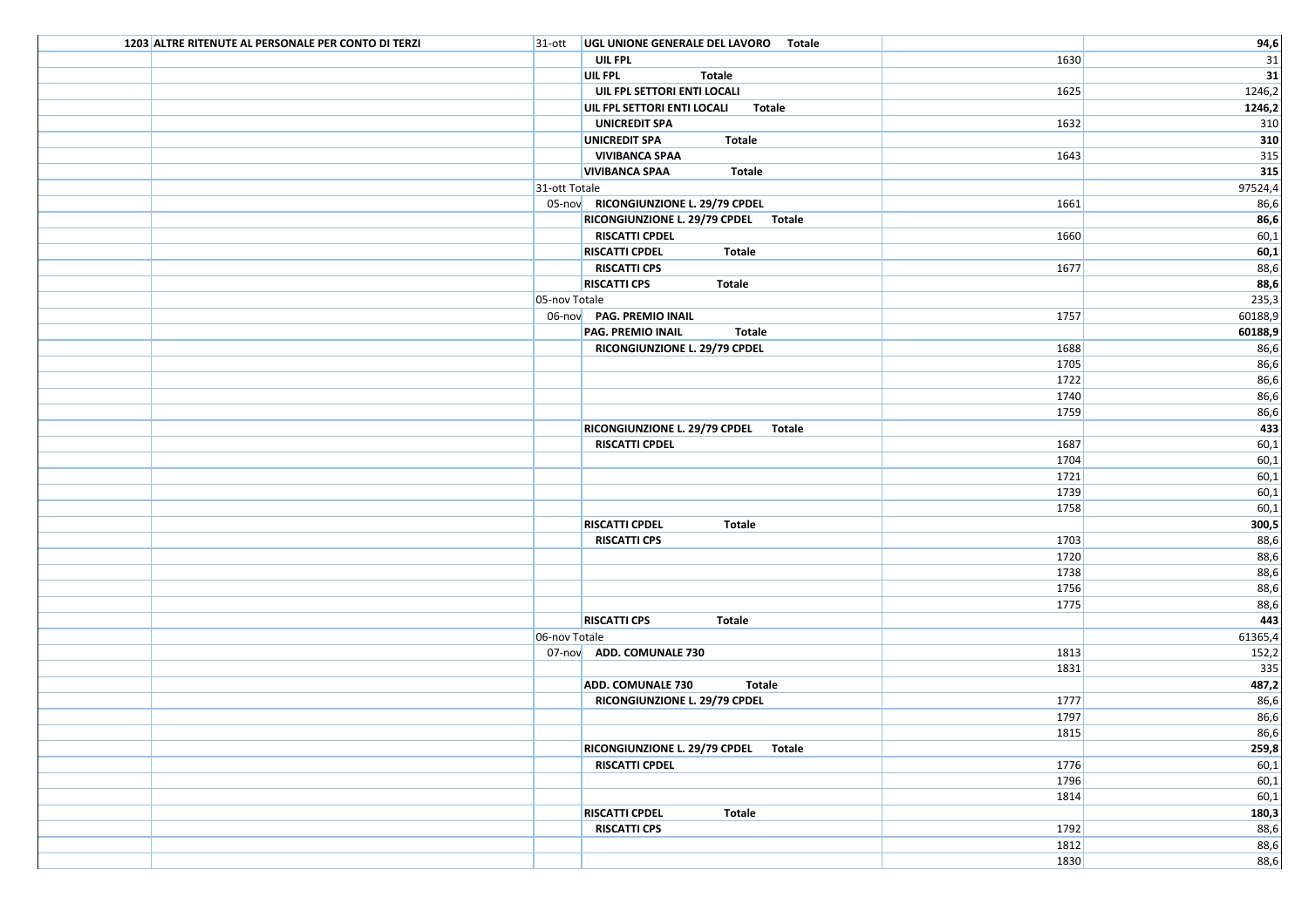| 1203 ALTRE RITENUTE AL PERSONALE PER CONTO DI TERZI | 07-nov RISCATTI CPS<br>Totale              |      | 265,8                    |
|-----------------------------------------------------|--------------------------------------------|------|--------------------------|
|                                                     | 07-nov Totale                              |      | 1193,1                   |
|                                                     | 13-nov ADD. COMUNALE 730                   | 1861 | 29                       |
|                                                     | <b>ADD. COMUNALE 730</b><br><b>Totale</b>  |      | 29                       |
|                                                     | <b>ID VET SARL</b>                         | 1865 | 1400                     |
|                                                     | <b>ID VET SARL</b><br><b>Totale</b>        |      | 1400                     |
|                                                     | <b>MEDICAL SERVICE 2000 LTD</b>            | 1863 | 554                      |
|                                                     | MEDICAL SERVICE 2000 LTD<br>Totale         |      | 554                      |
|                                                     | RICONGIUNZIONE L. 29/79 CPDEL              | 1847 | 86,6                     |
|                                                     | RICONGIUNZIONE L. 29/79 CPDEL Totale       |      | 86,6                     |
|                                                     | <b>RISCATTI CPS</b>                        | 1846 | 88,6                     |
|                                                     | <b>RISCATTI CPS</b><br>Totale              |      | 88,6                     |
|                                                     | <b>SPRINGER-VERLAG GMBH</b>                | 1866 | 3025,6                   |
|                                                     | <b>SPRINGER-VERLAG GMBH</b><br>Totale      |      | 3025,6                   |
|                                                     | <b>VITROS LABORATORIOS</b>                 | 1864 | 1780                     |
|                                                     | <b>VITROS LABORATORIOS</b><br>Totale       |      | 1780                     |
|                                                     | 13-nov Totale                              |      | 6963,8                   |
|                                                     | $04$ -dic A.N.TE.L                         | 1968 | $\overline{\phantom{0}}$ |
|                                                     | A.N.TE.L<br>Totale                         |      | $\overline{\phantom{a}}$ |
|                                                     | <b>AGOS DUCATO SPA</b>                     | 1979 | 230                      |
|                                                     |                                            | 1981 | 616                      |
|                                                     | <b>AGOS DUCATO SPA</b><br>Totale           |      | 846                      |
|                                                     | <b>ANAAO ASSOMED</b>                       | 1965 | 241                      |
|                                                     |                                            | 1974 | 13                       |
|                                                     | <b>ANAAO ASSOMED</b><br>Totale             |      | 254                      |
|                                                     | <b>BNL FINCANCE SPA</b>                    | 1975 | 570                      |
|                                                     | <b>BNL FINCANCE SPA</b><br>Totale          |      | 570                      |
|                                                     | <b>CESSIONE FIGENPA</b>                    | 1980 | 230                      |
|                                                     | <b>CESSIONE FIGENPA</b><br><b>Totale</b>   |      | 230                      |
|                                                     | <b>CGIL</b>                                | 1961 | 513,3                    |
|                                                     | <b>CGIL</b><br>Totale                      |      | 513,3                    |
|                                                     | <b>CISL</b>                                | 1962 | 249                      |
|                                                     | <b>CISL</b><br>Totale                      |      | 249                      |
|                                                     | <b>CISL MEDICI E VETERINARI</b>            | 1963 | 30,6                     |
|                                                     | <b>CISL MEDICI E VETERINARI</b><br>Totale  |      | 30,6                     |
|                                                     | <b>CMSRL</b>                               | 1977 | 757,3                    |
|                                                     | <b>Totale</b><br><b>CMSRL</b>              |      | 757,3                    |
|                                                     | <b>COMPASS SRL</b>                         | 1972 | 369                      |
|                                                     | <b>COMPASS SRL</b><br>Totale               |      | 369                      |
|                                                     | <b>F.V.M.- VETERINARI</b>                  | 1967 | 895                      |
|                                                     | <b>F.V.M.- VETERINARI</b><br>Totale        |      | 895                      |
|                                                     | FEDIR FEDERAZIONE DIRIGENTI PUBBLIC        | 1970 | 179,9                    |
|                                                     | FEDIR FEDERAZIONE DIRIGENTI PUBBLIC Totale |      | 179,9                    |
|                                                     | <b>FIDES SPA</b>                           | 1983 | 1994                     |
|                                                     | <b>FIDES SPA</b><br>Totale                 |      | 1994                     |
|                                                     | <b>FUTURO SPA</b>                          | 1986 | 443                      |
|                                                     | <b>FUTURO SPA</b><br>Totale                |      | 443                      |
|                                                     | <b>GRADITO PATRIZIA</b>                    | 1959 | 413,2                    |
|                                                     | <b>GRADITO PATRIZIA</b><br>Totale          |      | 413,2                    |
|                                                     | <b>IBL BANCA SPA</b>                       | 1984 | 2894                     |
|                                                     | <b>IBL BANCA SPA</b><br>Totale             |      | 2894                     |
|                                                     | INPDAP-PREST. NON CARTOLARIZZ.40002        | 1976 | 4491,2                   |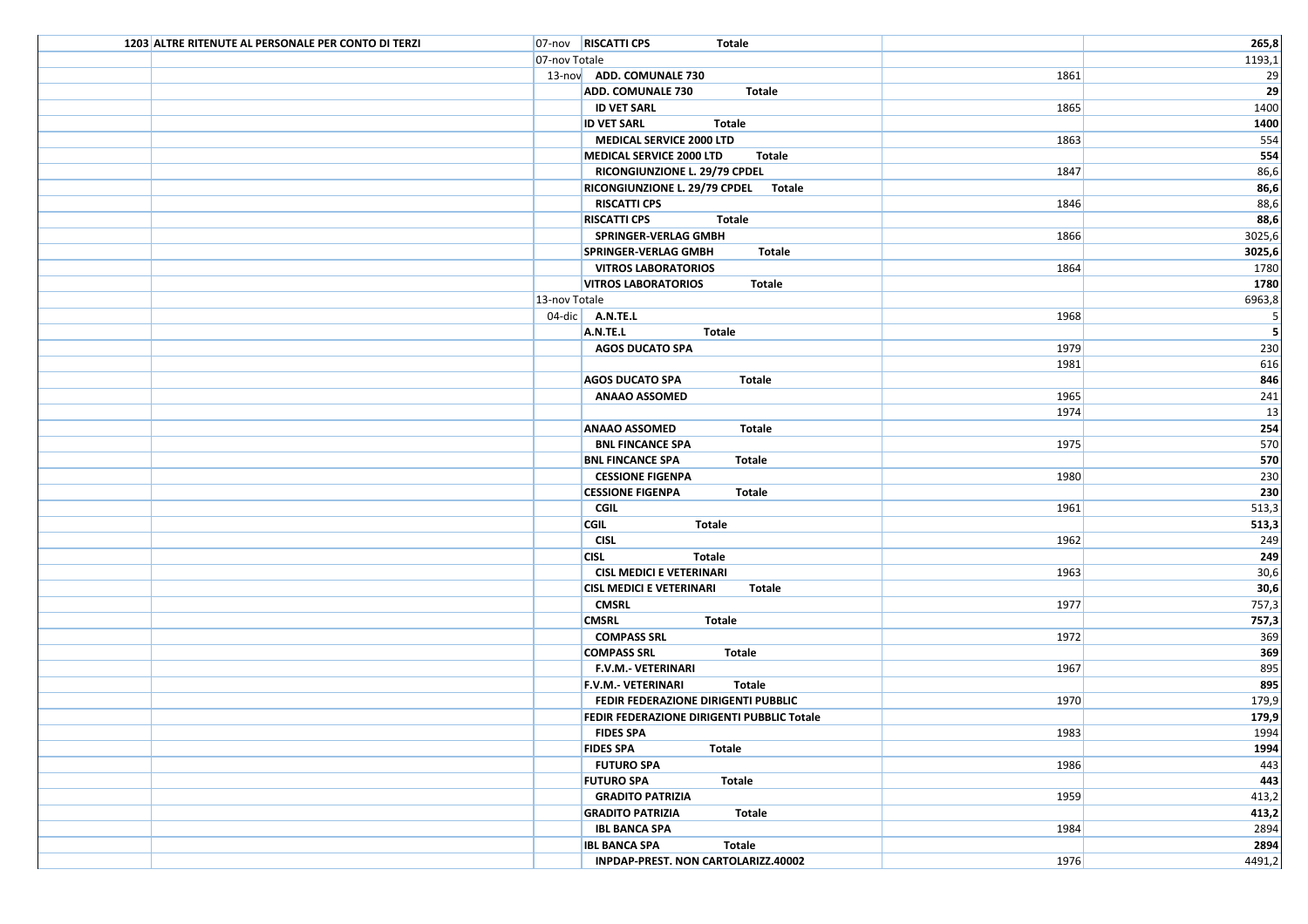| 1203 ALTRE RITENUTE AL PERSONALE PER CONTO DI TERZI | 04-dic  INPDAP-PREST. NON CARTOLARIZZ.40002 Totale |      | 4491,2         |
|-----------------------------------------------------|----------------------------------------------------|------|----------------|
|                                                     | <b>MASTRONICOLA CECILIA</b>                        | 1958 | 300            |
|                                                     | <b>MASTRONICOLA CECILIA</b><br>Totale              |      | 300            |
|                                                     | PITAGORA SPA                                       | 1985 | 499            |
|                                                     | <b>PITAGORA SPA</b><br>Totale                      |      | 499            |
|                                                     | <b>R.D.B.</b>                                      | 1966 | 60,3           |
|                                                     | <b>R.D.B.</b><br>Totale                            |      | 60,3           |
|                                                     | SANDER CONSUMER BANK SPA                           | 1978 | 165            |
|                                                     | <b>SANDER CONSUMER BANK SPA</b><br>Totale          |      | 165            |
|                                                     | SANTANDER CONSUMER BANK SPA                        | 1973 | 423            |
|                                                     | <b>SANTANDER CONSUMER BANK SPA</b><br>Totale       |      | 423            |
|                                                     | SIGLA SRL                                          | 1991 | 849            |
|                                                     | <b>SIGLA SRL</b><br>Totale                         |      | 849            |
|                                                     | SPEFIN FINANZIARIA SPA                             | 1996 | 480            |
|                                                     | <b>SPEFIN FINANZIARIA SPA</b><br>Totale            |      | 480            |
|                                                     | UGL UNIONE GENERALE DEL LAVORO                     | 1994 | 95,5           |
|                                                     | UGL UNIONE GENERALE DEL LAVORO Totale              |      | 95,5           |
|                                                     | UIL FPL                                            | 1969 | 31             |
|                                                     | <b>UIL FPL</b><br>Totale                           |      | 31             |
|                                                     | UIL FPL SETTORI ENTI LOCALI                        | 1964 | 1246,2         |
|                                                     | UIL FPL SETTORI ENTI LOCALI Totale                 |      | 1246,2         |
|                                                     | <b>UNICREDIT SPA</b>                               | 1971 | 310            |
|                                                     | <b>UNICREDIT SPA</b><br>Totale                     |      | 310            |
|                                                     | <b>VIVIBANCA SPAA</b>                              | 1982 | 315            |
|                                                     | <b>VIVIBANCA SPAA</b><br>Totale                    |      | 315            |
|                                                     | 04-dic Totale                                      |      | 19908,5        |
|                                                     | 13-dic BELLINO FRANCESCA                           | 2105 | 940            |
|                                                     | <b>BELLINO FRANCESCA</b><br>Totale                 |      | 940            |
|                                                     | <b>BOTTICELLA GIOVANNA</b>                         | 2112 | 9180           |
|                                                     | <b>BOTTICELLA GIOVANNA</b><br><b>Totale</b>        |      | 9180           |
|                                                     | <b>CAPOTONDI RITA</b>                              | 2106 | 2672           |
|                                                     | <b>CAPOTONDI RITA</b><br>Totale                    |      | 2672           |
|                                                     | <b>ESG SERVICES SRL</b>                            | 2103 | 9650           |
|                                                     | <b>ESG SERVICES SRL</b><br>Totale                  |      | 9650           |
|                                                     | <b>GALDI AGOSTINO</b>                              | 2104 | 3206,4         |
|                                                     | <b>GALDI AGOSTINO</b><br>Totale                    |      | 3206,4         |
|                                                     | <b>MONTEMURRO PASQUALE</b>                         | 2110 | 954,7          |
|                                                     | <b>MONTEMURRO PASQUALE</b><br>Totale               |      | 954,7          |
|                                                     | <b>STUDIO BONIFACIO/DE MAGISTRIS</b>               | 2111 | 21162,2        |
|                                                     | STUDIO BONIFACIO/DE MAGISTRIS Totale               |      | 21162,2        |
|                                                     | <b>TARANTINO MASSIMO</b>                           | 2107 | 4770,5         |
|                                                     | <b>TARANTINO MASSIMO</b><br>Totale                 |      | 4770,5         |
|                                                     | ZANIN EGIDIO                                       | 2108 | 2550           |
|                                                     | <b>ZANIN EGIDIO</b><br><b>Totale</b>               |      | 2550           |
|                                                     | 13-dic Totale                                      |      | 55085,8        |
|                                                     | 17-dic UFF. ENTRATE                                | 2171 | $\overline{7}$ |
|                                                     | UFF. ENTRATE<br><b>Totale</b>                      |      | $\overline{z}$ |
|                                                     | 17-dic Totale                                      |      | $\overline{7}$ |
|                                                     | 18-dic ALSCO ITALIA S.r.l.                         | 2134 | 3241,9         |
|                                                     | ALSCO ITALIA S.r.l.<br>Totale                      |      | 3241,9         |
|                                                     | CIR food Cooperativa Italiana di                   | 2136 | 11165,4        |
|                                                     | CIR food Cooperativa Italiana di Totale            |      | 11165,4        |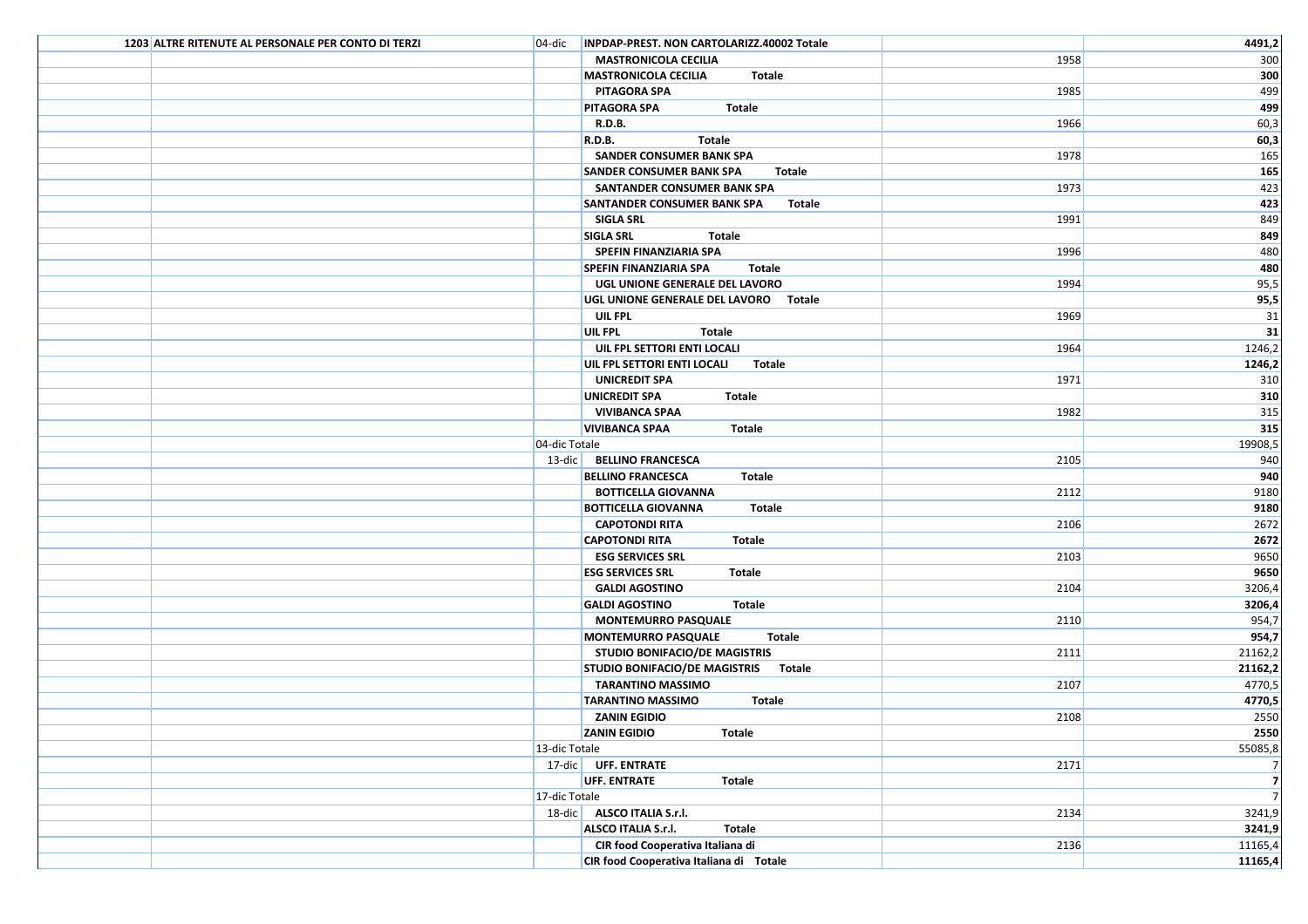| 1203 ALTRE RITENUTE AL PERSONALE PER CONTO DI TERZI | 18-dic ECO ERIDANIA S.p.A                                 | 2128 | 12214         |
|-----------------------------------------------------|-----------------------------------------------------------|------|---------------|
|                                                     | <b>ECO ERIDANIA S.p.A</b><br>Totale                       |      | 12214         |
|                                                     | Edil S&P Roma srl                                         | 2130 | 91672,3       |
|                                                     | Edil S&P Roma srl<br>Totale                               |      | 91672,3       |
|                                                     | ENEA AGENZIA NAZIONALE PER LE NUOVE                       | 2139 | 46,2          |
|                                                     | ENEA AGENZIA NAZIONALE PER LE NUOVE Totale                |      | 46,2          |
|                                                     | <b>ENEL ENERGIA SPA - GAS</b>                             | 2129 | 8582,5        |
|                                                     | <b>ENEL ENERGIA SPA - GAS</b><br>Totale                   |      | 8582,5        |
|                                                     | <b>ENEL ENERGIA SPA - LUCE</b>                            | 2135 | 32510,8       |
|                                                     | <b>ENEL ENERGIA SPA - LUCE</b><br><b>Totale</b>           |      | 32510,8       |
|                                                     | <b>FASTWEB SPA</b>                                        | 2133 | 423,5         |
|                                                     | <b>FASTWEB SPA</b><br>Totale                              |      | 423,5         |
|                                                     | HERA COMM s.p.a                                           | 2131 | 749,2         |
|                                                     | <b>Totale</b><br><b>HERA COMM s.p.a</b>                   |      | 749,2         |
|                                                     | <b>Nurofins Genomics srl</b>                              | 2126 | 6668,8        |
|                                                     | <b>Totale</b><br><b>Nurofins Genomics srl</b>             |      | 6668,8        |
|                                                     | <b>PHSE SRL</b>                                           | 2127 | 2575          |
|                                                     | <b>PHSE SRL</b><br>Totale                                 |      | 2575          |
|                                                     | PIN.GO Società Cooperativa Sociale                        | 2137 | 47499,8       |
|                                                     | PIN.GO Società Cooperativa Sociale Totale                 |      | 47499,8       |
|                                                     | TEAM SERVICE Società Consortile a                         | 2132 | 52680,2       |
|                                                     | TEAM SERVICE Società Consortile a Totale                  |      | 52680,2       |
|                                                     | <b>TRA.SER srl</b>                                        | 2138 | 40677,2       |
|                                                     | TRA.SER srl<br>Totale                                     |      | 40677,2       |
|                                                     | 18-dic Totale                                             |      | 310706,8      |
|                                                     | 20-dic $A.N.$ TE.L                                        | 2196 | 5             |
|                                                     | A.N.TE.L<br><b>Totale</b>                                 |      | 5             |
|                                                     | <b>AGOS DUCATO SPA</b>                                    | 2209 | 616           |
|                                                     | <b>Totale</b><br><b>AGOS DUCATO SPA</b>                   |      | 616           |
|                                                     | <b>ANAAO ASSOMED</b>                                      | 2193 | 241           |
|                                                     |                                                           | 2202 | 13            |
|                                                     | <b>ANAAO ASSOMED</b><br>Totale                            |      | 254           |
|                                                     | <b>BNL FINCANCE SPA</b>                                   | 2203 | 570           |
|                                                     | <b>BNL FINCANCE SPA</b><br><b>Totale</b>                  |      | 570           |
|                                                     | <b>CESSIONE FIGENPA</b>                                   | 2208 | 254           |
|                                                     | <b>CESSIONE FIGENPA</b><br>Totale                         |      | 254           |
|                                                     | <b>CGIL</b>                                               | 2189 | 489,6         |
|                                                     | <b>CGIL</b><br>Totale                                     |      | 489,6         |
|                                                     | <b>CISL</b><br><b>CISL</b><br><b>Totale</b>               | 2190 | 249<br>249    |
|                                                     | <b>CISL MEDICI E VETERINARI</b>                           | 2191 |               |
|                                                     |                                                           |      | 30,6          |
|                                                     | <b>CISL MEDICI E VETERINARI</b><br>Totale<br><b>CMSRL</b> | 2205 | 30,6<br>747,3 |
|                                                     | <b>CMSRL</b><br><b>Totale</b>                             |      | 747,3         |
|                                                     | <b>COMPASS SRL</b>                                        | 2200 | 369           |
|                                                     | <b>COMPASS SRL</b><br>Totale                              |      | 369           |
|                                                     | <b>CONSIGLIO NAZIONALE DELLE RICERCHE</b>                 | 2183 | 8100          |
|                                                     | CONSIGLIO NAZIONALE DELLE RICERCHE Totale                 |      | 8100          |
|                                                     | F.V.M.- VETERINARI                                        | 2195 | 895           |
|                                                     | <b>F.V.M.- VETERINARI</b><br>Totale                       |      | 895           |
|                                                     | FEDIR FEDERAZIONE DIRIGENTI PUBBLIC                       | 2198 | 359,8         |
|                                                     | FEDIR FEDERAZIONE DIRIGENTI PUBBLIC Totale                |      | 359,8         |
|                                                     |                                                           |      |               |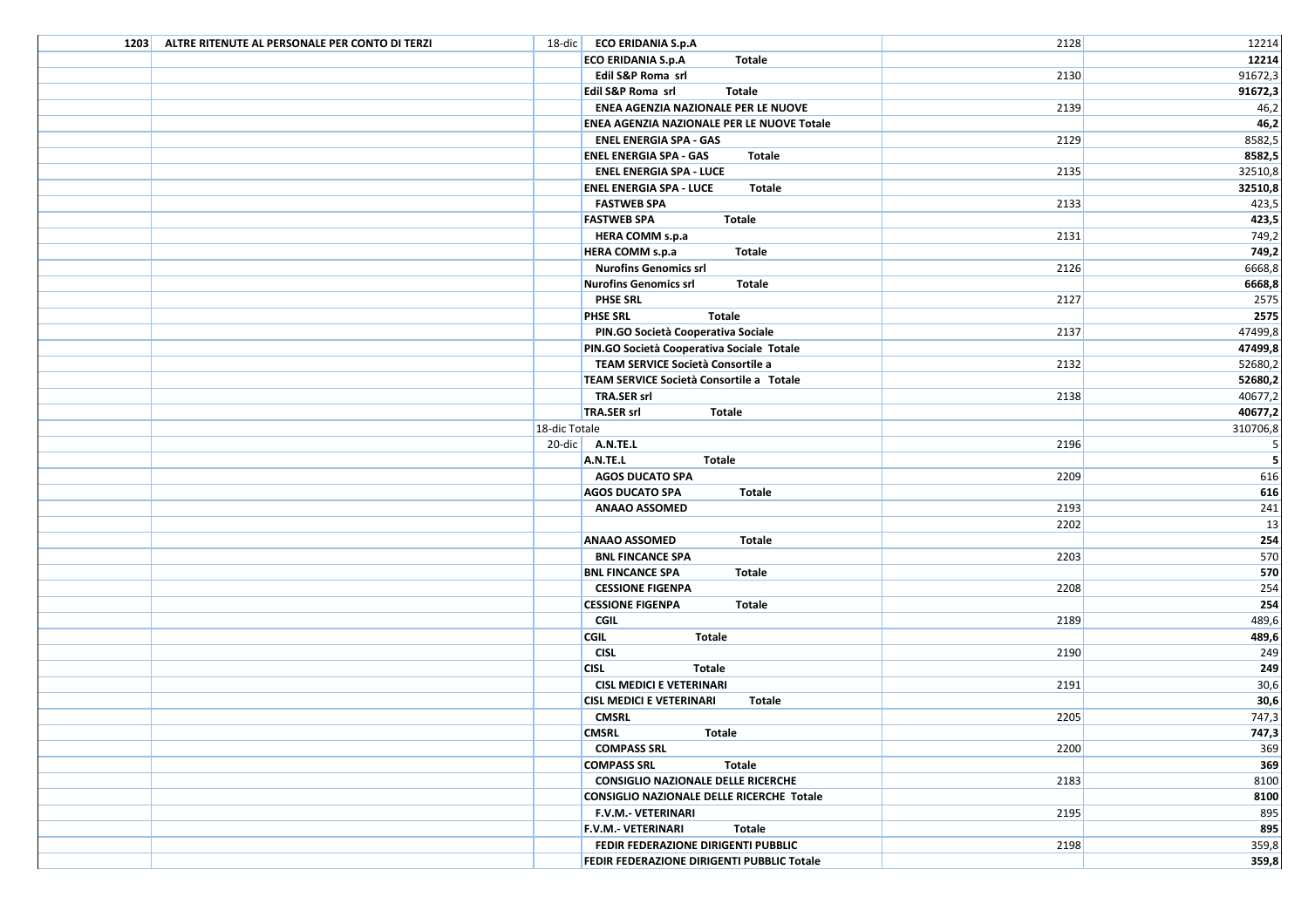|             | 1203 ALTRE RITENUTE AL PERSONALE PER CONTO DI TERZI   |               | 20-dic FIDES SPA                             | 2211 | 1994            |
|-------------|-------------------------------------------------------|---------------|----------------------------------------------|------|-----------------|
|             |                                                       |               | <b>FIDES SPA</b><br>Totale                   |      | 1994            |
|             |                                                       |               | <b>FUTURO SPA</b>                            | 2214 | 443             |
|             |                                                       |               | <b>FUTURO SPA</b><br>Totale                  |      | 443             |
|             |                                                       |               | <b>GRADITO PATRIZIA</b>                      | 2187 | 413,2           |
|             |                                                       |               | <b>GRADITO PATRIZIA</b><br><b>Totale</b>     |      | 413,2           |
|             |                                                       |               | <b>IBL BANCA SPA</b>                         | 2212 | 2534            |
|             |                                                       |               | <b>IBL BANCA SPA</b><br>Totale               |      | 2534            |
|             |                                                       |               | INPDAP-PREST. NON CARTOLARIZZ.40002          | 2204 | 4007,3          |
|             |                                                       |               | INPDAP-PREST. NON CARTOLARIZZ.40002 Totale   |      | 4007,3          |
|             |                                                       |               | <b>MASTRONICOLA CECILIA</b>                  | 2186 | 300             |
|             |                                                       |               | <b>MASTRONICOLA CECILIA</b><br>Totale        |      | 300             |
|             |                                                       |               | <b>NGOS DUCATO SPA</b>                       | 2207 | 230             |
|             |                                                       |               | <b>Totale</b><br><b>NGOS DUCATO SPA</b>      |      | 230             |
|             |                                                       |               | PITAGORA SPA                                 | 2213 | 499             |
|             |                                                       |               | <b>PITAGORA SPA</b><br>Totale                |      | 499             |
|             |                                                       |               | PRESTITALIA SPA                              | 2226 | 283             |
|             |                                                       |               | <b>PRESTITALIA SPA</b><br>Totale             |      | 283             |
|             |                                                       |               | <b>R.D.B.</b>                                | 2194 | 60,3            |
|             |                                                       |               | R.D.B.<br>Totale                             |      | 60,3            |
|             |                                                       |               | SANDER CONSUMER BANK SPA                     | 2206 | 165             |
|             |                                                       |               | <b>SANDER CONSUMER BANK SPA</b><br>Totale    |      | 165             |
|             |                                                       |               | SANTANDER CONSUMER BANK SPA                  | 2201 | 423             |
|             |                                                       |               | <b>SANTANDER CONSUMER BANK SPA</b><br>Totale |      | 423             |
|             |                                                       |               | SIGLA SRL                                    | 2219 | 849             |
|             |                                                       |               |                                              | 2224 | 360             |
|             |                                                       |               | <b>SIGLA SRL</b><br>Totale                   |      | 1209            |
|             |                                                       |               | <b>SPEFIN FINANZIARIA SPA</b>                | 2225 | 480             |
|             |                                                       |               | <b>SPEFIN FINANZIARIA SPA</b><br>Totale      |      | 480             |
|             |                                                       |               | UGL UNIONE GENERALE DEL LAVORO               | 2222 | 94,7            |
|             |                                                       |               | UGL UNIONE GENERALE DEL LAVORO Totale        |      | 94,7            |
|             |                                                       |               | UIL FPL                                      | 2197 | 31              |
|             |                                                       |               | <b>UIL FPL</b><br>Totale                     |      | $\overline{31}$ |
|             |                                                       |               | UIL FPL SETTORI ENTI LOCALI                  | 2192 | 1246,2          |
|             |                                                       |               | UIL FPL SETTORI ENTI LOCALI<br>Totale        |      | 1246,2          |
|             |                                                       |               | <b>UNICREDIT SPA</b>                         | 2199 | 310             |
|             |                                                       |               | <b>UNICREDIT SPA</b><br>Totale               |      | 310             |
|             |                                                       |               | <b>VIVIBANCA SPAA</b>                        | 2210 | 315             |
|             |                                                       |               | <b>VIVIBANCA SPAA</b><br>Totale              |      | 315             |
|             |                                                       | 20-dic Totale |                                              |      | 27977           |
|             |                                                       |               | 31-dic   CARTA DI CREDITO                    | 2268 | 1511,2          |
|             |                                                       |               |                                              | 2285 | 3123,6          |
|             |                                                       |               |                                              | 2305 | 1305            |
|             |                                                       |               |                                              | 2326 | 3933,5          |
|             |                                                       |               | <b>CARTA DI CREDITO</b><br>Totale            |      | 9873,3          |
|             |                                                       | 31-dic Totale |                                              |      | 9873,3          |
|             | ALTRE RITENUTE AL PERSONALE PER CONTO DI TERZI Totale |               |                                              |      | 762020,2        |
| 1203 Totale |                                                       |               |                                              |      | 762020,2        |
| 1205        | RIT. ERARIALI A CARICO PERS. T.IND.                   |               | 05-nov ADDIZIONALE COMUNALE                  | 1674 | 1095,2          |
|             |                                                       |               | <b>ADDIZIONALE COMUNALE</b><br>Totale        |      | 1095,2          |
|             |                                                       |               | <b>ADDIZIONALE REGIONALE</b>                 | 1673 | 4443,9          |
|             |                                                       |               | <b>ADDIZIONALE REGIONALE</b><br>Totale       |      | 4443,9          |
|             |                                                       |               |                                              |      |                 |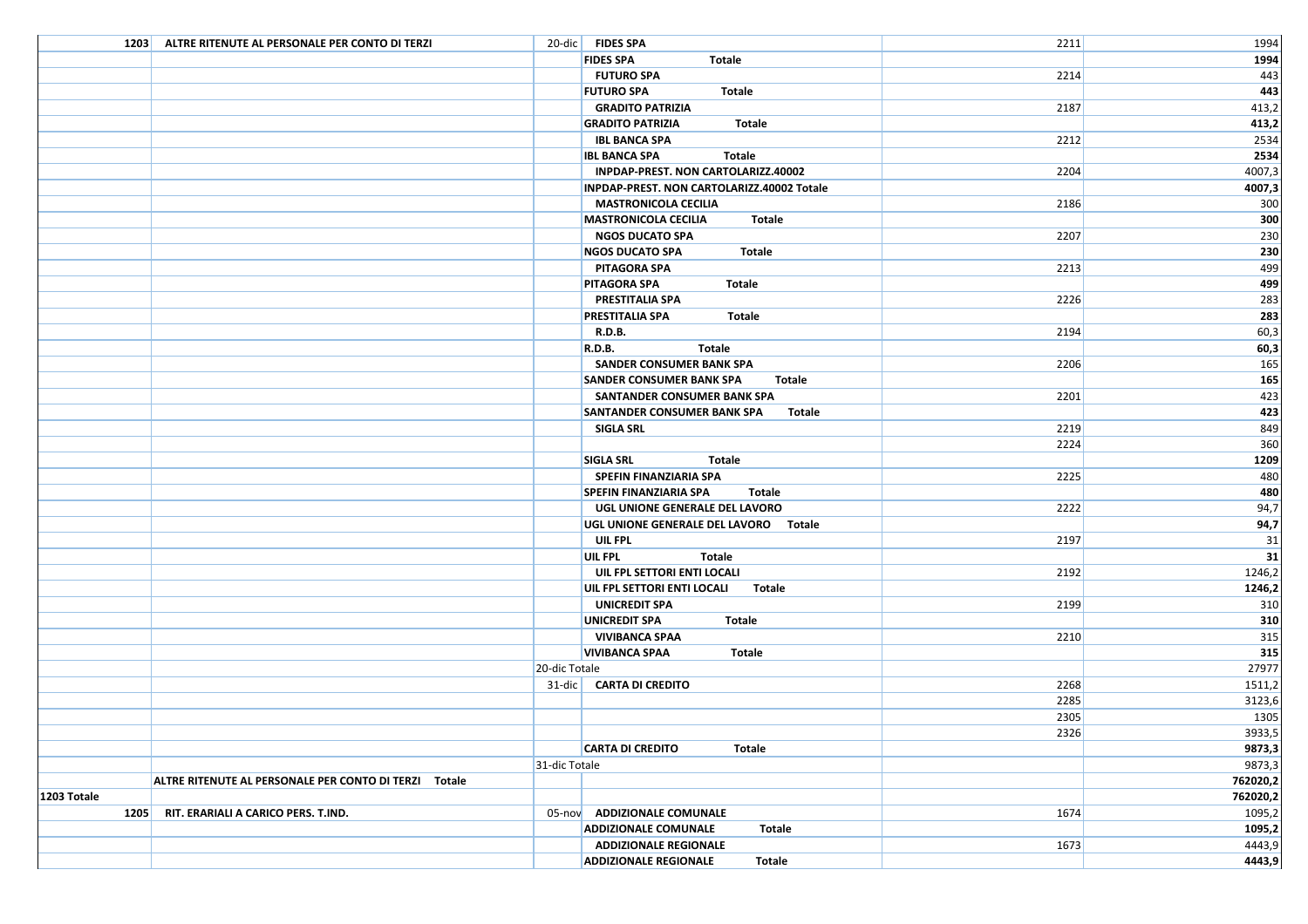| 1205 RIT. ERARIALI A CARICO PERS. T.IND. |               | 05-nov IRPEF COD. 1001                        | 1671 | 226396,8            |
|------------------------------------------|---------------|-----------------------------------------------|------|---------------------|
|                                          |               |                                               | 1686 | 294244,2            |
|                                          |               | IRPEF COD. 1001<br>Totale                     |      | 520641              |
|                                          |               | IRPEF COD. 1004                               | 1672 | 26901,1             |
|                                          |               | IRPEF COD. 1004<br>Totale                     |      | 26901,1             |
|                                          | 05-nov Totale |                                               |      | 553081,2            |
|                                          |               | 06-nov ADDIZIONALE COMUNALE                   | 1701 | 8947,1              |
|                                          |               |                                               | 1718 | 9741,6              |
|                                          |               |                                               | 1735 | 13475,4             |
|                                          |               |                                               | 1753 | 13105               |
|                                          |               |                                               | 1772 | 13093,9             |
|                                          |               | <b>ADDIZIONALE COMUNALE</b><br><b>Totale</b>  |      | 58363               |
|                                          |               | <b>ADDIZIONALE REGIONALE</b>                  | 1700 | 31061               |
|                                          |               |                                               | 1717 | 35077,8             |
|                                          |               |                                               | 1734 | 32107,5             |
|                                          |               |                                               | 1752 | 31168,3             |
|                                          |               |                                               | 1771 | 31785,8             |
|                                          |               | <b>ADDIZIONALE REGIONALE</b><br>Totale        |      | 161200,4            |
|                                          |               | IRPEF COD. 1001                               | 1698 | 252095,7            |
|                                          |               |                                               | 1715 | 240624,5            |
|                                          |               |                                               | 1732 | 295962,2            |
|                                          |               |                                               | 1750 | 249396,5            |
|                                          |               |                                               | 1769 | 274750,6            |
|                                          |               | IRPEF COD. 1001<br>Totale                     |      | 1312829,5           |
|                                          |               | IRPEF COD. 1004                               | 1699 | 32912               |
|                                          |               |                                               | 1716 | 33473,7             |
|                                          |               |                                               | 1733 | 32246,5             |
|                                          |               |                                               | 1751 | 32417               |
|                                          |               | <b>IRPEF COD. 1004</b><br>Totale              | 1770 | 31535,1<br>162584,3 |
|                                          | 06-nov Totale |                                               |      | 1694977,2           |
|                                          |               | 07-nov ADDIZIONALE COMUNALE                   | 1790 | 14376,4             |
|                                          |               |                                               | 1810 | 11240,2             |
|                                          |               |                                               | 1828 | 12354,9             |
|                                          |               | <b>ADDIZIONALE COMUNALE</b><br><b>Totale</b>  |      | 37971,5             |
|                                          |               | <b>ADDIZIONALE REGIONALE</b>                  | 1789 | 36197,2             |
|                                          |               |                                               | 1809 | 28675,9             |
|                                          |               |                                               | 1827 | 27648,1             |
|                                          |               | <b>ADDIZIONALE REGIONALE</b><br><b>Totale</b> |      | 92521,2             |
|                                          |               | IRPEF COD. 1001                               | 1787 | 244880,9            |
|                                          |               |                                               | 1807 | 430286,7            |
|                                          |               |                                               | 1825 | 163527,7            |
|                                          |               | IRPEF COD. 1001<br>Totale                     |      | 838695,3            |
|                                          |               | IRPEF COD. 1004                               | 1788 | 60660,6             |
|                                          |               |                                               | 1808 | 540,6               |
|                                          |               |                                               | 1826 | 7006,2              |
|                                          |               | <b>IRPEF COD. 1004</b><br>Totale              |      | 68207,4             |
|                                          | 07-nov Totale |                                               |      | 1037395,4           |
|                                          |               | 13-nov ADDIZIONALE COMUNALE                   | 1860 | 13088,6             |
|                                          |               | <b>ADDIZIONALE COMUNALE</b><br>Totale         |      | 13088,6             |
|                                          |               | <b>ADDIZIONALE REGIONALE</b>                  | 1859 | 32735,4             |
|                                          |               | <b>ADDIZIONALE REGIONALE</b><br><b>Totale</b> |      | 32735,4             |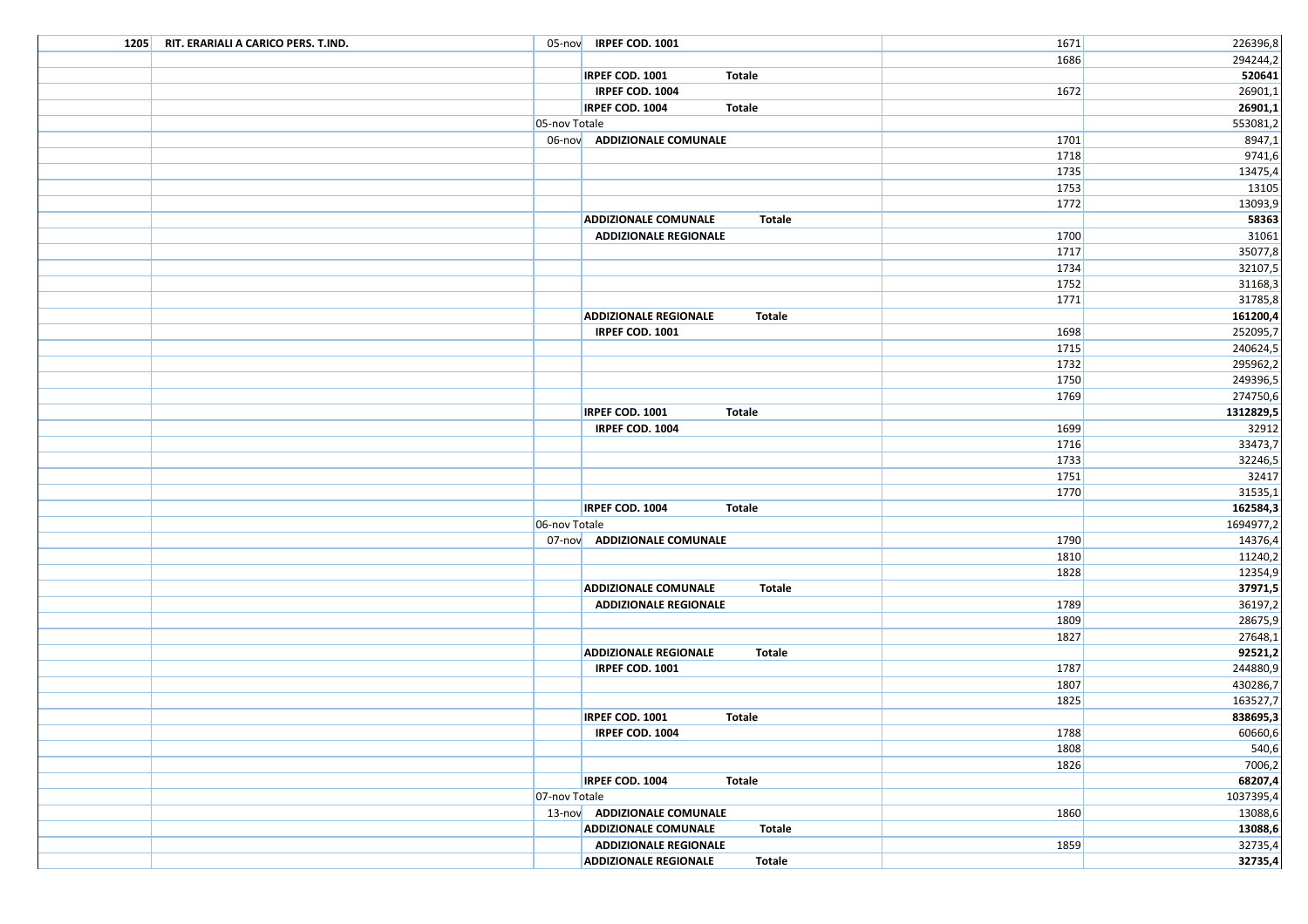| 1205 RIT. ERARIALI A CARICO PERS. T.IND.             |               | 13-nov IRPEF COD. 1001                             | 1857 | 298261,1           |
|------------------------------------------------------|---------------|----------------------------------------------------|------|--------------------|
|                                                      |               | IRPEF COD. 1001<br>Totale                          |      | 298261,1           |
|                                                      |               | IRPEF COD. 1004                                    | 1858 | 30253,2            |
|                                                      |               | <b>IRPEF COD. 1004</b><br>Totale                   |      | 30253,2            |
|                                                      | 13-nov Totale |                                                    |      | 374338,3           |
| <b>Totale</b><br>RIT. ERARIALI A CARICO PERS. T.IND. |               |                                                    |      | 3659792,1          |
| 1205 Totale                                          |               |                                                    |      | 3659792,1          |
| <b>CONTRIBUTI AGGIUNTIVI</b><br>1303                 |               | 05-nov INPDAP EX CPDEL                             | 1664 | 249474,3           |
|                                                      |               | <b>INPDAP EX CPDEL</b><br><b>Totale</b>            |      | 249474,3           |
|                                                      |               | <b>NNPDAP EX CPDEL</b>                             | 1680 | 240804,6           |
|                                                      |               | <b>NNPDAP EX CPDEL</b><br>Totale                   |      | 240804,6           |
|                                                      | 05-nov Totale |                                                    |      | 490278,9           |
|                                                      |               | 06-nov INPDAP EX CPDEL                             | 1691 | 275294,7           |
|                                                      |               |                                                    | 1708 | 247961,4           |
|                                                      |               |                                                    | 1725 | 298529,9           |
|                                                      |               |                                                    | 1743 | 260272,6           |
|                                                      |               |                                                    | 1762 | 279256,1           |
|                                                      |               | <b>INPDAP EX CPDEL</b><br>Totale                   |      | 1361314,7          |
|                                                      | 06-nov Totale |                                                    |      | 1361314,7          |
|                                                      |               | 07-nov INPDAP EX CPDEL                             | 1780 | 249753,3           |
|                                                      |               |                                                    | 1800 | 453085,7           |
|                                                      |               |                                                    | 1818 | 256322,4           |
|                                                      |               | <b>INPDAP EX CPDEL</b><br>Totale                   |      | 959161,4           |
|                                                      | 07-nov Totale |                                                    |      | 959161,4           |
|                                                      |               | 13-nov INPDAP EX CPDEL                             | 1850 | 288950,2           |
|                                                      |               | <b>INPDAP EX CPDEL</b><br>Totale                   |      | 288950,2           |
|                                                      | 13-nov Totale |                                                    |      | 288950,2           |
|                                                      |               | 20-dic TRATTENUTA L. 662/96                        | 2182 | 11422,1            |
|                                                      | 20-dic Totale | TRATTENUTA L. 662/96<br>Totale                     |      | 11422,1<br>11422,1 |
| <b>CONTRIBUTI AGGIUNTIVI</b><br><b>Totale</b>        |               |                                                    |      | 3111127,3          |
| 1303 Totale                                          |               |                                                    |      | 3111127,3          |
| 1304<br>CONTRIB. OBBLIG. PERS. T.IND.                |               | 05-nov ENPDEP                                      | 1668 | 1412,4             |
|                                                      |               |                                                    | 1684 | 1392,6             |
|                                                      |               | <b>ENPDEP</b><br>Totale                            |      | 2805               |
|                                                      |               | <b>F.DO CREDITO CPDEL</b>                          | 1662 | 2643,4             |
|                                                      |               |                                                    | 1678 | 2578,6             |
|                                                      |               | <b>F.DO CREDITO CPDEL</b><br><b>Totale</b>         |      | 5222               |
|                                                      |               | <b>FONDO CREDITO CPS</b>                           | 1663 | 1476,4             |
|                                                      |               |                                                    | 1679 | 1482,3             |
|                                                      |               | <b>FONDO CREDITO CPS</b><br>Totale                 |      | 2958,7             |
|                                                      |               | <b>INPDAP EX CPS</b>                               | 1666 | 145379,6           |
|                                                      |               |                                                    | 1682 | 140068,7           |
|                                                      |               | <b>INPDAP EX CPS</b><br><b>Totale</b>              |      | 285448,3           |
|                                                      |               | <b>INPDAP EX INADEL</b>                            | 1667 | 53643,5            |
|                                                      |               |                                                    | 1683 | 53443              |
|                                                      |               | <b>Totale</b><br><b>INPDAP EX INADEL</b>           |      | 107086,5           |
|                                                      |               | <b>INPS</b>                                        | 1665 | 392,1              |
|                                                      |               |                                                    | 1681 | 387,3              |
|                                                      |               | <b>INPS</b><br><b>Totale</b>                       |      | 779,4              |
|                                                      |               | INPS - TASSAZIONE SEPARATA                         | 1670 | 40228              |
|                                                      |               | <b>INPS - TASSAZIONE SEPARATA</b><br><b>Totale</b> |      | 40228              |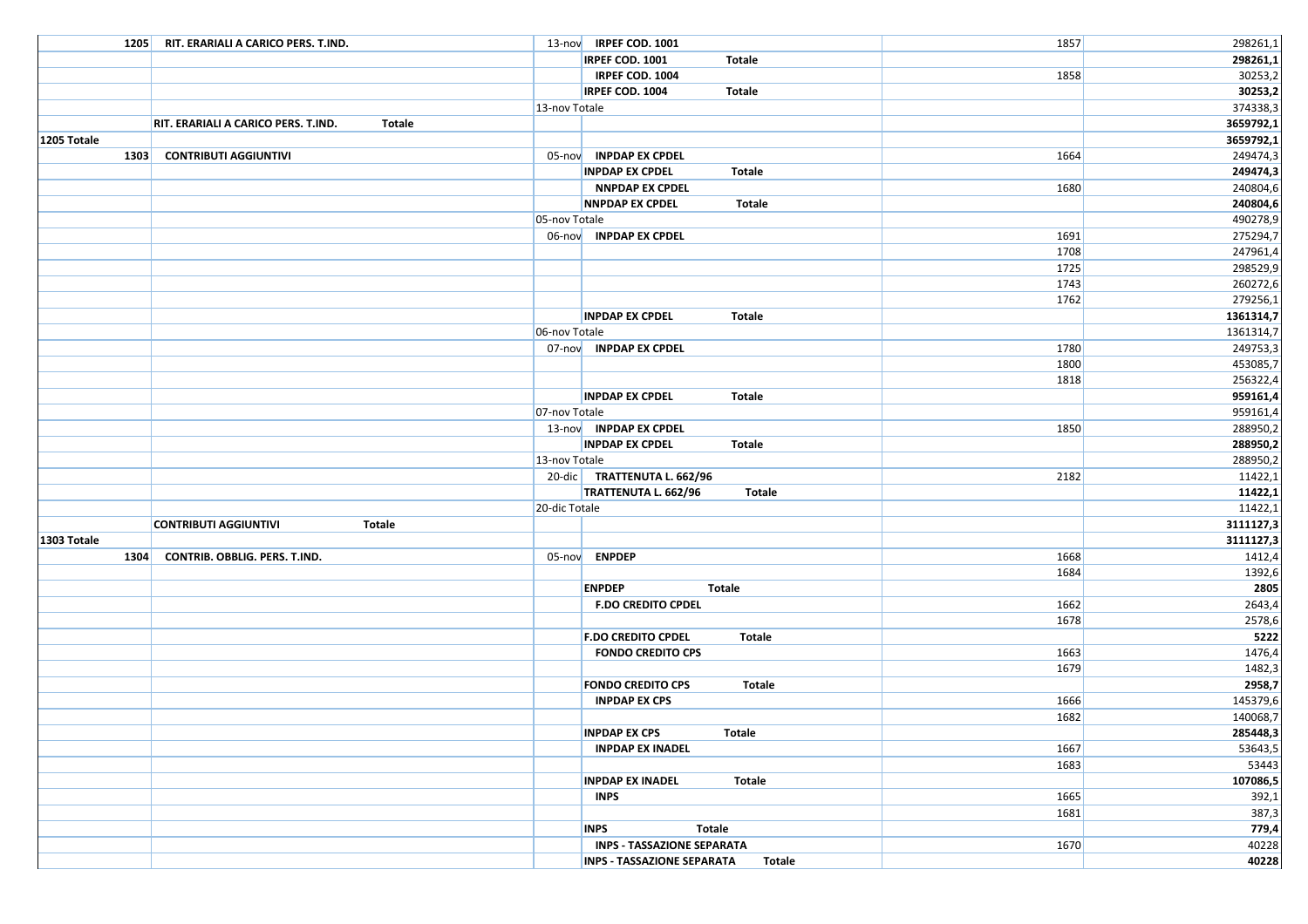| 1304 CONTRIB. OBBLIG. PERS. T.IND. | 05-nov Totale |                                             |              | 444527,9             |
|------------------------------------|---------------|---------------------------------------------|--------------|----------------------|
|                                    |               | 06-nov ENPDEP                               | 1695         | 1525,1               |
|                                    |               |                                             | 1712         | 1403,7               |
|                                    |               |                                             | 1729         | 1598,2               |
|                                    |               |                                             | 1747         | 1424,4               |
|                                    |               |                                             | 1766         | 1519,8               |
|                                    |               | <b>ENPDEP</b><br>Totale                     |              | 7471,2               |
|                                    |               | <b>F.DO CREDITO CPDEL</b>                   | 1689         | 2949,6               |
|                                    |               |                                             | 1706         | 2656,6               |
|                                    |               |                                             | 1723         | 3199                 |
|                                    |               |                                             | 1741         | 2787,7               |
|                                    |               |                                             | 1760         | 2994,5               |
|                                    |               | <b>F.DO CREDITO CPDEL</b><br>Totale         |              | 14587,4              |
|                                    |               | <b>FONDO CREDITO CPS</b>                    | 1690         | 1497,1               |
|                                    |               |                                             | 1707         | 1437,1               |
|                                    |               |                                             | 1724         | 1462,5               |
|                                    |               |                                             | 1742         | 1441                 |
|                                    |               |                                             | 1761         | 1439,4               |
|                                    |               | <b>FONDO CREDITO CPS</b><br><b>Totale</b>   |              | 7277,1               |
|                                    |               | <b>INPDAP EX CPS</b>                        | 1693<br>1710 | 141290,9<br>135647,2 |
|                                    |               |                                             | 1727         | 138231,7             |
|                                    |               |                                             | 1745         | 136169,4             |
|                                    |               |                                             | 1764         | 136012,8             |
|                                    |               | <b>INPDAP EX CPS</b><br>Totale              |              | 687352               |
|                                    |               | <b>INPDAP EX INADEL</b>                     | 1694         | 53726,2              |
|                                    |               |                                             | 1711         | 53549,2              |
|                                    |               |                                             | 1728         | 59279,6              |
|                                    |               |                                             | 1746         | 53698,2              |
|                                    |               |                                             | 1765         | 53578,2              |
|                                    |               | <b>INPDAP EX INADEL</b><br><b>Totale</b>    |              | 273831,4             |
|                                    |               | <b>INPS</b>                                 | 1692         | 328,6                |
|                                    |               |                                             | 1709         | 216,7                |
|                                    |               |                                             | 1726         | 224,2                |
|                                    |               |                                             | 1744         | 219,8                |
|                                    |               |                                             | 1763         | 257,2                |
|                                    |               | <b>INPS</b><br><b>Totale</b>                |              | 1246,5               |
|                                    |               | <b>INPS - TASSAZIONE SEPARATA</b>           | 1697         | 43159,2              |
|                                    |               |                                             | 1714         | 41880,1              |
|                                    |               |                                             | 1731         | 41423,4              |
|                                    |               |                                             | 1749         | 41424,4              |
|                                    |               |                                             | 1768         | 41830,5              |
|                                    |               | <b>INPS - TASSAZIONE SEPARATA</b><br>Totale |              | 209717,6             |
|                                    | 06-nov Totale |                                             |              | 1201483,2            |
|                                    |               | 07-nov ENPDEP                               | 1784         | 1412                 |
|                                    |               |                                             | 1804         | 2720                 |
|                                    |               |                                             | 1822         | 1459,7               |
|                                    |               | <b>ENPDEP</b><br>Totale                     |              | 5591,7               |
|                                    |               | <b>F.DO CREDITO CPDEL</b>                   | 1778         | 2679,3               |
|                                    |               |                                             | 1798         | 4830,9               |
|                                    |               |                                             | 1816         | 2748                 |
|                                    |               | <b>F.DO CREDITO CPDEL</b><br><b>Totale</b>  |              | 10258,2              |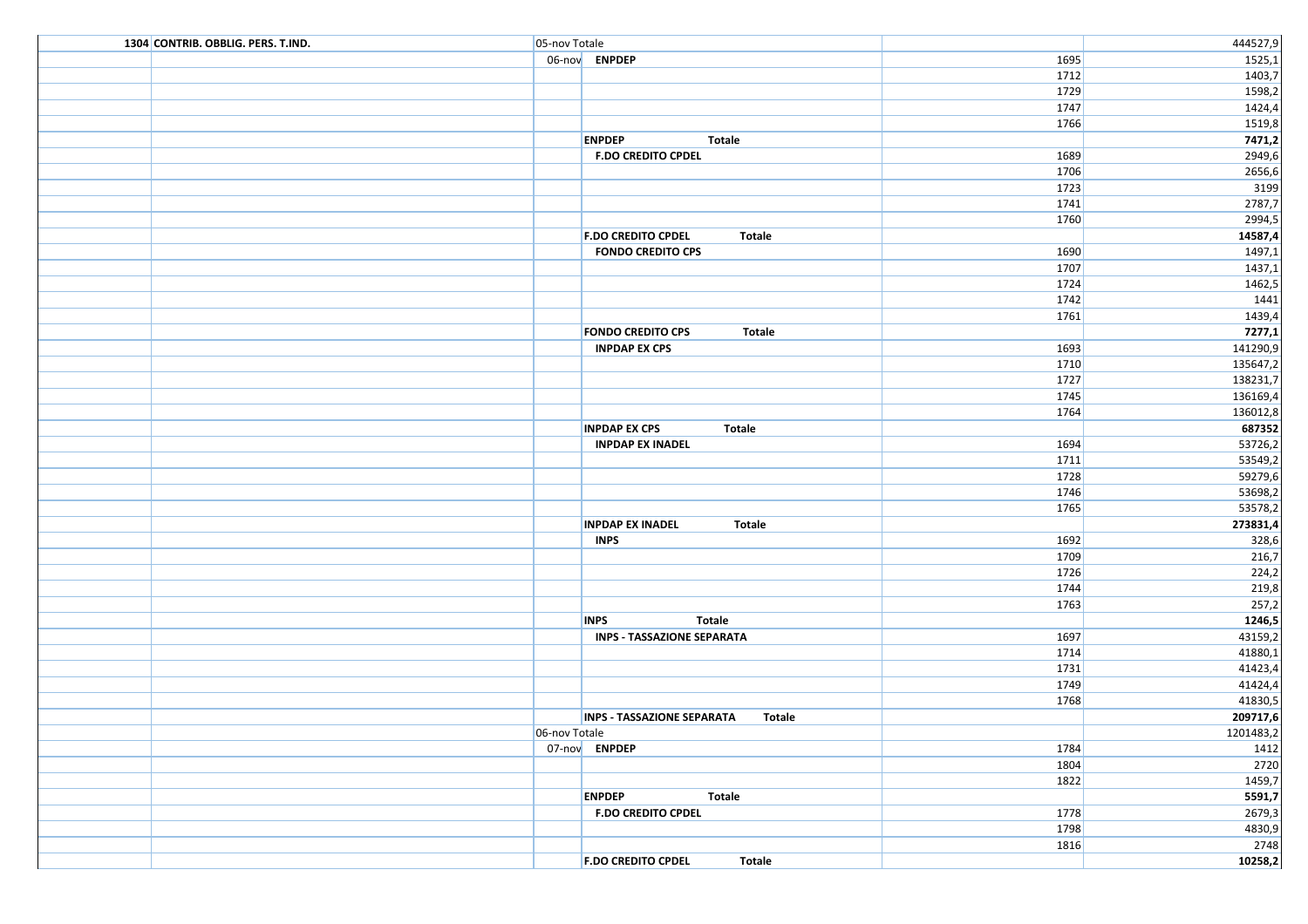|             | 1304 CONTRIB. OBBLIG. PERS. T.IND.                   |               | 07-nov FONDO CREDITO CPS                           | 1779 | 1439,3         |
|-------------|------------------------------------------------------|---------------|----------------------------------------------------|------|----------------|
|             |                                                      |               |                                                    | 1799 | 3087,9         |
|             |                                                      |               |                                                    | 1817 | 1509,2         |
|             |                                                      |               | <b>FONDO CREDITO CPS</b><br>Totale                 |      | 6036,4         |
|             |                                                      |               | <b>INPDAP EX CPS</b>                               | 1782 | 135983,2       |
|             |                                                      |               |                                                    | 1802 | 291510,1       |
|             |                                                      |               |                                                    | 1820 | 142503,5       |
|             |                                                      |               | Totale<br><b>INPDAP EX CPS</b>                     |      | 569996,8       |
|             |                                                      |               | <b>INPDAP EX INADEL</b>                            | 1783 | 53520,4        |
|             |                                                      |               |                                                    | 1803 | 54775          |
|             |                                                      |               |                                                    | 1821 | 55111          |
|             |                                                      |               | <b>INPDAP EX INADEL</b><br>Totale                  |      | 163406,4       |
|             |                                                      |               | <b>INPS</b>                                        | 1781 | 224,2          |
|             |                                                      |               |                                                    | 1801 | 354,8          |
|             |                                                      |               |                                                    | 1819 | 290,1          |
|             |                                                      |               | <b>INPS</b><br>Totale                              |      | 869,1          |
|             |                                                      |               | <b>INPS - TASSAZIONE SEPARATA</b>                  | 1786 | 48338,2        |
|             |                                                      |               |                                                    | 1806 | 37782,7        |
|             |                                                      |               |                                                    | 1824 | 37590,8        |
|             |                                                      |               | <b>INPS - TASSAZIONE SEPARATA</b><br>Totale        |      | 123711,7       |
|             |                                                      | 07-nov Totale |                                                    |      | 879870,3       |
|             |                                                      |               | 13-nov ENPDEP                                      | 1854 | 1611,4         |
|             |                                                      |               | <b>ENPDEP</b><br>Totale                            |      | 1611,4         |
|             |                                                      |               | <b>F.DO CREDITO CPDEL</b>                          | 1848 | 3094,4         |
|             |                                                      |               | <b>F.DO CREDITO CPDEL</b><br>Totale                |      | 3094,4         |
|             |                                                      |               | <b>FONDO CREDITO CPS</b>                           | 1849 | 1605,7         |
|             |                                                      |               | <b>FONDO CREDITO CPS</b><br>Totale                 |      | 1605,7         |
|             |                                                      |               | <b>INPDAP EX CPS</b>                               | 1852 | 151499,8       |
|             |                                                      |               | <b>INPDAP EX CPS</b><br>Totale                     |      | 151499,8       |
|             |                                                      |               | <b>INPDAP EX INADEL</b>                            | 1853 | 57904          |
|             |                                                      |               | <b>INPDAP EX INADEL</b><br>Totale                  |      | 57904          |
|             |                                                      |               | <b>INPS</b>                                        | 1851 | 316,2          |
|             |                                                      |               | <b>INPS</b><br>Totale                              |      | 316,2          |
|             |                                                      |               | <b>INPS - TASSAZIONE SEPARATA</b>                  | 1856 | 40756,2        |
|             |                                                      |               | <b>INPS - TASSAZIONE SEPARATA</b><br><b>Totale</b> |      | 40756,2        |
|             |                                                      | 13-nov Totale |                                                    |      | 256787,7       |
|             | CONTRIB. OBBLIG. PERS. T.IND.<br><b>Totale</b>       |               |                                                    |      | 2782669,1      |
| 1304 Totale |                                                      |               |                                                    |      | 2782669,1      |
|             | 1500 (null)                                          |               | 15-ott   VILLA FRANCESCA                           | 1528 | 185,4          |
|             |                                                      | 15-ott Totale | <b>VILLA FRANCESCA</b><br>Totale                   |      | 185,4<br>185,4 |
|             | (null) Totale                                        |               |                                                    |      | 185,4          |
| 1500 Totale |                                                      |               |                                                    |      |                |
|             | 1501 TRATTAMENTO DI MISSIONE E RIMBORSI SPESE VIAGGI |               | 04-ott CRISTINA FUSCO                              | 1491 | 185,4<br>165,4 |
|             |                                                      |               | <b>CRISTINA FUSCO</b><br>Totale                    |      | 165,4          |
|             |                                                      |               | <b>DAVIDE SANTORI</b>                              | 1492 | 323,9          |
|             |                                                      |               | <b>DAVIDE SANTORI</b><br>Totale                    |      | 323,9          |
|             |                                                      |               | <b>FRANCESCA DI DONATO</b>                         | 1493 | 346,4          |
|             |                                                      |               | <b>FRANCESCA DI DONATO</b><br>Totale               |      | 346,4          |
|             |                                                      |               | LUCIA SCARAMELLA                                   | 1489 | 108,1          |
|             |                                                      |               | <b>LUCIA SCARAMELLA</b><br>Totale                  |      | 108,1          |
|             |                                                      |               | <b>PAMELA BONINI</b>                               | 1490 | 125,4          |
|             |                                                      |               |                                                    |      |                |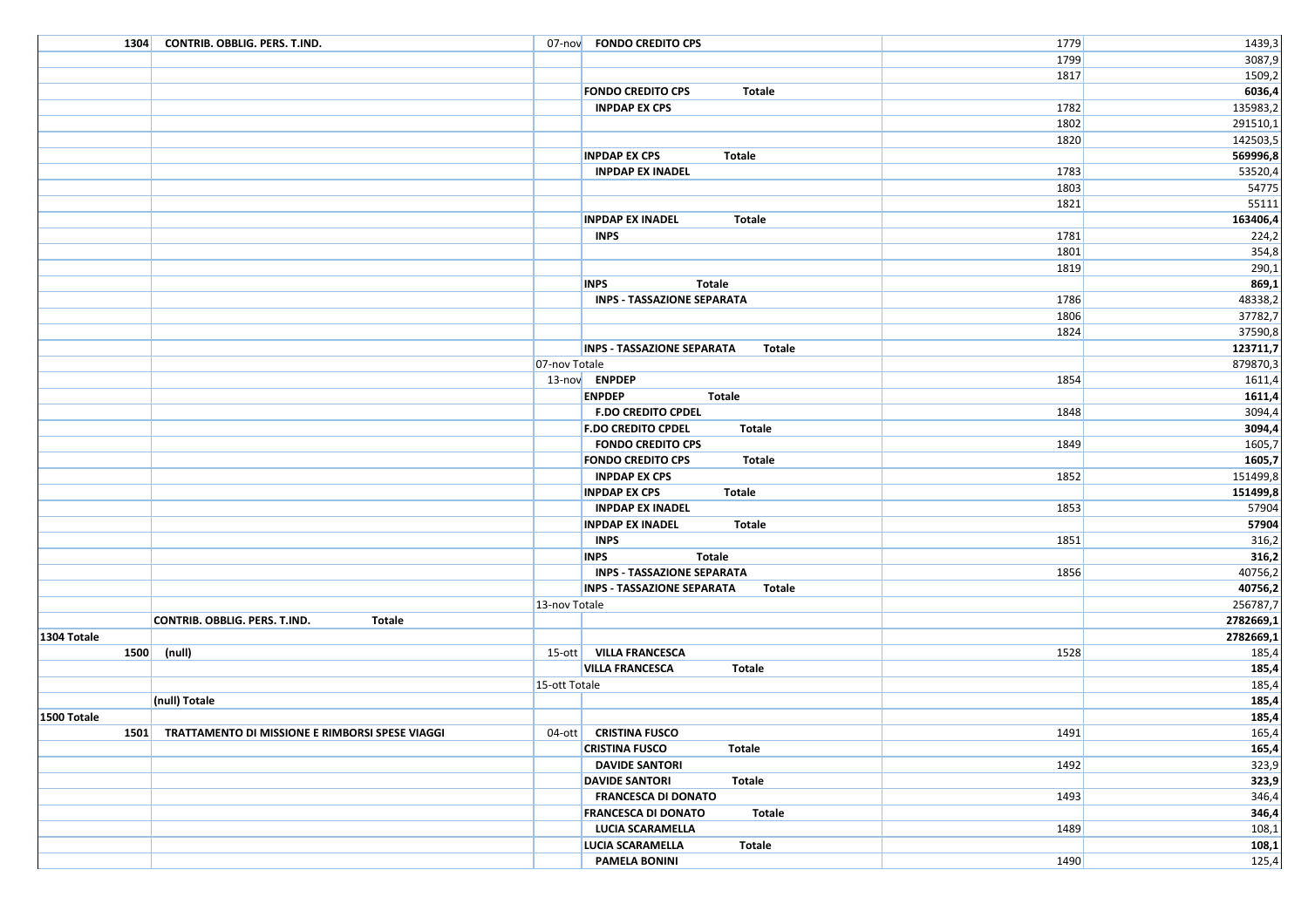|             | 1501 TRATTAMENTO DI MISSIONE E RIMBORSI SPESE VIAGGI      |               | 04-ott <b>PAMELA BONINI</b><br>Totale                                    |      | 125,4            |
|-------------|-----------------------------------------------------------|---------------|--------------------------------------------------------------------------|------|------------------|
|             |                                                           |               | PASQUALE ROMBOLA'                                                        | 1488 | 2466,9           |
|             |                                                           |               | PASQUALE ROMBOLA'<br><b>Totale</b>                                       |      | 2466,9           |
|             |                                                           | 04-ott Totale |                                                                          |      | 3536,1           |
|             | TRATTAMENTO DI MISSIONE E RIMBORSI SPESE VIAGGI Totale    |               |                                                                          |      | 3536,1           |
| 1501 Totale |                                                           |               |                                                                          |      | 3536,1           |
|             | 1599 ALTRI ONERI PER IL PERSONALE                         |               | 03-ott EUROCQS                                                           | 1484 | 325              |
|             |                                                           |               | <b>EUROCQS</b><br>Totale                                                 |      | 325              |
|             |                                                           | 03-ott Totale |                                                                          |      | 325              |
|             |                                                           |               | 29-ott   IGEAMED SRL                                                     | 1552 | 3407,8           |
|             |                                                           |               | <b>IGEAMED SRL</b><br>Totale                                             |      | 3407,8           |
|             |                                                           | 29-ott Totale |                                                                          |      | 3407,8           |
|             |                                                           |               | 31-ott EUROCQS                                                           | 1657 | 325              |
|             |                                                           |               | <b>EUROCQS</b><br>Totale                                                 |      | 325              |
|             |                                                           | 31-ott Totale |                                                                          |      | 325              |
|             |                                                           |               | 04-dic EUROCQS                                                           | 1995 | 325              |
|             |                                                           |               | <b>EUROCQS</b><br><b>Totale</b>                                          |      | 325              |
|             |                                                           | 04-dic Totale |                                                                          |      | 325              |
|             |                                                           |               | 06-dic   IGEAMED SRL                                                     | 2007 | 1527,8           |
|             |                                                           |               | <b>IGEAMED SRL</b><br>Totale                                             |      | 1527,8           |
|             |                                                           | 06-dic Totale |                                                                          |      | 1527,8           |
|             |                                                           |               | 12-dic LIFEBRAIN SRL                                                     | 2098 | 1871             |
|             |                                                           |               | <b>LIFEBRAIN SRL</b><br>Totale                                           |      | 1871             |
|             |                                                           | 12-dic Totale |                                                                          |      | 1871             |
|             |                                                           |               | 20-dic EUROCQS                                                           | 2223 | 325              |
|             |                                                           |               | <b>EUROCQS</b><br><b>Totale</b>                                          |      | 325              |
|             |                                                           | 20-dic Totale |                                                                          |      | 325              |
|             | <b>ALTRI ONERI PER IL PERSONALE</b><br><b>Totale</b>      |               |                                                                          |      | 8106,6           |
| 1599 Totale |                                                           |               |                                                                          |      | 8106,6           |
|             | 2110 MATERIALI E PRODOTTI PER USO VETERINARIO             |               | 29-ott   CHARLES RIVER LABORATORIES S.P.A.                               | 1569 | 1447,9           |
|             |                                                           |               | <b>CHARLES RIVER LABORATORIES S.P.A. Totale</b>                          |      | 1447,9           |
|             |                                                           | 29-ott Totale |                                                                          |      | 1447,9           |
|             |                                                           |               | 06-dic   CHARLES RIVER LABORATORIES S.P.A.                               | 2038 | 2367,9           |
|             |                                                           |               | CHARLES RIVER LABORATORIES S.P.A. Totale                                 |      | 2367,9           |
|             |                                                           | 06-dic Totale |                                                                          |      | 2367,9           |
|             | <b>MATERIALI E PRODOTTI PER USO VETERINARIO</b><br>Totale |               |                                                                          |      | 3815,8           |
| 2110 Totale |                                                           |               |                                                                          |      | 3815,8           |
|             | 2113 PRODOTTI CHIMICI                                     |               | 09-ott CONDA LABORATORIOS                                                | 1516 | 1916,6           |
|             |                                                           |               | <b>CONDA LABORATORIOS</b><br><b>Totale</b>                               |      | 1916,6           |
|             |                                                           | 09-ott Totale | 15-ott   LGC STANDARS Srl (EX PROMOCHEM)                                 |      | 1916,6<br>4915,6 |
|             |                                                           |               |                                                                          | 1526 |                  |
|             |                                                           | 15-ott Totale | LGC STANDARS Srl (EX PROMOCHEM) Totale                                   |      | 4915,6<br>4915,6 |
|             |                                                           |               | 16-ott CARLO ERBA REAGENTS SRL                                           | 1536 | 30,1             |
|             |                                                           |               |                                                                          |      |                  |
|             |                                                           |               | <b>CARLO ERBA REAGENTS SRL</b><br>Totale<br><b>Eurofins Genomics srl</b> | 1530 | 30,1<br>1789,8   |
|             |                                                           |               | <b>Eurofins Genomics srl</b><br><b>Totale</b>                            |      | 1789,8           |
|             |                                                           |               | <b>VWR INTERNATIONAL SRL</b>                                             | 1532 | 435,1            |
|             |                                                           |               | <b>VWR INTERNATIONAL SRL</b><br>Totale                                   |      | 435,1            |
|             |                                                           | 16-ott Totale |                                                                          |      | 2255             |
|             |                                                           |               | 29-ott ABBOTT S.r.I.                                                     | 1577 | 206,4            |
|             |                                                           |               | ABBOTT S.r.l.<br><b>Totale</b>                                           |      | 206,4            |
|             |                                                           |               |                                                                          |      |                  |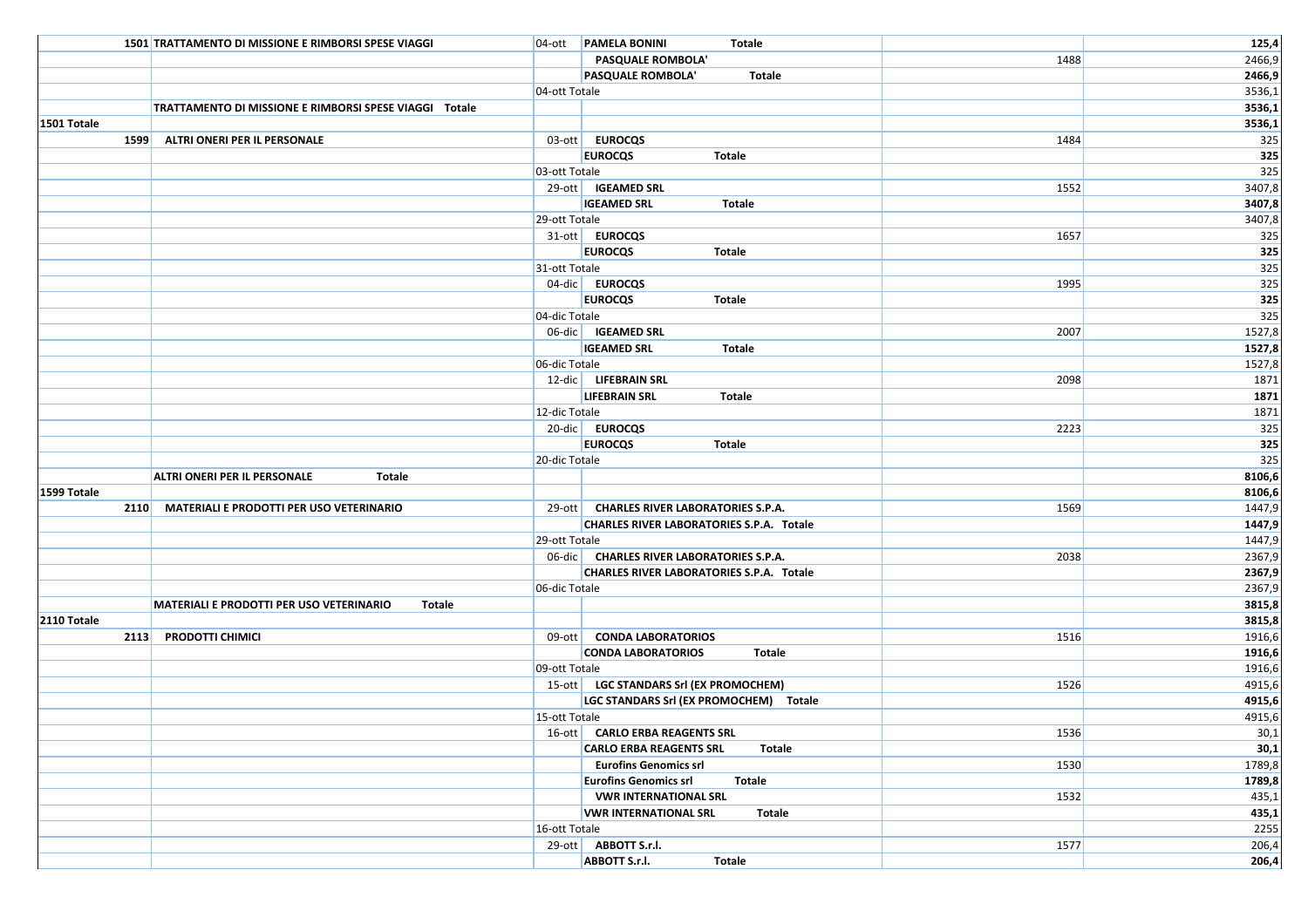| 2113 PRODOTTI CHIMICI | 29-ott   ASSOCIAZIONE ITALIANA ALLEVATORI       | 1584 | 2130    |
|-----------------------|-------------------------------------------------|------|---------|
|                       | ASSOCIAZIONE ITALIANA ALLEVATORI Totale         |      | 2130    |
|                       | BECTON DICKINSON ITALIA S.P.A.                  | 1574 | 441,6   |
|                       | BECTON DICKINSON ITALIA S.P.A. Totale           |      | 441,6   |
|                       | <b>BIOGENETICS DIAGNOSTICS SRL</b>              | 1556 | 1550    |
|                       | <b>BIOGENETICS DIAGNOSTICS SRL</b><br>Totale    |      | 1550    |
|                       | <b>BIOLIFE ITALIANA S.R.L.</b>                  | 1568 | 2157,9  |
|                       | <b>BIOLIFE ITALIANA S.R.L.</b><br>Totale        |      | 2157,9  |
|                       | <b>BIOMERIEUX ITALIA S.P.A.</b>                 | 1570 | 2975,2  |
|                       | <b>BIOMERIEUX ITALIA S.P.A.</b><br>Totale       |      | 2975,2  |
|                       | <b>BIOSIGMA S.R.L.</b>                          | 1580 | 1364,8  |
|                       | <b>BIOSIGMA S.R.L.</b><br>Totale                |      | 1364,8  |
|                       | <b>CALSYSTEM SRL</b>                            | 1558 | 2475    |
|                       | <b>CALSYSTEM SRL</b><br>Totale                  |      | 2475    |
|                       | <b>CARLO ERBA REAGENTS SRL</b>                  | 1598 | 7076,8  |
|                       | <b>Totale</b><br><b>CARLO ERBA REAGENTS SRL</b> |      | 7076,8  |
|                       | <b>CHEMICAL RESEARCH 2000 SRL</b>               | 1566 | 1061    |
|                       | <b>CHEMICAL RESEARCH 2000 SRL</b><br>Totale     |      | 1061    |
|                       | <b>CLINI-LAB S.R.L.</b>                         | 1560 | 3850    |
|                       | <b>CLINI-LAB S.R.L.</b><br><b>Totale</b>        |      | 3850    |
|                       | CPS ANALITICA S.R.L.                            | 1585 | 1438    |
|                       | CPS ANALITICA S.R.L.<br>Totale                  |      | 1438    |
|                       | D.I.D. S.P.A.                                   | 1573 | 623,5   |
|                       | <b>D.I.D. S.P.A.</b><br><b>Totale</b>           |      | 623,5   |
|                       | <b>EXACTA + OPTECH SPA</b>                      | 1565 | 5260    |
|                       | <b>EXACTA + OPTECH SPA</b><br><b>Totale</b>     |      | 5260    |
|                       | <b>FOSS ITALIA srl</b>                          | 1567 | 6071,6  |
|                       | <b>FOSS ITALIA srl</b><br><b>Totale</b>         |      | 6071,6  |
|                       | <b>GENERON SPA</b>                              | 1600 | 481,5   |
|                       | <b>GENERON SPA</b><br>Totale                    |      | 481,5   |
|                       | Illumina Italy srl                              | 1601 | 3635,6  |
|                       | Illumina Italy srl<br><b>Totale</b>             |      | 3635,6  |
|                       | LABSERVICE ANALYTICA S.R.L.                     | 1581 | 430,2   |
|                       | LABSERVICE ANALYTICA S.R.L.<br>Totale           |      | 430,2   |
|                       | Life Technologies Italia                        | 1597 | 3123,1  |
|                       | Life Technologies Italia<br>Totale              |      | 3123,1  |
|                       | LIOFILCHEM S.R.L.                               | 1575 | 359,5   |
|                       | LIOFILCHEM S.R.L.<br><b>Totale</b>              |      | 359,5   |
|                       | MICROBIOL DI Sergio Murgia & c.snc              | 1607 | 2242    |
|                       | MICROBIOL DI Sergio Murgia & c.snc Totale       |      | 2242    |
|                       | Omnia Diagnostica srl                           | 1548 | 1394    |
|                       | Omnia Diagnostica srl<br><b>Totale</b>          |      | 1394    |
|                       | PHENOMENEX SRL (CHEMTEK ANALYTICA)              | 1588 | 2201    |
|                       | PHENOMENEX SRL (CHEMTEK ANALYTICA) Totale       |      | 2201    |
|                       | PROGRES DI G. SPADAZZI                          | 1606 | 28674   |
|                       | <b>PROGRES DI G. SPADAZZI</b><br>Totale         |      | 28674   |
|                       | QIAGEN S.R.L.                                   | 1562 | 13597,1 |
|                       | <b>QIAGEN S.R.L.</b><br>Totale                  |      | 13597,1 |
|                       | SIAL S.R.L.                                     | 1572 | 2045,6  |
|                       | SIAL S.R.L.<br>Totale                           |      | 2045,6  |
|                       | SIGMA ALDRICH S.R.L.                            | 1576 | 314,4   |
|                       | SIGMA ALDRICH S.R.L.<br>Totale                  |      | 314,4   |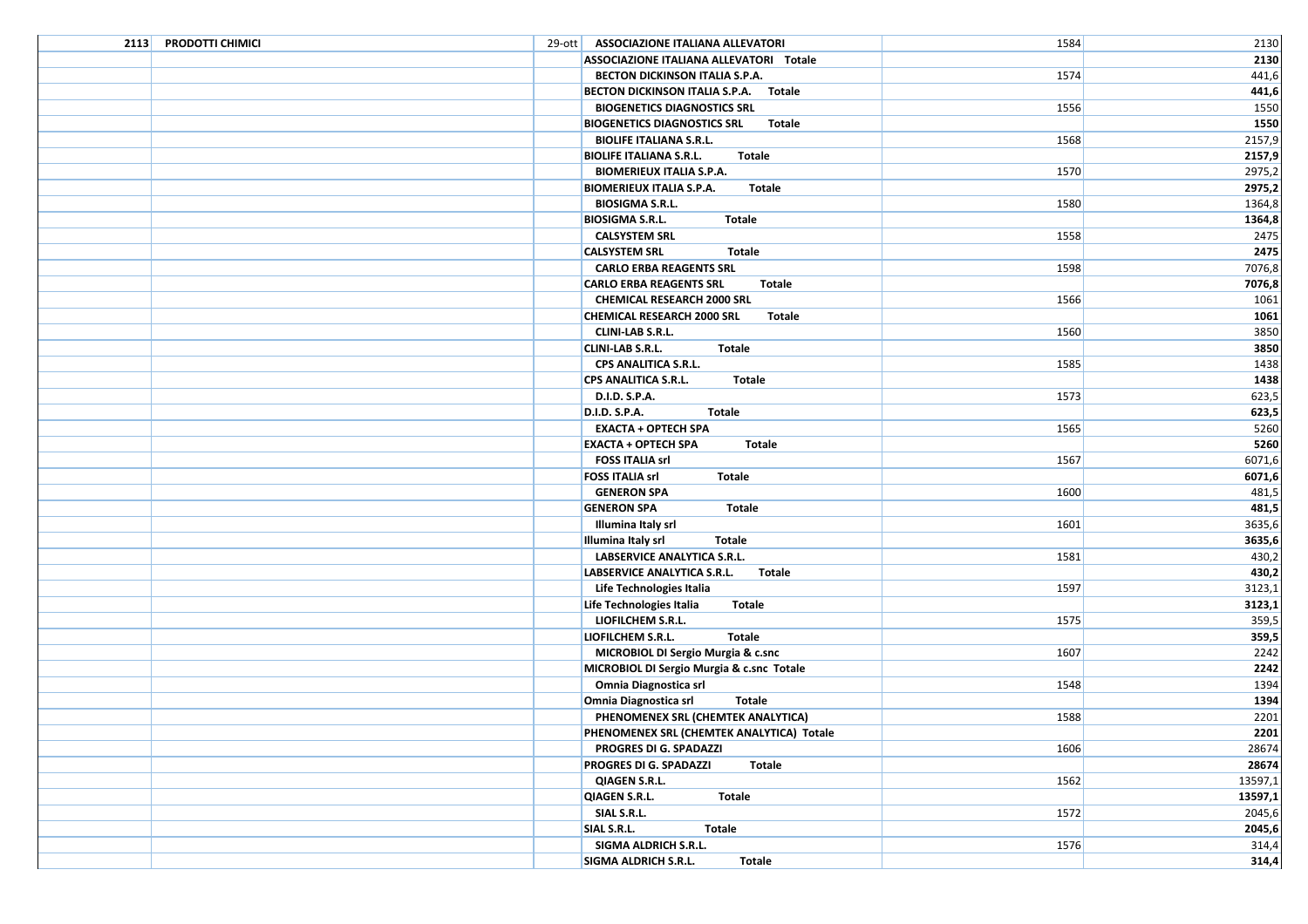| 2113 PRODOTTI CHIMICI | 29-ott   SOCIETA' ITALIANA CHIMICI SRL        | 1578 | 170     |
|-----------------------|-----------------------------------------------|------|---------|
|                       | SOCIETA' ITALIANA CHIMICI SRL Totale          |      | 170     |
|                       | <b>STAR ECOTRONICS S.R.L.</b>                 | 1604 | 349     |
|                       | <b>STAR ECOTRONICS S.R.L.</b><br>Totale       |      | 349     |
|                       | <b>STEROGLASS S.R.L.</b>                      | 1583 | 220     |
|                       | <b>STEROGLASS S.R.L.</b><br>Totale            |      | 220     |
|                       | <b>TECAN ITALIA SRL</b>                       | 1590 | 1175    |
|                       | <b>TECAN ITALIA SRL</b><br>Totale             |      | 1175    |
|                       | Tema Ricerca srl                              | 1595 | 468,2   |
|                       | Tema Ricerca srl<br>Totale                    |      | 468,2   |
|                       | THERMO FISHER DIAGNOSTICS S.P.A.              | 1571 | 1671,9  |
|                       | THERMO FISHER DIAGNOSTICS S.P.A. Totale       |      | 1671,9  |
|                       | Thermo Fisher Scientific SpA                  | 1564 | 2280,6  |
|                       | Thermo Fisher Scientific SpA<br>Totale        |      | 2280,6  |
|                       | <b>VACUTEST KIMA SRL</b>                      | 1605 | 332,8   |
|                       | <b>VACUTEST KIMA SRL</b><br><b>Totale</b>     |      | 332,8   |
|                       | <b>VWR INTERNATIONAL SRL</b>                  | 1561 | 1756,7  |
|                       | <b>VWR INTERNATIONAL SRL</b><br>Totale        |      | 1756,7  |
|                       | 29-ott Totale                                 |      | 105604  |
|                       | 07-nov Institute of Tropical Medicine         | 1832 | 444     |
|                       | Institute of Tropical Medicine Totale         |      | 444     |
|                       | 07-nov Totale                                 |      | 444     |
|                       | 11-nov ASSOCIAZIONE ITALIANA ALLEVATORI       | 1842 | 9286    |
|                       | ASSOCIAZIONE ITALIANA ALLEVATORI Totale       |      | 9286    |
|                       | TEST VERITAS S.R.L.                           | 1845 | 305     |
|                       | <b>TEST VERITAS S.R.L.</b><br>Totale          |      | 305     |
|                       | 11-nov Totale                                 |      | 9591    |
|                       | 21-nov LGC STANDARS Srl (EX PROMOCHEM)        | 1868 | 6305    |
|                       | LGC STANDARS Srl (EX PROMOCHEM) Totale        |      | 6305    |
|                       | 21-nov Totale                                 |      | 6305    |
|                       | 29-nov ABBOTT S.r.I.                          | 1911 | 587,5   |
|                       | <b>ABBOTT S.r.I.</b><br><b>Totale</b>         |      | 587,5   |
|                       | ACQUA SANTA DI ROMA SRL "EGERIA"              | 1890 | 156     |
|                       | ACQUA SANTA DI ROMA SRL "EGERIA" Totale       |      | 156     |
|                       | AGROLABO S.P.A.                               | 1921 | 5286,8  |
|                       | AGROLABO S.P.A.<br>Totale                     |      | 5286,8  |
|                       | <b>ASTORI TECNICA S.N.C.</b>                  | 1889 | 545,4   |
|                       | <b>ASTORI TECNICA S.N.C.</b><br><b>Totale</b> |      | 545,4   |
|                       | <b>BECKMAN COULTER S.R.L.</b>                 | 1902 | 3659,2  |
|                       | <b>BECKMAN COULTER S.R.L.</b><br>Totale       |      | 3659,2  |
|                       | BECTON DICKINSON ITALIA S.P.A.                | 1907 | 235     |
|                       | BECTON DICKINSON ITALIA S.P.A. Totale         |      | 235     |
|                       | <b>BIOGENETICS DIAGNOSTICS SRL</b>            | 1884 | 1616    |
|                       | <b>BIOGENETICS DIAGNOSTICS SRL Totale</b>     |      | 1616    |
|                       | <b>BIOLIFE ITALIANA S.R.L.</b>                | 1901 | 3160,5  |
|                       | <b>BIOLIFE ITALIANA S.R.L.</b><br>Totale      |      | 3160,5  |
|                       | <b>BIOMERIEUX ITALIA S.P.A.</b>               | 1903 | 12744,6 |
|                       | <b>BIOMERIEUX ITALIA S.P.A.</b><br>Totale     |      | 12744,6 |
|                       | <b>BIOSIGMA S.R.L.</b>                        | 1913 | 3575,6  |
|                       | <b>BIOSIGMA S.R.L.</b><br>Totale              |      | 3575,6  |
|                       | <b>BUCHI ITALIA S.R.L.</b>                    | 1910 | 207     |
|                       | <b>BUCHI ITALIA S.R.L.</b><br><b>Totale</b>   |      | 207     |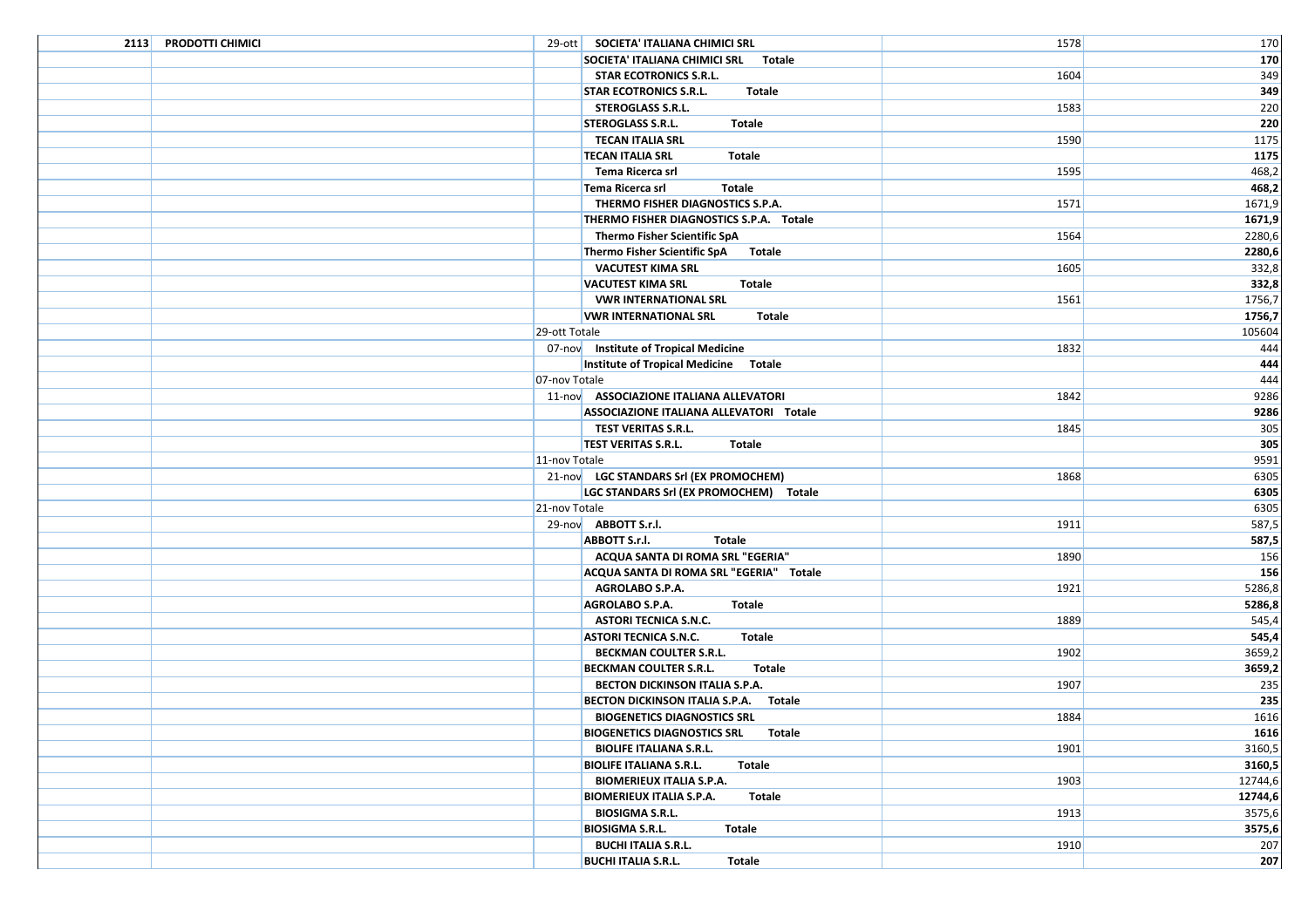| 2113 PRODOTTI CHIMICI | 29-nov CARLO ERBA REAGENTS SRL                 | 1948 | 3471,4  |
|-----------------------|------------------------------------------------|------|---------|
|                       | <b>CARLO ERBA REAGENTS SRL</b><br>Totale       |      | 3471,4  |
|                       | <b>CLINI-LAB S.R.L.</b>                        | 1886 | 3405    |
|                       | <b>CLINI-LAB S.R.L.</b><br><b>Totale</b>       |      | 3405    |
|                       | CPS ANALITICA S.R.L.                           | 1919 | 440     |
|                       | CPS ANALITICA S.R.L.<br><b>Totale</b>          |      | 440     |
|                       | D.I.D. S.P.A.                                  | 1906 | 27,7    |
|                       | <b>Totale</b><br>D.I.D. S.P.A.                 |      | 27,7    |
|                       | DITTA EUGENIO SABATINI di Andrea Ro            | 1912 | 1327    |
|                       | DITTA EUGENIO SABATINI di Andrea Ro Totale     |      | 1327    |
|                       | EuroClone SpA (Ex CELBIO)                      | 1934 | 1272,7  |
|                       | EuroClone SpA (Ex CELBIO)<br>Totale            |      | 1272,7  |
|                       | <b>Eurofins Genomics srl</b>                   | 1871 | 7980    |
|                       | <b>Eurofins Genomics srl</b><br>Totale         |      | 7980    |
|                       | <b>EUROLAB SRL. SAFE FOOD</b>                  | 1918 | 716     |
|                       | <b>EUROLAB SRL. SAFE FOOD</b><br><b>Totale</b> |      | 716     |
|                       | <b>FOSS ITALIA srl</b>                         | 1899 | 8240,8  |
|                       | <b>FOSS ITALIA srl</b><br>Totale               |      | 8240,8  |
|                       | <b>GENERON SPA</b>                             | 1949 | 3359,5  |
|                       | <b>GENERON SPA</b><br>Totale                   |      | 3359,5  |
|                       | <b>IDEXX LABORATORIES ITALIA S.R.L.</b>        | 1922 | 12522,6 |
|                       | <b>IDEXX LABORATORIES ITALIA S.R.L. Totale</b> |      | 12522,6 |
|                       | <b>IN3DIAGNOSTIC SRL</b>                       | 1950 | 557,6   |
|                       | <b>IN3DIAGNOSTIC SRL</b><br>Totale             |      | 557,6   |
|                       | IZS ABRUZZO E MOLISE "G.CAPORALE"              | 1900 | 4538,9  |
|                       | IZS ABRUZZO E MOLISE "G.CAPORALE" Totale       |      | 4538,9  |
|                       | LABOINDUSTRIA S.P.A.                           | 1915 | 455,6   |
|                       | LABOINDUSTRIA S.P.A.<br>Totale                 |      | 455,6   |
|                       | LABSERVICE ANALYTICA S.R.L.                    | 1914 | 10762,1 |
|                       | LABSERVICE ANALYTICA S.R.L.<br>Totale          |      | 10762,1 |
|                       | Life Technologies Italia                       | 1945 | 775,7   |
|                       | <b>Totale</b><br>Life Technologies Italia      |      | 775,7   |
|                       | LIOFILCHEM S.R.L.                              | 1908 | 3446,7  |
|                       | <b>LIOFILCHEM S.R.L.</b><br>Totale             |      | 3446,7  |
|                       | <b>MERCK LIFE SCIENCE SRL</b>                  | 1909 | 2843,7  |
|                       | <b>MERCK LIFE SCIENCE SRL</b><br>Totale        |      | 2843,7  |
|                       | MERIDIAN BIOSCIENCE EUROPE SRL                 | 1891 | 2836,1  |
|                       | MERIDIAN BIOSCIENCE EUROPE SRL Totale          |      | 2836,1  |
|                       | <b>METTLER-TOLEDO SPA</b>                      | 1896 | 2001,8  |
|                       | <b>METTLER-TOLEDO SPA</b><br>Totale            |      | 2001,8  |
|                       | MICROBIOL DI Sergio Murgia & c.snc             | 1954 | 3168    |
|                       | MICROBIOL DI Sergio Murgia & c.snc Totale      |      | 3168    |
|                       | Omnia Diagnostica srl                          | 1872 | 530     |
|                       | Omnia Diagnostica srl Totale                   |      | 530     |
|                       | PHENOMENEX SRL (CHEMTEK ANALYTICA)             | 1925 | 2960    |
|                       | PHENOMENEX SRL (CHEMTEK ANALYTICA) Totale      |      | 2960    |
|                       | <b>QIAGEN S.R.L.</b>                           | 1888 | 6923,5  |
|                       | <b>Totale</b><br><b>QIAGEN S.R.L.</b>          |      | 6923,5  |
|                       | <b>RANDOX LABORATORIES LIMITED</b>             | 1951 | 824     |
|                       | RANDOX LABORATORIES LIMITED<br><b>Totale</b>   |      | 824     |
|                       | <b>R-BIOPHARM ITALIA SRL</b>                   | 1894 | 2948,3  |
|                       | <b>R-BIOPHARM ITALIA SRL</b><br>Totale         |      | 2948,3  |
|                       |                                                |      |         |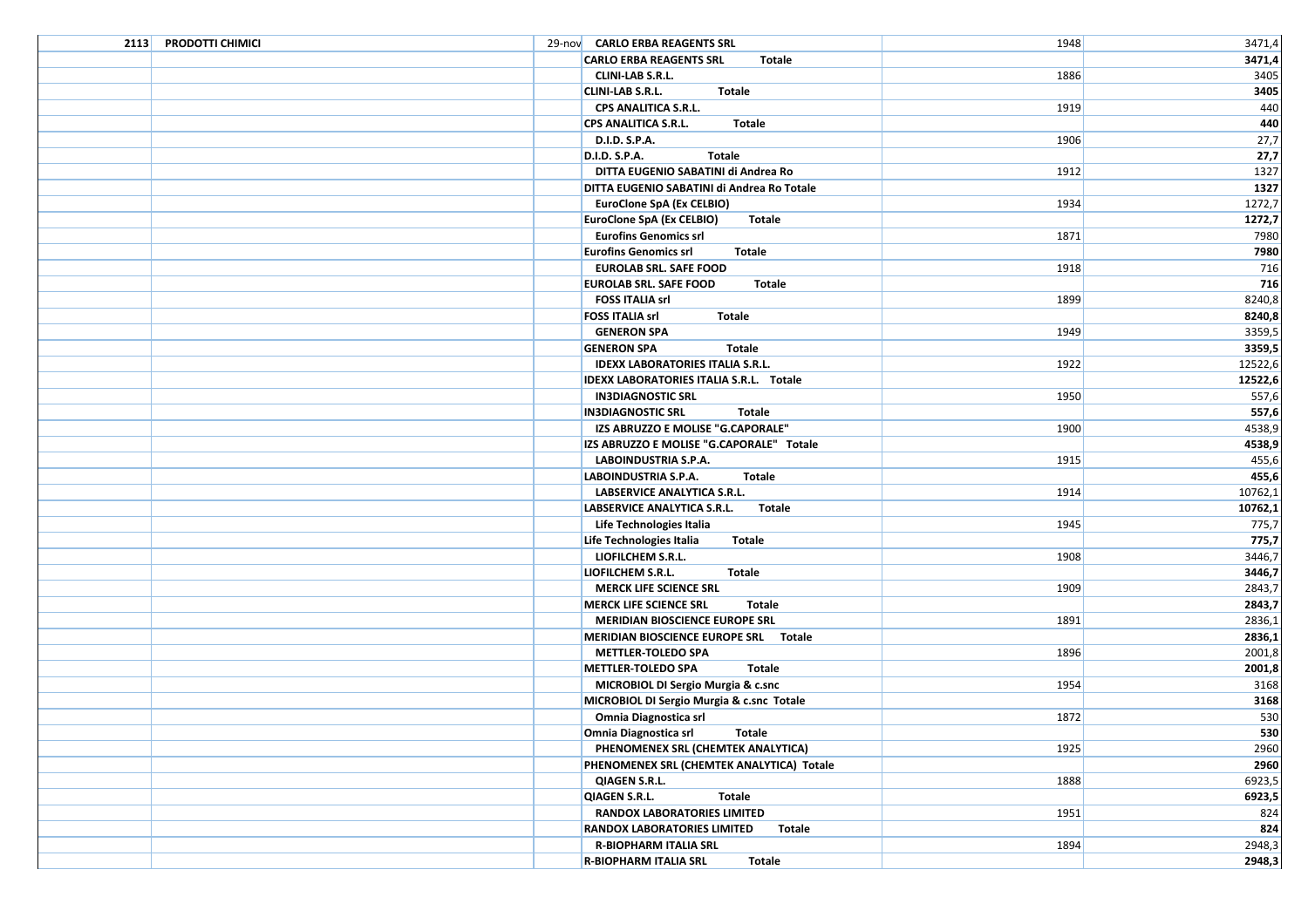| 2113 PRODOTTI CHIMICI | 29-nov RESNOVA SRL                           | 1893 | 2097,3   |
|-----------------------|----------------------------------------------|------|----------|
|                       | <b>RESNOVA SRL</b><br>Totale                 |      | 2097,3   |
|                       | SEBIA ITALIA SRL                             | 1875 | 1515     |
|                       | <b>SEBIA ITALIA SRL</b><br>Totale            |      | 1515     |
|                       | SENTINEL DIAGNOSTICS                         | 1932 | 90,5     |
|                       | <b>SENTINEL DIAGNOSTICS</b><br>Totale        |      | 90,5     |
|                       | SIAL S.R.L.                                  | 1905 | 1785     |
|                       | SIAL S.R.L.<br>Totale                        |      | 1785     |
|                       | Tema Ricerca srl                             | 1936 | 150,9    |
|                       | Tema Ricerca srl<br>Totale                   |      | 150,9    |
|                       | <b>TEST VERITAS S.R.L.</b>                   | 1943 | 1105     |
|                       | <b>TEST VERITAS S.R.L.</b><br>Totale         |      | 1105     |
|                       | THALASSIA s.a.s. di MAURO PAGANI &C          | 1935 | 470      |
|                       | THALASSIA s.a.s. di MAURO PAGANI &C Totale   |      | 470      |
|                       | THERMO FISHER DIAGNOSTICS S.P.A.             | 1904 | 20000,7  |
|                       | THERMO FISHER DIAGNOSTICS S.P.A. Totale      |      | 20000,7  |
|                       | Thermo Fisher Scientific SpA                 | 1892 | 283,9    |
|                       | Thermo Fisher Scientific SpA Totale          |      | 283,9    |
|                       | TKM srl                                      | 1947 | 1237,5   |
|                       | <b>TKM srl</b><br>Totale                     |      | 1237,5   |
|                       | <b>VWR INTERNATIONAL SRL</b>                 | 1887 | 1935,2   |
|                       | <b>VWR INTERNATIONAL SRL</b><br>Totale       |      | 1935,2   |
|                       | 29-nov Totale                                |      | 150779,3 |
|                       | 06-dic <b>ABBOTT S.r.I.</b>                  | 2048 | 607,7    |
|                       | <b>ABBOTT S.r.I.</b><br>Totale               |      | 607,7    |
|                       | <b>AGROLABO S.P.A.</b>                       | 2057 | 3130,4   |
|                       | AGROLABO S.P.A.<br>Totale                    |      | 3130,4   |
|                       | Allevamento Blood di Ricci Chiara            | 2003 | 441      |
|                       | Allevamento Blood di Ricci Chiara Totale     |      | 441      |
|                       | <b>ASSOCIAZIONE ITALIANA ALLEVATORI</b>      | 2054 | 4320     |
|                       | ASSOCIAZIONE ITALIANA ALLEVATORI Totale      |      | 4320     |
|                       | <b>ASTORI TECNICA S.N.C.</b>                 | 2021 | 115      |
|                       | <b>ASTORI TECNICA S.N.C.</b><br>Totale       |      | 115      |
|                       | <b>BECKMAN COULTER S.R.L.</b>                | 2037 | 1538,6   |
|                       | BECKMAN COULTER S.R.L.<br>Totale             |      | 1538,6   |
|                       | <b>BIOCLASS S.r.I.</b>                       | 2075 | 930      |
|                       | <b>BIOCLASS S.r.I.</b><br>Totale             |      | 930      |
|                       | <b>BIOGENETICS DIAGNOSTICS SRL</b>           | 2011 | 3907     |
|                       | <b>BIOGENETICS DIAGNOSTICS SRL</b><br>Totale |      | 3907     |
|                       | <b>BIOLIFE ITALIANA S.R.L.</b>               | 2036 | 3456     |
|                       | <b>BIOLIFE ITALIANA S.R.L.</b><br>Totale     |      | 3456     |
|                       | <b>BIOMERIEUX ITALIA S.P.A.</b>              | 2039 | 3361,8   |
|                       | <b>BIOMERIEUX ITALIA S.P.A.</b><br>Totale    |      | 3361,8   |
|                       | <b>BIOSCIENTIFICA srl</b>                    | 2062 | 6396,5   |
|                       | <b>BIOSCIENTIFICA srl</b><br>Totale          |      | 6396,5   |
|                       | <b>BIOSENSE SRL</b>                          | 2086 | 11424    |
|                       | <b>BIOSENSE SRL</b><br>Totale                |      | 11424    |
|                       | <b>BIOSIGMA S.R.L.</b>                       | 2050 | 3373,9   |
|                       | <b>BIOSIGMA S.R.L.</b><br>Totale             |      | 3373,9   |
|                       | Bronchi Combustibili srl                     | 2076 | 2643     |
|                       | Bronchi Combustibili srl<br>Totale           |      | 2643     |
|                       | <b>BUCHI ITALIA S.R.L.</b>                   | 2046 | 2680     |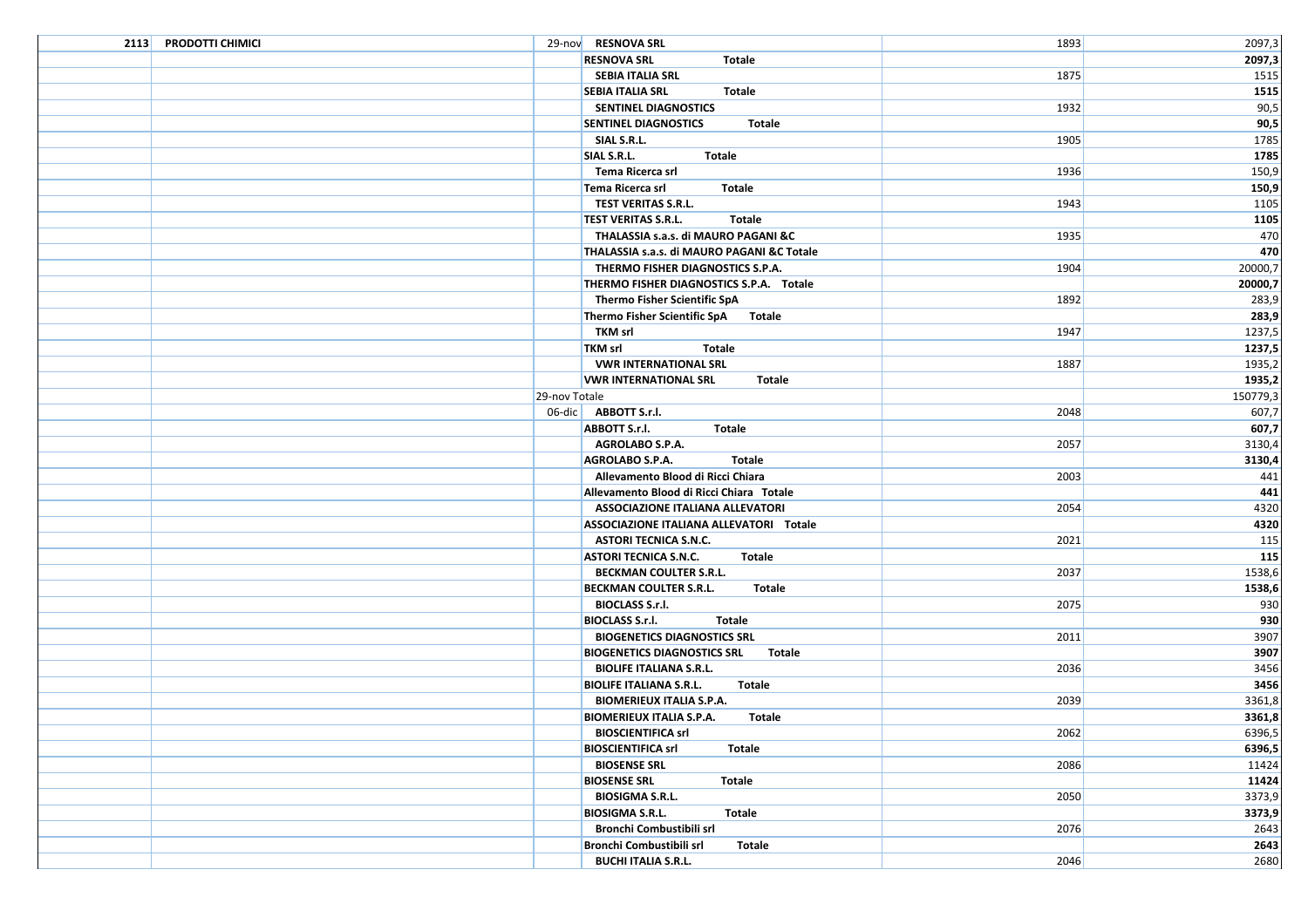| 2113 PRODOTTI CHIMICI | 06-dic BUCHI ITALIA S.R.L.<br>Totale        |      | 2680    |
|-----------------------|---------------------------------------------|------|---------|
|                       | <b>CARLO ERBA REAGENTS SRL</b>              | 2082 | 1892    |
|                       | <b>CARLO ERBA REAGENTS SRL</b><br>Totale    |      | 1892    |
|                       | <b>CHEMICAL RESEARCH 2000 SRL</b>           | 2032 | 1336,2  |
|                       | <b>CHEMICAL RESEARCH 2000 SRL</b><br>Totale |      | 1336,2  |
|                       | <b>CLINI-LAB S.R.L.</b>                     | 2018 | 2097    |
|                       | <b>CLINI-LAB S.R.L.</b><br>Totale           |      | 2097    |
|                       | CPS ANALITICA S.R.L.                        | 2055 | 3788    |
|                       | <b>CPS ANALITICA S.R.L.</b><br>Totale       |      | 3788    |
|                       | D.I.D. S.P.A.                               | 2043 | 626,2   |
|                       | <b>D.I.D. S.P.A.</b><br>Totale              |      | 626,2   |
|                       | DIACRON INTERNATIONAL SRL                   | 2017 | 988     |
|                       | <b>DIACRON INTERNATIONAL SRL</b><br>Totale  |      | 988     |
|                       | DITTA EUGENIO SABATINI di Andrea Ro         | 2049 | 1097    |
|                       | DITTA EUGENIO SABATINI di Andrea Ro Totale  |      | 1097    |
|                       | <b>ECOBIOSERVICES AND RESEARCHES</b>        | 2013 | 900     |
|                       | ECOBIOSERVICES AND RESEARCHES Totale        |      | 900     |
|                       | EuroClone SpA (Ex CELBIO)                   | 2071 | 2658,2  |
|                       | EuroClone SpA (Ex CELBIO)<br>Totale         |      | 2658,2  |
|                       | <b>Eurofins Genomics srl</b>                | 1997 | 2860    |
|                       | <b>Eurofins Genomics srl</b><br>Totale      |      | 2860    |
|                       | <b>EXACTA + OPTECH SPA</b>                  | 2027 | 967,9   |
|                       | <b>EXACTA + OPTECH SPA</b><br><b>Totale</b> |      | 967,9   |
|                       | <b>FONDAZIONE EDMUND MACH</b>               | 2014 | 6237,9  |
|                       | <b>FONDAZIONE EDMUND MACH</b><br>Totale     |      | 6237,9  |
|                       | <b>FOSS ITALIA srl</b>                      | 2033 | 11673,7 |
|                       | <b>FOSS ITALIA srl</b><br><b>Totale</b>     |      | 11673,7 |
|                       | <b>IDEXX LABORATORIES ITALIA S.R.L.</b>     | 2058 | 407,1   |
|                       | IDEXX LABORATORIES ITALIA S.R.L. Totale     |      | 407,1   |
|                       | Illumina Italy srl                          | 2083 | 4798,2  |
|                       | Illumina Italy srl<br>Totale                |      | 4798,2  |
|                       | IZS ABRUZZO E MOLISE "G.CAPORALE"           | 2034 | 6075,1  |
|                       | IZS ABRUZZO E MOLISE "G.CAPORALE" Totale    |      | 6075,1  |
|                       | IZS DELLA LOMBARDIA E DELL'EMILIA           | 2035 | 1765,4  |
|                       | IZS DELLA LOMBARDIA E DELL'EMILIA Totale    |      | 1765,4  |
|                       | L.U.C.A. SRL                                | 2010 | 1017,2  |
|                       | L.U.C.A. SRL<br>Totale                      |      | 1017,2  |
|                       | <b>LABOCHEM SCIENCE SRL</b>                 | 2009 | 2306,3  |
|                       | <b>LABOCHEM SCIENCE SRL</b><br>Totale       |      | 2306,3  |
|                       | LABOINDUSTRIA S.P.A.                        | 2053 | 2681,5  |
|                       | LABOINDUSTRIA S.P.A.<br>Totale              |      | 2681,5  |
|                       | LABSERVICE ANALYTICA S.R.L.                 | 2052 | 2327,5  |
|                       | LABSERVICE ANALYTICA S.R.L.<br>Totale       |      | 2327,5  |
|                       | LEICA MICROSYSTEMS S.R.L.                   | 2051 | 1727,6  |
|                       | LEICA MICROSYSTEMS S.R.L.<br><b>Totale</b>  |      | 1727,6  |
|                       | LGC STANDARS Srl (EX PROMOCHEM)             | 2030 | 2986    |
|                       | LGC STANDARS Srl (EX PROMOCHEM) Totale      |      | 2986    |
|                       | Life Technologies Italia                    | 2080 | 555,4   |
|                       | Life Technologies Italia<br>Totale          |      | 555,4   |
|                       | LIOFILCHEM S.R.L.                           | 2044 | 3413    |
|                       | <b>LIOFILCHEM S.R.L.</b><br><b>Totale</b>   |      | 3413    |
|                       | MELISSA SOC.COOP.                           | 2081 | 6086,4  |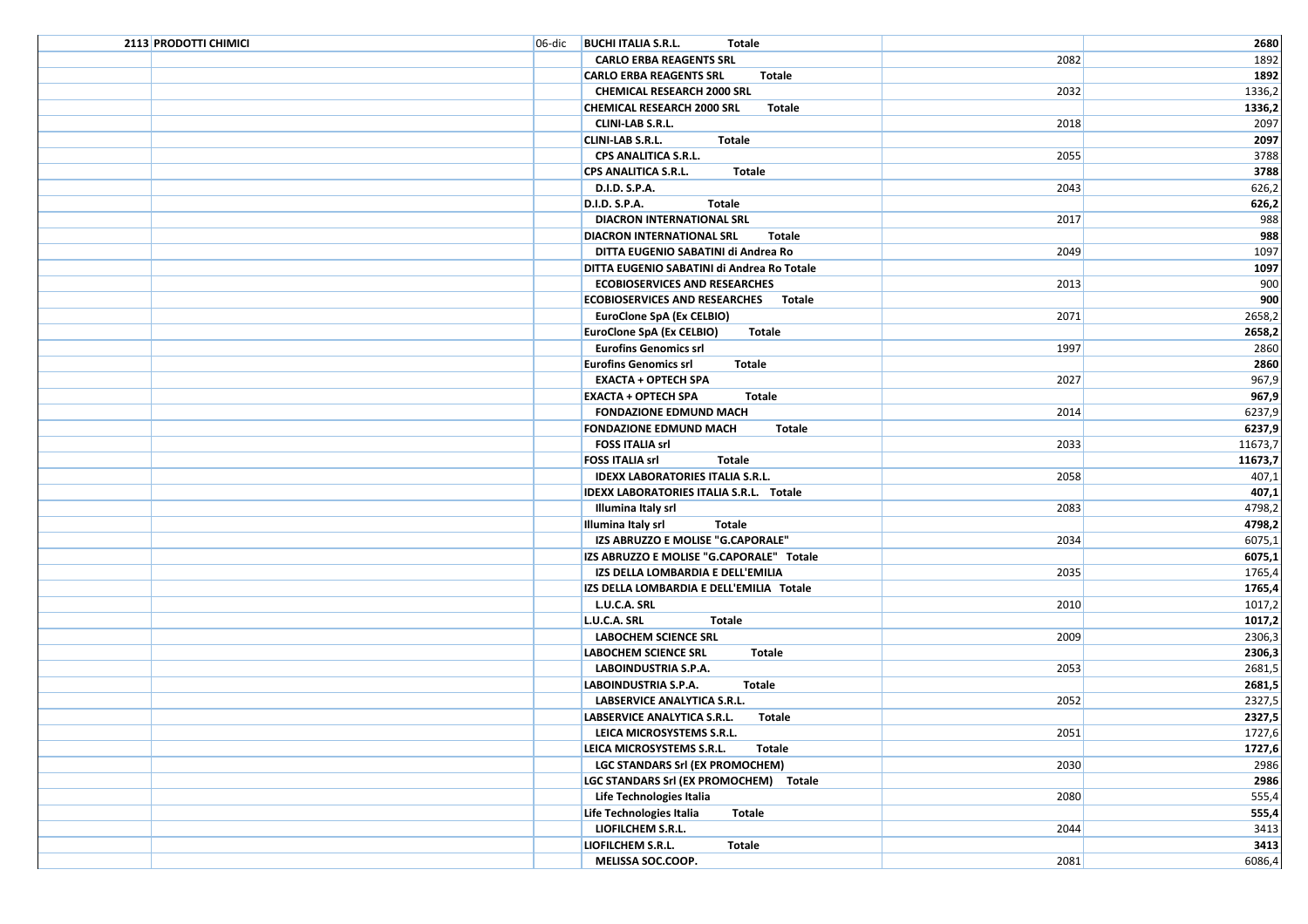|             | 2113 PRODOTTI CHIMICI             | 06-dic                                        | MELISSA SOC.COOP.<br>Totale                         |      | 6086,4        |
|-------------|-----------------------------------|-----------------------------------------------|-----------------------------------------------------|------|---------------|
|             |                                   |                                               | <b>MERCK LIFE SCIENCE SRL</b>                       | 2045 | 2505,7        |
|             |                                   |                                               | <b>MERCK LIFE SCIENCE SRL</b><br>Totale             |      | 2505,7        |
|             |                                   |                                               | MERIDIAN BIOSCIENCE EUROPE SRL                      | 2023 | 472,7         |
|             |                                   |                                               | MERIDIAN BIOSCIENCE EUROPE SRL Totale               |      | 472,7         |
|             |                                   |                                               | MICROBIOL DI Sergio Murgia & c.snc                  | 2089 | 1562,5        |
|             |                                   |                                               | MICROBIOL DI Sergio Murgia & c.snc Totale           |      | 1562,5        |
|             |                                   |                                               | Omnia Diagnostica srl                               | 1998 | 620           |
|             |                                   |                                               | Omnia Diagnostica srl<br>Totale                     |      | 620           |
|             |                                   |                                               | <b>ORMA SRL</b>                                     | 2015 | 482,6         |
|             |                                   |                                               | <b>ORMA SRL</b><br>Totale                           |      | 482,6         |
|             |                                   |                                               | PROMEGA ITALIA S.R.L.                               | 2060 | 256           |
|             |                                   |                                               | <b>Totale</b><br>PROMEGA ITALIA S.R.L.              |      | 256           |
|             |                                   |                                               | <b>QIAGEN S.R.L.</b>                                | 2020 | 3895,8        |
|             |                                   |                                               | <b>Totale</b><br>QIAGEN S.R.L.                      |      | 3895,8        |
|             |                                   |                                               | <b>RANDOX LABORATORIES LIMITED</b>                  | 2084 | 1810          |
|             |                                   |                                               | RANDOX LABORATORIES LIMITED<br>Totale               |      | 1810          |
|             |                                   |                                               | <b>R-BIOPHARM ITALIA SRL</b>                        | 2026 | 3136,3        |
|             |                                   |                                               | <b>R-BIOPHARM ITALIA SRL</b><br><b>Totale</b>       |      | 3136,3        |
|             |                                   |                                               | <b>RESNOVA SRL</b>                                  | 2025 | 422,8         |
|             |                                   |                                               | <b>RESNOVA SRL</b><br><b>Totale</b><br>SACCO S.R.L. |      | 422,8<br>1624 |
|             |                                   |                                               | SACCO S.R.L.<br><b>Totale</b>                       | 2040 | 1624          |
|             |                                   |                                               | SENTINEL DIAGNOSTICS                                | 2067 | 181           |
|             |                                   |                                               | <b>SENTINEL DIAGNOSTICS</b><br>Totale               |      | 181           |
|             |                                   |                                               | SIAL S.R.L.                                         | 2042 | 873,8         |
|             |                                   |                                               | SIAL S.R.L.<br><b>Totale</b>                        |      | 873,8         |
|             |                                   |                                               | TECNA S.R.L.                                        | 2059 | 1980          |
|             |                                   |                                               | <b>TECNA S.R.L.</b><br>Totale                       |      | 1980          |
|             |                                   |                                               | THERMO FISHER DIAGNOSTICS S.P.A.                    | 2041 | 8840,1        |
|             |                                   |                                               | THERMO FISHER DIAGNOSTICS S.P.A. Totale             |      | 8840,1        |
|             |                                   |                                               | Thermo Fisher Scientific SpA                        | 2024 | 3794,8        |
|             |                                   |                                               | Thermo Fisher Scientific SpA<br>Totale              |      | 3794,8        |
|             |                                   |                                               | <b>VWR INTERNATIONAL SRL</b>                        | 2019 | 1303,2        |
|             |                                   | <b>VWR INTERNATIONAL SRL</b><br><b>Totale</b> |                                                     |      | 1303,2        |
|             |                                   | 06-dic Totale                                 |                                                     |      | 155355        |
|             |                                   |                                               | 10-dic   RANDOX LABORATORIES LIMITED                | 2093 | 290           |
|             |                                   |                                               | <b>RANDOX LABORATORIES LIMITED</b><br><b>Totale</b> |      | 290           |
|             |                                   | 10-dic Totale                                 |                                                     |      | 290           |
|             |                                   |                                               | 19-dic   Illumina Italy srl                         | 2169 | 17538,8       |
|             |                                   |                                               | Illumina Italy srl<br>Totale                        |      | 17538,8       |
|             |                                   | 19-dic Totale                                 |                                                     |      | 17538,8       |
|             | <b>PRODOTTI CHIMICI</b><br>Totale |                                               |                                                     |      | 454994,3      |
| 2113 Totale |                                   |                                               |                                                     |      | 454994,3      |
| 2201        | PRODOTTI ALIMENTARI               |                                               | 29-ott   ACQUA SANTA DI ROMA SRL "EGERIA"           | 1563 | 297,8         |
|             |                                   |                                               | ACQUA SANTA DI ROMA SRL "EGERIA" Totale             |      | 297,8         |
|             |                                   |                                               | <b>CULLIGAN ITALIANA S.P.A.</b>                     | 1591 | 1112,4        |
|             |                                   |                                               | <b>CULLIGAN ITALIANA S.P.A.</b><br>Totale           |      | 1112,4        |
|             |                                   | 29-ott Totale                                 |                                                     |      | 1410,2        |
|             |                                   |                                               | 11-nov CULLIGAN ITALIANA S.P.A.                     | 1844 | 257,8         |
|             |                                   |                                               | <b>CULLIGAN ITALIANA S.P.A.</b><br>Totale           |      | 257,8         |
|             |                                   | 11-nov Totale                                 |                                                     |      | 257,8         |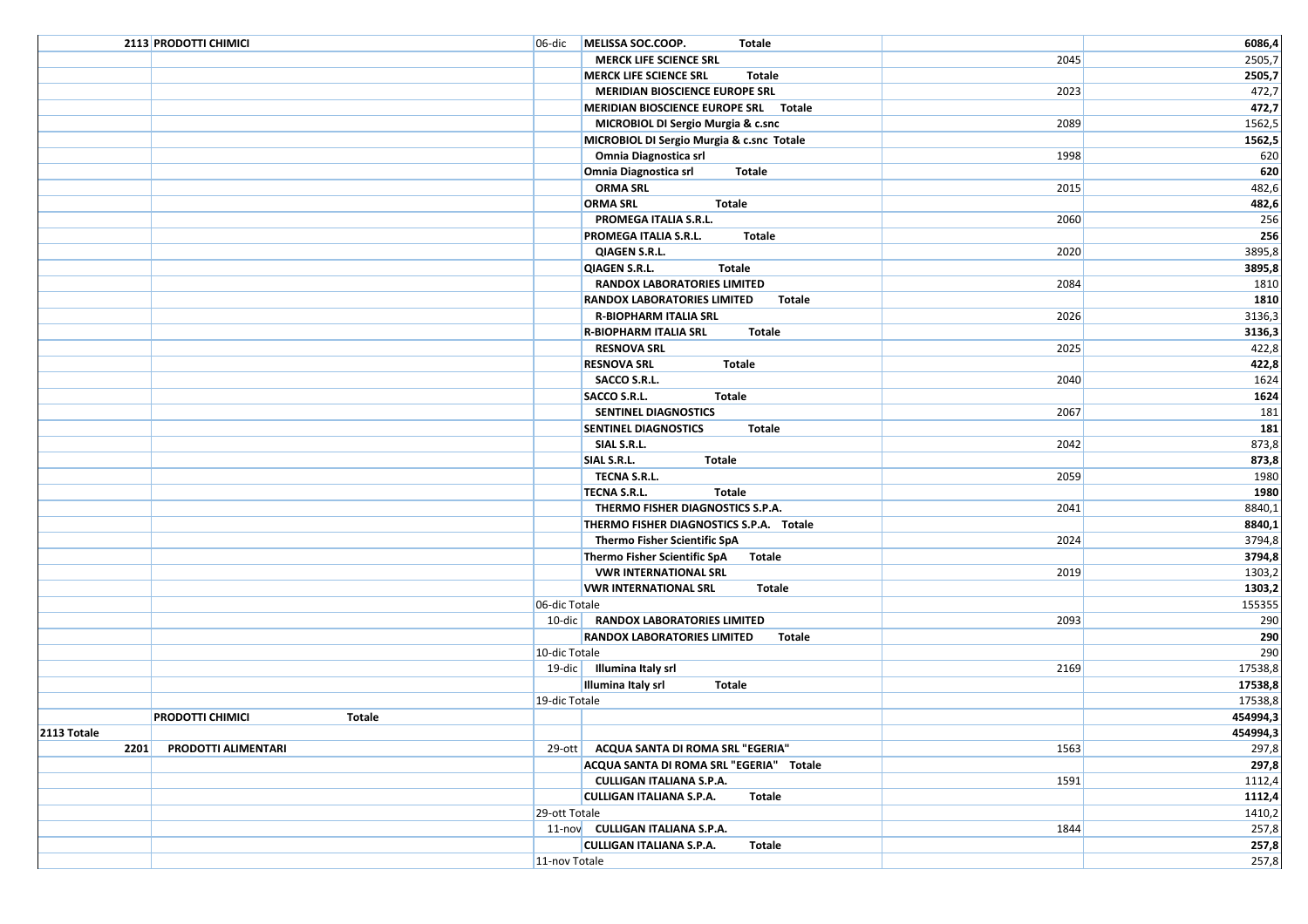|             | 2201 PRODOTTI ALIMENTARI<br>Totale        |               |                                                  |      | 1668             |
|-------------|-------------------------------------------|---------------|--------------------------------------------------|------|------------------|
| 2201 Totale |                                           |               |                                                  |      | 1668             |
| 2203        | COMBUSTIBILI, CARBURANTI E LUBRIFICANTI   |               | 10-ott   ENI GAS E LUCE SPA - GAS                | 1519 | 11,7             |
|             |                                           |               | <b>ENI GAS E LUCE SPA - GAS</b><br>Totale        |      | 11,7             |
|             |                                           | 10-ott Totale |                                                  |      | 11,7             |
|             |                                           |               | 16-ott   ITALIANA PETROLI SPA (EX TOTALERG)      | 1531 | 1660,9           |
|             |                                           |               | ITALIANA PETROLI SPA (EX TOTALERG) Totale        |      | 1660,9           |
|             |                                           | 16-ott Totale |                                                  |      | 1660,9           |
|             |                                           |               | 29-ott   ENEL ENERGIA SPA - GAS                  | 1553 | 7862,4           |
|             |                                           |               | <b>ENEL ENERGIA SPA - GAS</b><br>Totale          |      | 7862,4           |
|             |                                           |               | <b>ENI GAS E LUCE SPA - GAS</b>                  | 1551 | 89,2             |
|             |                                           |               | <b>ENI GAS E LUCE SPA - GAS</b><br>Totale        |      | 89,2             |
|             |                                           |               | SALERNO ENERGIA VENDITE SEV                      | 1554 | 144,2            |
|             |                                           |               | <b>SALERNO ENERGIA VENDITE SEV</b><br>Totale     |      | 144,2            |
|             |                                           | 29-ott Totale |                                                  |      | 8095,8           |
|             |                                           |               | 11-nov E.S.TR.A. Fatturazione Elettronica        | 1836 | 386,8            |
|             |                                           |               | <b>E.S.TR.A. Fatturazione Elettronica Totale</b> |      | 386,8            |
|             |                                           |               | <b>ENI GAS E LUCE SPA - GAS</b>                  | 1838 | 60               |
|             |                                           |               | <b>ENI GAS E LUCE SPA - GAS</b><br>Totale        |      | 60               |
|             |                                           | 11-nov Totale |                                                  |      | 446,8            |
|             |                                           |               | 29-nov ITALIANA PETROLI SPA (EX TOTALERG)        | 1874 | 4214,2           |
|             |                                           |               | ITALIANA PETROLI SPA (EX TOTALERG) Totale        |      | 4214,2           |
|             |                                           |               | SALERNO ENERGIA VENDITE SEV                      | 1881 | 143,5            |
|             |                                           |               | <b>SALERNO ENERGIA VENDITE SEV</b><br>Totale     |      | 143,5            |
|             |                                           | 29-nov Totale |                                                  |      | 4357,7           |
|             |                                           |               | 06-dic   E.S.TR.A. Fatturazione Elettronica      | 2000 | 592,9            |
|             |                                           |               | E.S.TR.A. Fatturazione Elettronica Totale        |      | 592,9            |
|             |                                           |               | <b>ENI GAS E LUCE SPA - GAS</b>                  | 2006 | 119,1            |
|             |                                           |               | <b>ENI GAS E LUCE SPA - GAS</b><br>Totale        |      | 119,1            |
|             |                                           |               | ITALIANA PETROLI SPA (EX TOTALERG)               | 2001 | 2487             |
|             |                                           |               | ITALIANA PETROLI SPA (EX TOTALERG) Totale        |      | 2487             |
|             |                                           | 06-dic Totale |                                                  |      | 3199             |
|             |                                           |               | 19-dic   HERA COMM s.p.a GAS                     | 2178 | 1006,3           |
|             |                                           |               | <b>HERA COMM s.p.a GAS</b><br>Totale             |      | 1006,3           |
|             |                                           |               | ITALIANA PETROLI SPA (EX TOTALERG)               | 2168 | 3472,1           |
|             |                                           | 19-dic Totale | ITALIANA PETROLI SPA (EX TOTALERG) Totale        |      | 3472,1<br>4478,4 |
|             |                                           | <b>Totale</b> |                                                  |      | 22250,3          |
| 2203 Totale | COMBUSTIBILI, CARBURANTI E LUBRIFICANTI   |               |                                                  |      | 22250,3          |
|             | 2204 SUPPORTI INFORMATICI E CANCELLERIA   |               | 29-nov ERREBIAN S.P.A.                           | 1920 | 597,7            |
|             |                                           |               | <b>ERREBIAN S.P.A.</b><br>Totale                 |      | 597,7            |
|             |                                           | 29-nov Totale |                                                  |      | 597,7            |
|             |                                           |               | 06-dic A.C.ESSE SRL                              | 2029 | 624,5            |
|             |                                           |               | A.C.ESSE SRL<br><b>Totale</b>                    |      | 624,5            |
|             |                                           |               | <b>ERREBIAN S.P.A.</b>                           | 2056 | 1773,8           |
|             |                                           |               | <b>ERREBIAN S.P.A.</b><br>Totale                 |      | 1773,8           |
|             |                                           | 06-dic Totale |                                                  |      | 2398,3           |
|             | <b>SUPPORTI INFORMATICI E CANCELLERIA</b> | Totale        |                                                  |      | 2996             |
| 2204 Totale |                                           |               |                                                  |      | 2996             |
| 2205        | PUBBLICAZIONI, GIORNALI E RIVISTE         |               | 15-ott   INTERNATIONAL BUFFALO FEDERATION        | 1529 | 4500             |
|             |                                           |               | INTERNATIONAL BUFFALO FEDERATION Totale          |      | 4500             |
|             |                                           | 15-ott Totale |                                                  |      | 4500             |
|             |                                           |               |                                                  |      |                  |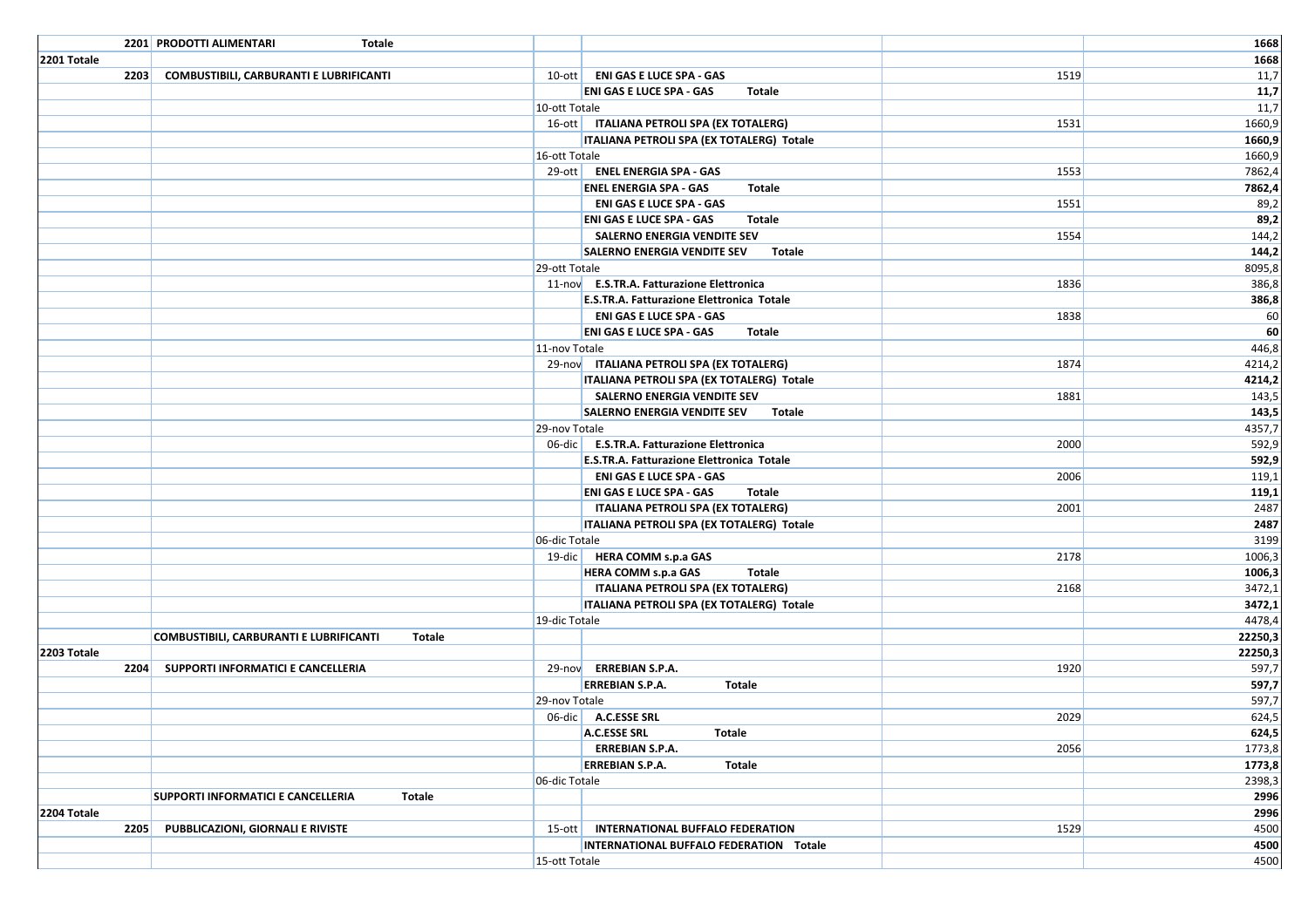| 2205        | <b>PUBBLICAZIONI, GIORNALI E RIVISTE</b>             |               | 29-nov Celdes srl                                                                | 1876 | 139,8              |
|-------------|------------------------------------------------------|---------------|----------------------------------------------------------------------------------|------|--------------------|
|             |                                                      |               | Celdes srl<br>Totale                                                             |      | 139,8              |
|             |                                                      |               | <b>EBSCO INFORMATION SERVICES SRL</b>                                            | 1879 | 121,7              |
|             |                                                      |               | <b>EBSCO INFORMATION SERVICES SRL Totale</b>                                     |      | 121,7              |
|             |                                                      | 29-nov Totale |                                                                                  |      | 261,5              |
|             |                                                      |               | 06-dic Celdes srl                                                                | 2004 | 241,5              |
|             |                                                      |               | <b>Celdes srl</b><br><b>Totale</b>                                               |      | 241,5              |
|             |                                                      |               | <b>EBSCO INFORMATION SERVICES SRL</b>                                            | 2008 | 400                |
|             |                                                      |               | <b>EBSCO INFORMATION SERVICES SRL Totale</b>                                     |      | 400                |
|             |                                                      | 06-dic Totale |                                                                                  |      | 641,5              |
|             | PUBBLICAZIONI, GIORNALI E RIVISTE<br>Totale          |               |                                                                                  |      | 5403               |
| 2205 Totale |                                                      |               |                                                                                  |      | 5403               |
| 2298        | ALTRI BENI NON SANITARI                              | $29$ -ott     | DITTA EUGENIO SABATINI di Andrea Ro                                              | 1579 | 859,5              |
|             |                                                      |               | DITTA EUGENIO SABATINI di Andrea Ro Totale                                       |      | 859,5              |
|             |                                                      | 29-ott Totale |                                                                                  |      | 859,5              |
|             | <b>ALTRI BENI NON SANITARI</b><br>Totale             |               |                                                                                  |      | 859,5              |
| 2298 Totale |                                                      |               |                                                                                  |      | 859,5              |
| 3106        | (null)                                               | $07-$ ott     | <b>BIOCHEMIE LAB SRL</b>                                                         | 1503 | 108,8              |
|             |                                                      |               | <b>BIOCHEMIE LAB SRL</b><br>Totale                                               |      | 108,8              |
|             |                                                      | 07-ott Totale |                                                                                  |      | 108,8              |
|             | (null) Totale                                        |               |                                                                                  |      | 108,8              |
| 3106 Totale |                                                      |               |                                                                                  |      | 108,8              |
| 3133        | CONV. ACQ.PRST.SOCIO SANIT. DA PRIV                  |               | 19-dic   UNIVERSITA CATTOLICA DEL SACRO<br>UNIVERSITA CATTOLICA DEL SACRO Totale | 2170 | 24590,2            |
|             |                                                      |               |                                                                                  |      | 24590,2            |
|             | CONV. ACQ.PRST.SOCIO SANIT. DA PRIV<br><b>Totale</b> | 19-dic Totale |                                                                                  |      | 24590,2<br>24590,2 |
| 3133 Totale |                                                      |               |                                                                                  |      | 24590,2            |
| 3204        | SERVIZI AUSILIARI E SPESE DI PULIZIA                 | $10$ -ott     | ALSCO ITALIA S.r.l.                                                              | 1521 | 14846,7            |
|             |                                                      |               | <b>ALSCO ITALIA S.r.I.</b><br><b>Totale</b>                                      |      | 14846,7            |
|             |                                                      |               | PIN.GO Società Cooperativa Sociale                                               | 1522 | 94033,4            |
|             |                                                      |               | PIN.GO Società Cooperativa Sociale Totale                                        |      | 94033,4            |
|             |                                                      |               | TEAM SERVICE Società Consortile a                                                | 1520 | 59181,8            |
|             |                                                      |               | TEAM SERVICE Società Consortile a Totale                                         |      | 59181,8            |
|             |                                                      | 10-ott Totale |                                                                                  |      | 168061,9           |
|             |                                                      |               | 29-ott COOPSERVICE S.COOP.p.A.                                                   | 1596 | 9024,4             |
|             |                                                      |               | COOPSERVICE S.COOP.p.A.<br>Totale                                                |      | 9024,4             |
|             |                                                      |               | <b>RANGERS SRL</b>                                                               | 1555 | 131,4              |
|             |                                                      |               | <b>RANGERS SRL</b><br>Totale                                                     |      | 131,4              |
|             |                                                      | 29-ott Totale |                                                                                  |      | 9155,8             |
|             |                                                      |               | 29-nov ALSCO ITALIA S.r.I.                                                       | 1928 | 2697,2             |
|             |                                                      |               | <b>ALSCO ITALIA S.r.I.</b><br>Totale                                             |      | 2697,2             |
|             |                                                      |               | COOPSERVICE S.COOP.p.A.                                                          | 1937 | 9024,4             |
|             |                                                      |               | COOPSERVICE S.COOP.p.A.<br>Totale                                                |      | 9024,4             |
|             |                                                      |               | <b>RANGERS SRL</b>                                                               | 1883 | 262,8              |
|             |                                                      |               | <b>RANGERS SRL</b><br>Totale                                                     |      | 262,8              |
|             |                                                      |               | TEAM SERVICE Società Consortile a                                                | 1923 | 26340,1            |
|             |                                                      |               | TEAM SERVICE Società Consortile a Totale                                         |      | 26340,1            |
|             |                                                      | 29-nov Totale |                                                                                  |      | 38324,5            |
|             |                                                      |               | 06-dic ALSCO ITALIA S.r.I.                                                       | 2065 | 2118,9             |
|             |                                                      |               | ALSCO ITALIA S.r.l.<br><b>Totale</b>                                             |      | 2118,9             |
|             |                                                      |               | <b>BORMAN ITALIANA S.r.l.</b>                                                    | 2022 | 1642,5             |
|             |                                                      |               | <b>BORMAN ITALIANA S.r.l.</b><br>Totale                                          |      | 1642,5             |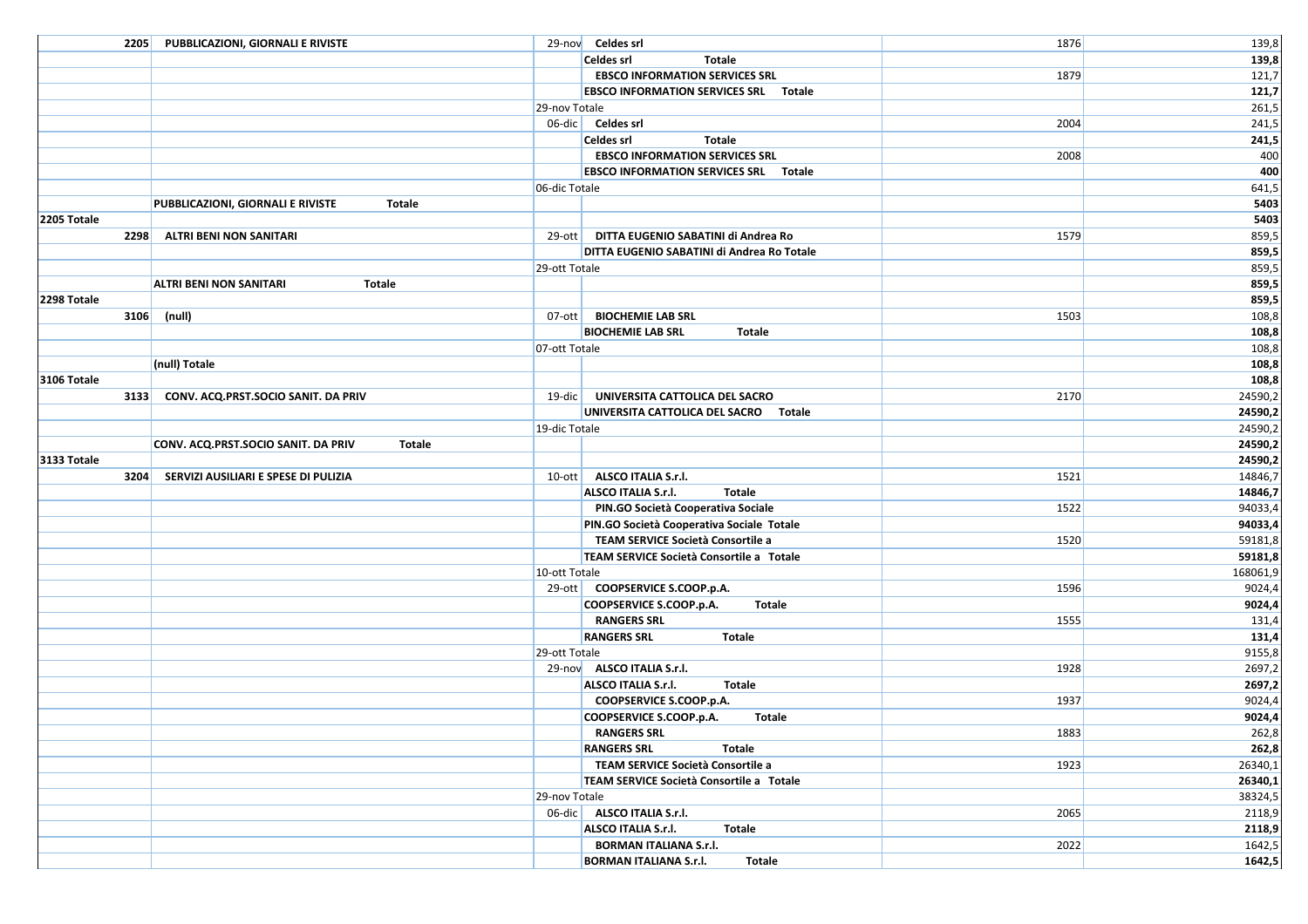|             | 3204 SERVIZI AUSILIARI E SPESE DI PULIZIA              | 06-dic Totale |                                                    |      | 3761,4   |
|-------------|--------------------------------------------------------|---------------|----------------------------------------------------|------|----------|
|             | SERVIZI AUSILIARI E SPESE DI PULIZIA<br>Totale         |               |                                                    |      | 219303,6 |
| 3204 Totale |                                                        |               |                                                    |      | 219303,6 |
| 3205        | <b>BUONI PASTO E MENSA PER IL PERSONALE DIPENDENTE</b> |               | 21-nov REPAS LUNCH COUPON SRL                      | 1867 | 4868,2   |
|             |                                                        |               | <b>REPAS LUNCH COUPON SRL</b><br>Totale            |      | 4868,2   |
|             |                                                        | 21-nov Totale |                                                    |      | 4868,2   |
|             |                                                        |               | 29-nov CIR food Cooperativa Italiana di            | 1931 | 27105,4  |
|             |                                                        |               | CIR food Cooperativa Italiana di Totale            |      | 27105,4  |
|             |                                                        | 29-nov Totale |                                                    |      | 27105,4  |
|             |                                                        |               | 06-dic Edenred Italia srl (ACCOR)                  | 2068 | 6556,9   |
|             |                                                        |               | <b>Edenred Italia srl (ACCOR)</b><br><b>Totale</b> |      | 6556,9   |
|             |                                                        | 06-dic Totale |                                                    |      | 6556,9   |
|             | BUONI PASTO E MENSA PER IL PERSONALE DIPENDENTE Totale |               |                                                    |      | 38530,5  |
| 3205 Totale |                                                        |               |                                                    |      | 38530,5  |
| 3208        | UTENZE E CANONI PER TELEFONIA E RETI DI                |               | 29-ott   FASTWEB SPA                               | 1587 | 397,8    |
|             |                                                        |               | <b>FASTWEB SPA</b><br>Totale                       |      | 397,8    |
|             |                                                        |               | <b>TIM SPA</b>                                     | 1549 | 649,2    |
|             |                                                        |               | <b>TIM SPA</b><br>Totale                           |      | 649,2    |
|             |                                                        | 29-ott Totale |                                                    |      | 1047     |
|             |                                                        |               | 29-nov VODAFONE ITALIA SPA                         | 1882 | 34692,9  |
|             |                                                        |               | <b>VODAFONE ITALIA SPA</b><br><b>Totale</b>        |      | 34692,9  |
|             |                                                        | 29-nov Totale |                                                    |      | 34692,9  |
|             |                                                        |               | 06-dic Wind Tre SpA (ex H3G spa)                   | 2070 | 3731,2   |
|             |                                                        |               | Wind Tre SpA (ex H3G spa)<br>Totale                |      | 3731,2   |
|             |                                                        | 06-dic Totale |                                                    |      | 3731,2   |
|             | UTENZE E CANONI PER TELEFONIA E RETI DI<br>Totale      |               |                                                    |      | 39471,1  |
| 3208 Totale |                                                        |               |                                                    |      | 39471,1  |
| 3210        | UTENZE E CANONI PER ALTRI SERVIZI                      |               | 10-ott   ENI GAS E LUCE SPA - LUCE                 | 1518 | 4635     |
|             |                                                        |               | <b>ENI GAS E LUCE SPA - LUCE</b><br>Totale         |      | 4635     |
|             |                                                        | 10-ott Totale |                                                    |      | 4635     |
|             |                                                        |               | 16-ott NUOVE ACQUE SPA                             | 1539 | 202,4    |
|             |                                                        |               | <b>NUOVE ACQUE SPA</b><br>Totale                   |      | 202,4    |
|             |                                                        | 16-ott Totale |                                                    |      | 202,4    |
|             |                                                        |               | 29-ott   ACQUALATINA SPA                           | 1586 | 1734,2   |
|             |                                                        |               | <b>ACQUALATINA SPA</b><br>Totale                   |      | 1734,2   |
|             |                                                        |               | <b>ENEL ENERGIA SPA - LUCE</b>                     | 1594 | 38276,7  |
|             |                                                        |               | <b>ENEL ENERGIA SPA - LUCE</b><br>Totale           |      | 38276,7  |
|             |                                                        |               | <b>ENI GAS E LUCE SPA - LUCE</b>                   | 1550 | 9665,3   |
|             |                                                        |               | <b>ENI GAS E LUCE SPA - LUCE</b><br>Totale         |      | 9665,3   |
|             |                                                        |               | RIVOIRA GAS S.r.l.                                 | 1603 | 189      |
|             |                                                        |               | <b>RIVOIRA GAS S.r.l.</b><br>Totale                |      | 189      |
|             |                                                        | 29-ott Totale |                                                    |      | 49865,2  |
|             |                                                        |               | 11-nov ENI GAS E LUCE SPA - LUCE                   | 1837 | 11922    |
|             |                                                        |               | <b>ENI GAS E LUCE SPA - LUCE Totale</b>            |      | 11922    |
|             |                                                        |               | <b>PUBLIACQUA SPA</b>                              | 1840 | 25,3     |
|             |                                                        |               | PUBLIACQUA SPA<br>Totale                           |      | 25,3     |
|             |                                                        |               | <b>TALETE SpA</b>                                  | 1843 | 132,1    |
|             |                                                        |               | <b>TALETE SpA</b><br><b>Totale</b>                 |      | 132,1    |
|             |                                                        | 11-nov Totale |                                                    |      | 12079,4  |
|             |                                                        |               | 29-nov ENEL ENERGIA SPA - GAS                      | 1880 | 8057,1   |
|             |                                                        |               | <b>ENEL ENERGIA SPA - GAS</b><br>Totale            |      | 8057,1   |
|             |                                                        |               | <b>ENEL ENERGIA SPA - LUCE</b>                     | 1930 | 35675    |
|             |                                                        |               |                                                    |      |          |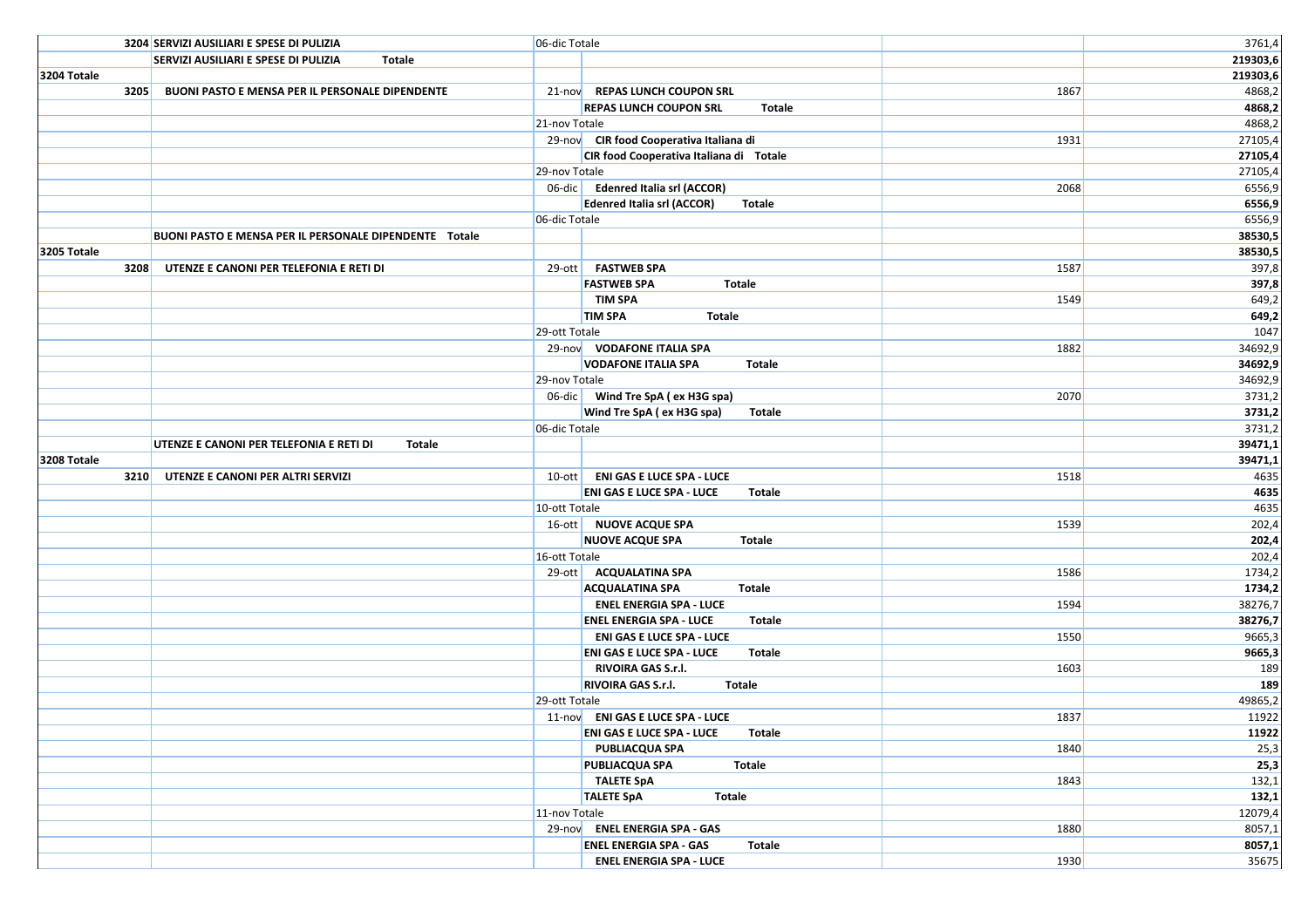|             | 3210 UTENZE E CANONI PER ALTRI SERVIZI                |               | 29-nov <b>ENEL ENERGIA SPA - LUCE</b><br>Totale            |      | 35675      |
|-------------|-------------------------------------------------------|---------------|------------------------------------------------------------|------|------------|
|             |                                                       |               | <b>ENI GAS E LUCE SPA - GAS</b>                            | 1877 | 100,1      |
|             |                                                       |               | <b>ENI GAS E LUCE SPA - GAS</b><br>Totale                  |      | 100,1      |
|             |                                                       |               | PUBLIACQUA SPA                                             | 1895 | 139,9      |
|             |                                                       |               | <b>Totale</b><br><b>PUBLIACQUA SPA</b>                     |      | 139,9      |
|             |                                                       |               | RIVOIRA GAS S.r.l.                                         | 1953 | 189,4      |
|             |                                                       |               | <b>RIVOIRA GAS S.r.I.</b><br>Totale                        |      | 189,4      |
|             |                                                       | 29-nov Totale |                                                            |      | 44161,5    |
|             |                                                       |               | 06-dic   ACQUEDOTTO DEL FIORA S.P.A.                       | 2087 | 287,5      |
|             |                                                       |               | ACQUEDOTTO DEL FIORA S.P.A.<br>Totale                      |      | 287,5      |
|             |                                                       |               | <b>ENI GAS E LUCE SPA - LUCE</b>                           | 2005 | 10443,6    |
|             |                                                       |               | <b>ENI GAS E LUCE SPA - LUCE</b><br>Totale                 |      | 10443,6    |
|             |                                                       |               | <b>NUOVE ACQUE SPA</b>                                     | 2088 | 178,1      |
|             |                                                       |               | <b>NUOVE ACQUE SPA</b><br>Totale                           |      | 178,1      |
|             |                                                       | 06-dic Totale |                                                            |      | 10909,2    |
|             |                                                       |               | 12-dic   ACQUEDOTTO DEL FIORA S.P.A.                       | 2102 | 220,1      |
|             |                                                       |               | ACQUEDOTTO DEL FIORA S.P.A.<br>Totale                      |      | 220,1      |
|             |                                                       | 12-dic Totale |                                                            |      | 220,1      |
|             | UTENZE E CANONI PER ALTRI SERVIZI<br><b>Totale</b>    |               |                                                            |      | 122072,8   |
| 3210 Totale |                                                       |               |                                                            |      | 122072,8   |
|             | 3212 ASSISTENZA INFORMATICA E MANUTENZIONE SOFTWARE   |               | 15-ott   ESG SERVICES SRL                                  | 1527 | 20572      |
|             |                                                       |               | <b>ESG SERVICES SRL</b><br>Totale                          |      | 20572      |
|             |                                                       | 15-ott Totale |                                                            |      | 20572      |
|             |                                                       |               | 29-ott   MAGGIOLI EDITORE S.P.A.                           | 1582 | 600        |
|             |                                                       |               | MAGGIOLI EDITORE S.P.A.<br>Totale                          |      | 600        |
|             |                                                       | 29-ott Totale |                                                            |      | 600        |
|             |                                                       |               | 10-dic   INAZ PAGHE SRL<br><b>INAZ PAGHE SRL</b><br>Totale | 2091 | 994<br>994 |
|             |                                                       | 10-dic Totale |                                                            |      | 994        |
|             | ASSISTENZA INFORMATICA E MANUTENZIONE SOFTWARE Totale |               |                                                            |      | 22166      |
| 3212 Totale |                                                       |               |                                                            |      | 22166      |
|             | 3213 CORSI FORMAZIONE ESTERNALIZZATA                  |               | 03-ott   EUROPEAN COMMESSION -JOINT RESEARCH               | 1487 | 350        |
|             |                                                       |               | EUROPEAN COMMESSION - JOINT RESEARCH Totale                |      | 350        |
|             |                                                       | 03-ott Totale |                                                            |      | 350        |
|             |                                                       |               | 08-ott PRAENESTE CONSULTING                                | 1508 | 1981,1     |
|             |                                                       |               | <b>PRAENESTE CONSULTING</b><br>Totale                      |      | 1981,1     |
|             |                                                       | 08-ott Totale |                                                            |      | 1981,1     |
|             |                                                       |               | 10-ott   HOTEL MADISON                                     | 1525 | 172,8      |
|             |                                                       |               | <b>HOTEL MADISON</b><br>Totale                             |      | 172,8      |
|             |                                                       | 10-ott Totale |                                                            |      | 172,8      |
|             |                                                       |               | 16-ott   IZS DELLE VENEZIE                                 | 1538 | 3652       |
|             |                                                       |               | <b>IZS DELLE VENEZIE</b><br>Totale                         |      | 3652       |
|             |                                                       | 16-ott Totale |                                                            |      | 3652       |
|             |                                                       |               | 29-ott NORMACHEM SRL                                       | 1559 | 3690       |
|             |                                                       |               | <b>NORMACHEM SRL</b><br>Totale                             |      | 3690       |
|             |                                                       | 29-ott Totale |                                                            |      | 3690       |
|             |                                                       |               | 11-nov ELLECI DI BOSELLI A. E LEO                          | 1839 | 397,5      |
|             |                                                       |               | ELLECI DI BOSELLI A. E LEO<br>Totale                       |      | 397,5      |
|             |                                                       | 11-nov Totale |                                                            |      | 397,5      |
|             |                                                       |               | 29-nov MV Congressi                                        | 1939 | 1442,4     |
|             |                                                       |               | <b>MV Congressi</b><br><b>Totale</b>                       |      | 1442,4     |
|             |                                                       | 29-nov Totale |                                                            |      | 1442,4     |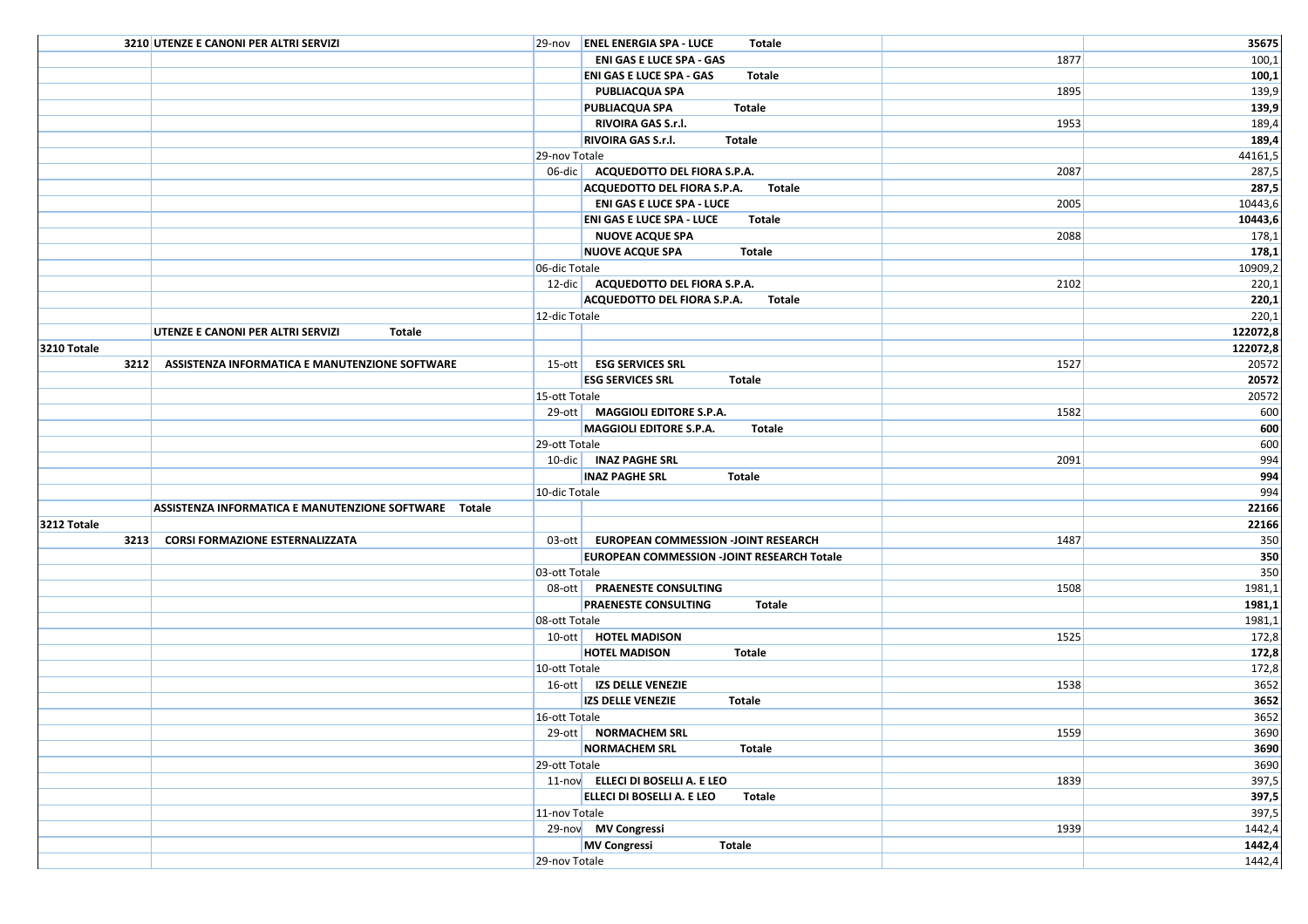|             | 3213 CORSI FORMAZIONE ESTERNALIZZATA                      |               | 06-dic   IZS DELL'UMBRIA E DELLE MARCHE       | 2047 | 82       |
|-------------|-----------------------------------------------------------|---------------|-----------------------------------------------|------|----------|
|             |                                                           |               | IZS DELL'UMBRIA E DELLE MARCHE Totale         |      | 82       |
|             |                                                           |               | <b>Maggioli Spa</b>                           | 2077 | 780      |
|             |                                                           |               | <b>Maggioli Spa</b><br>Totale                 |      | 780      |
|             |                                                           |               | <b>MELIUSFORM SRL</b>                         | 2016 | 2470     |
|             |                                                           |               | <b>MELIUSFORM SRL</b><br>Totale               |      | 2470     |
|             |                                                           |               | <b>MV Congressi</b>                           | 2073 | 409,8    |
|             |                                                           |               | Totale<br><b>MV Congressi</b>                 |      | 409,8    |
|             |                                                           |               | OPERA - ORGANIZZAZIONE PER LE                 | 2028 | 780      |
|             |                                                           |               | OPERA - ORGANIZZAZIONE PER LE Totale          |      | 780      |
|             |                                                           |               | SOC. ITALIANA DI MEDICINA VETERINAR           | 2061 | 100      |
|             |                                                           |               | SOC. ITALIANA DI MEDICINA VETERINAR Totale    |      | 100      |
|             |                                                           | 06-dic Totale |                                               |      | 4621,8   |
|             |                                                           |               | 10-dic   GLOBAL ENGAGE Ltd                    | 2095 | 958,4    |
|             |                                                           |               | <b>GLOBAL ENGAGE Ltd</b><br><b>Totale</b>     |      | 958,4    |
|             |                                                           | 10-dic Totale |                                               |      | 958,4    |
|             | <b>CORSI FORMAZIONE ESTERNALIZZATA</b><br>Totale          |               |                                               |      | 17266    |
| 3213 Totale |                                                           |               |                                               |      | 17266    |
|             | 3214 MANUTENZIONE ORDINARIA E RIPARAZIONI DI IMMOBILI E   |               | 16-ott ELLISSE SRL                            | 1535 | 1000     |
|             |                                                           |               | <b>ELLISSE SRL</b><br><b>Totale</b>           |      | 1000     |
|             |                                                           | 16-ott Totale |                                               |      | 1000     |
|             |                                                           |               | 18-ott Edil S&P Roma srl                      | 1541 | 48858,6  |
|             |                                                           |               | Edil S&P Roma srl<br>Totale                   |      | 48858,6  |
|             |                                                           | 18-ott Totale |                                               |      | 48858,6  |
|             |                                                           |               | 29-ott BMD s.r.l                              | 1602 | 1126,9   |
|             |                                                           |               | <b>BMD</b> s.r.l<br>Totale                    |      | 1126,9   |
|             |                                                           |               | <b>VUOTTO ANTONIO</b>                         | 1592 | 16598,4  |
|             |                                                           |               | <b>VUOTTO ANTONIO</b><br>Totale               |      | 16598,4  |
|             |                                                           | 29-ott Totale |                                               |      | 17725,3  |
|             |                                                           |               | 11-nov AIR FIRE S.R.L.                        | 1841 | 4493     |
|             |                                                           |               | AIR FIRE S.R.L.<br>Totale                     |      | 4493     |
|             |                                                           | 11-nov Totale |                                               |      | 4493     |
|             |                                                           |               | 29-nov BMD s.r.l                              | 1952 | 2253,8   |
|             |                                                           |               | <b>BMD s.r.l</b><br>Totale                    |      | 2253,8   |
|             |                                                           |               | <b>ELLISSE SRL</b>                            | 1924 | 540      |
|             |                                                           |               | <b>ELLISSE SRL</b><br><b>Totale</b>           |      | 540      |
|             |                                                           | 29-nov Totale |                                               |      | 2793,8   |
|             |                                                           |               | 06-dic BMD s.r.l                              | 2085 | 9226,7   |
|             |                                                           |               | <b>BMD s.r.I</b><br>Totale                    |      | 9226,7   |
|             |                                                           |               | THYSSENKRUPP ELEVATOR ITALIA                  | 2079 | 547,2    |
|             |                                                           |               | <b>THYSSENKRUPP ELEVATOR ITALIA</b><br>Totale |      | 547,2    |
|             |                                                           |               | <b>VUOTTO ANTONIO</b>                         | 2064 | 13657,5  |
|             |                                                           |               | <b>VUOTTO ANTONIO</b><br><b>Totale</b>        |      | 13657,5  |
|             |                                                           | 06-dic Totale |                                               |      | 23431,4  |
|             |                                                           |               | 10-dic   SANTANGELI LEGNAMI SRL               | 2090 | 2200     |
|             |                                                           |               | <b>SANTANGELI LEGNAMI SRL</b><br>Totale       |      | 2200     |
|             |                                                           | 10-dic Totale |                                               |      | 2200     |
|             | MANUTENZIONE ORDINARIA E RIPARAZIONI DI IMMOBILI E Totale |               |                                               |      | 100502,1 |
| 3214 Totale |                                                           |               |                                               |      | 100502,1 |
| 3216        | MANUTENZIONE ORDINARIA E RIPARAZIONI DI ATTREZZATU        | $29$ -ott     | S.I.E.M. Società Italiana Elettro             | 1589 | 73958,7  |
|             |                                                           |               | S.I.E.M. Società Italiana Elettro Totale      |      | 73958,7  |
|             |                                                           |               | V.L.S. Medical Engineering srl                | 1557 | 102      |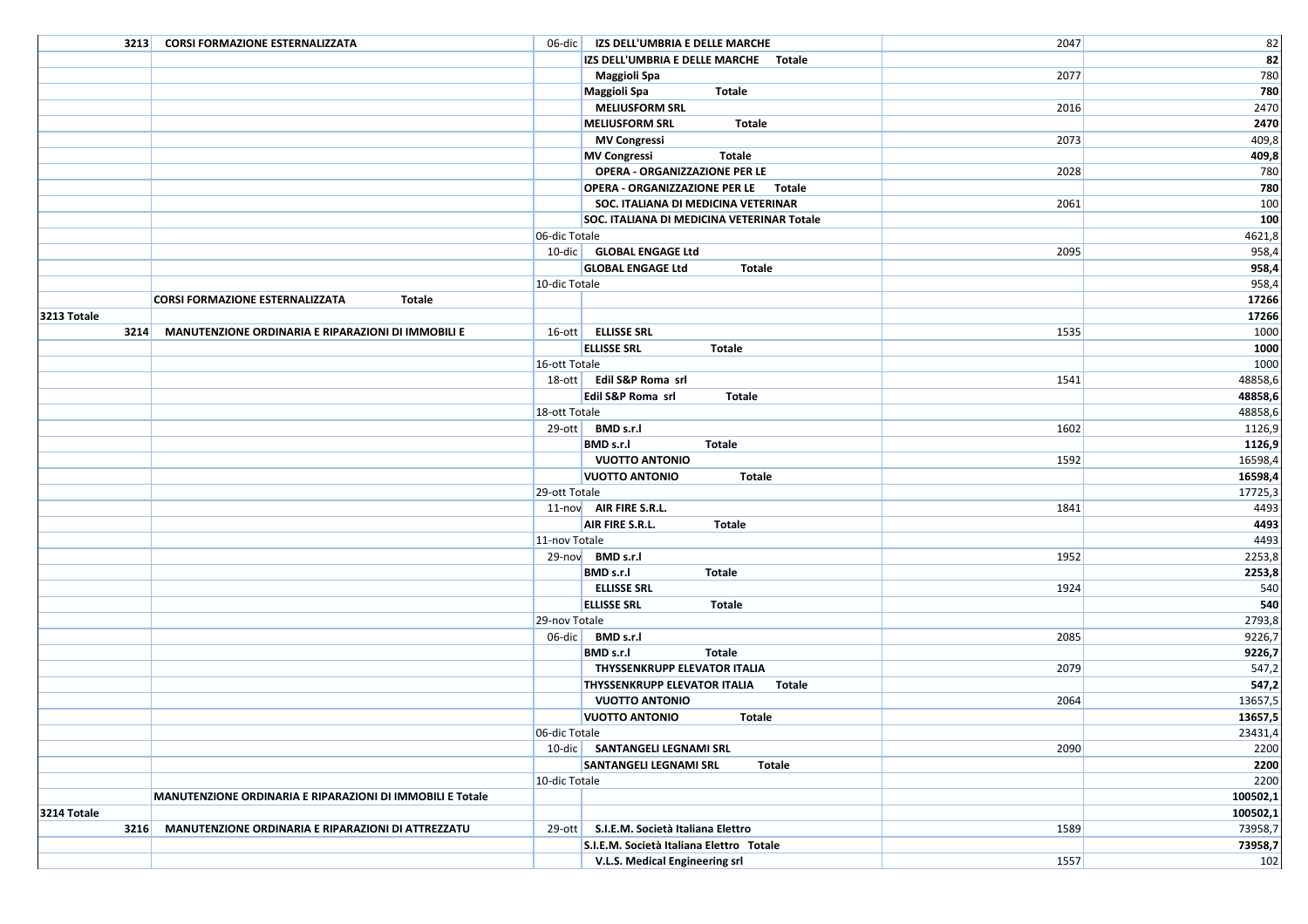|             | 3216 MANUTENZIONE ORDINARIA E RIPARAZIONI DI ATTREZZATU   |               | 29-ott   V.L.S. Medical Engineering srl Totale |      | 102          |
|-------------|-----------------------------------------------------------|---------------|------------------------------------------------|------|--------------|
|             |                                                           | 29-ott Totale |                                                |      | 74060,7      |
|             |                                                           |               | 29-nov S.I.E.M. Società Italiana Elettro       | 1926 | 73958,7      |
|             |                                                           |               | S.I.E.M. Società Italiana Elettro Totale       |      | 73958,7      |
|             |                                                           | 29-nov Totale |                                                |      | 73958,7      |
|             |                                                           |               | 06-dic ALTHEA ITALIA SPA                       | 2012 | 38124        |
|             |                                                           |               | <b>ALTHEA ITALIA SPA</b><br><b>Totale</b>      |      | 38124        |
|             |                                                           |               | S.I.E.M. Società Italiana Elettro              | 2063 | 73958,7      |
|             |                                                           |               | S.I.E.M. Società Italiana Elettro Totale       |      | 73958,7      |
|             |                                                           | 06-dic Totale |                                                |      | 112082,7     |
|             | MANUTENZIONE ORDINARIA E RIPARAZIONI DI ATTREZZATU Totale |               |                                                |      | 260102,1     |
| 3216 Totale |                                                           |               |                                                |      | 260102,1     |
|             | 3217 MANUTENZIONE ORDINARIA E RIPARAZIONI DI AUTOMEZZI    |               | 26-nov Arval Service Lease Italia SpA          | 1869 | 402          |
|             |                                                           |               | Arval Service Lease Italia SpA Totale          |      | 402          |
|             |                                                           | 26-nov Totale |                                                |      | 402          |
|             | MANUTENZIONE ORDINARIA E RIPARAZIONI DI AUTOMEZZI Totale  |               |                                                |      | 402          |
| 3217 Totale |                                                           |               |                                                |      | 402          |
|             | 3220 SMALTIMENTO RIFIUTI                                  |               | 16-ott CAMPOVERDE S.R.L.                       | 1537 | 3413         |
|             |                                                           |               | <b>CAMPOVERDE S.R.L.</b><br><b>Totale</b>      |      | 3413         |
|             |                                                           | 16-ott Totale |                                                |      | 3413         |
|             |                                                           |               | 29-nov ECO ERIDANIA S.p.A                      | 1878 | 19439,4      |
|             |                                                           |               | <b>Totale</b><br><b>ECO ERIDANIA S.p.A</b>     |      | 19439,4      |
|             |                                                           | 29-nov Totale |                                                |      | 19439,4      |
|             | <b>SMALTIMENTO RIFIUTI</b><br><b>Totale</b>               |               |                                                |      | 22852,4      |
| 3220 Totale |                                                           |               |                                                |      | 22852,4      |
|             | 3299 ALTRE SPESE PER SERVIZI NON SANITARI                 |               | 29-ott TRESCAL SRL                             | 1599 | 403          |
|             |                                                           |               | <b>TRESCAL SRL</b><br>Totale                   |      | 403          |
|             |                                                           | 29-ott Totale |                                                |      | 403          |
|             |                                                           |               | 06-dic   ACCREDIA SISTEMA ITALIANO ACCREDITA   | 2074 | 500          |
|             |                                                           |               | ACCREDIA SISTEMA ITALIANO ACCREDITA Totale     |      | 500          |
|             |                                                           | 06-dic Totale |                                                |      | 500          |
|             |                                                           |               | 10-dic   STUDIO SI di Simoni Dino              | 2094 | 130          |
|             |                                                           |               | STUDIO SI di Simoni Dino<br>Totale             |      | 130          |
|             |                                                           | 10-dic Totale |                                                |      | 130          |
| 3299 Totale | <b>ALTRE SPESE PER SERVIZI NON SANITARI</b><br>Totale     |               |                                                |      | 1033<br>1033 |
|             | 5201 NOLEGGI                                              |               | 16-ott   IDEXX LABORATORIES ITALIA S.R.L.      | 1534 | 743,7        |
|             |                                                           |               | IDEXX LABORATORIES ITALIA S.R.L. Totale        |      | 743,7        |
|             |                                                           |               | OLIVETTI S.P.A.                                | 1540 | 1100,2       |
|             |                                                           |               | <b>OLIVETTI S.P.A.</b><br>Totale               |      | 1100,2       |
|             |                                                           | 16-ott Totale |                                                |      | 1843,9       |
|             |                                                           |               | 29-ott ALD AUTOMOTIVE ITALIA S.R.L.            | 1547 | 930,2        |
|             |                                                           |               | ALD AUTOMOTIVE ITALIA S.R.L.<br>Totale         |      | 930,2        |
|             |                                                           | 29-ott Totale |                                                |      | 930,2        |
|             |                                                           |               | 11-nov ALD AUTOMOTIVE ITALIA S.R.L.            | 1834 | 930,2        |
|             |                                                           |               | ALD AUTOMOTIVE ITALIA S.R.L.<br>Totale         |      | 930,2        |
|             |                                                           |               | Arval Service Lease Italia SpA                 | 1835 | 1294         |
|             |                                                           |               | Arval Service Lease Italia SpA Totale          |      | 1294         |
|             |                                                           | 11-nov Totale |                                                |      | 2224,2       |
|             |                                                           |               | 06-dic Arval Service Lease Italia SpA          | 1999 | 1294         |
|             |                                                           |               | Arval Service Lease Italia SpA Totale          |      | 1294         |
|             |                                                           |               | LEASYS S.P.A.                                  | 2031 | 266,2        |
|             |                                                           |               |                                                |      |              |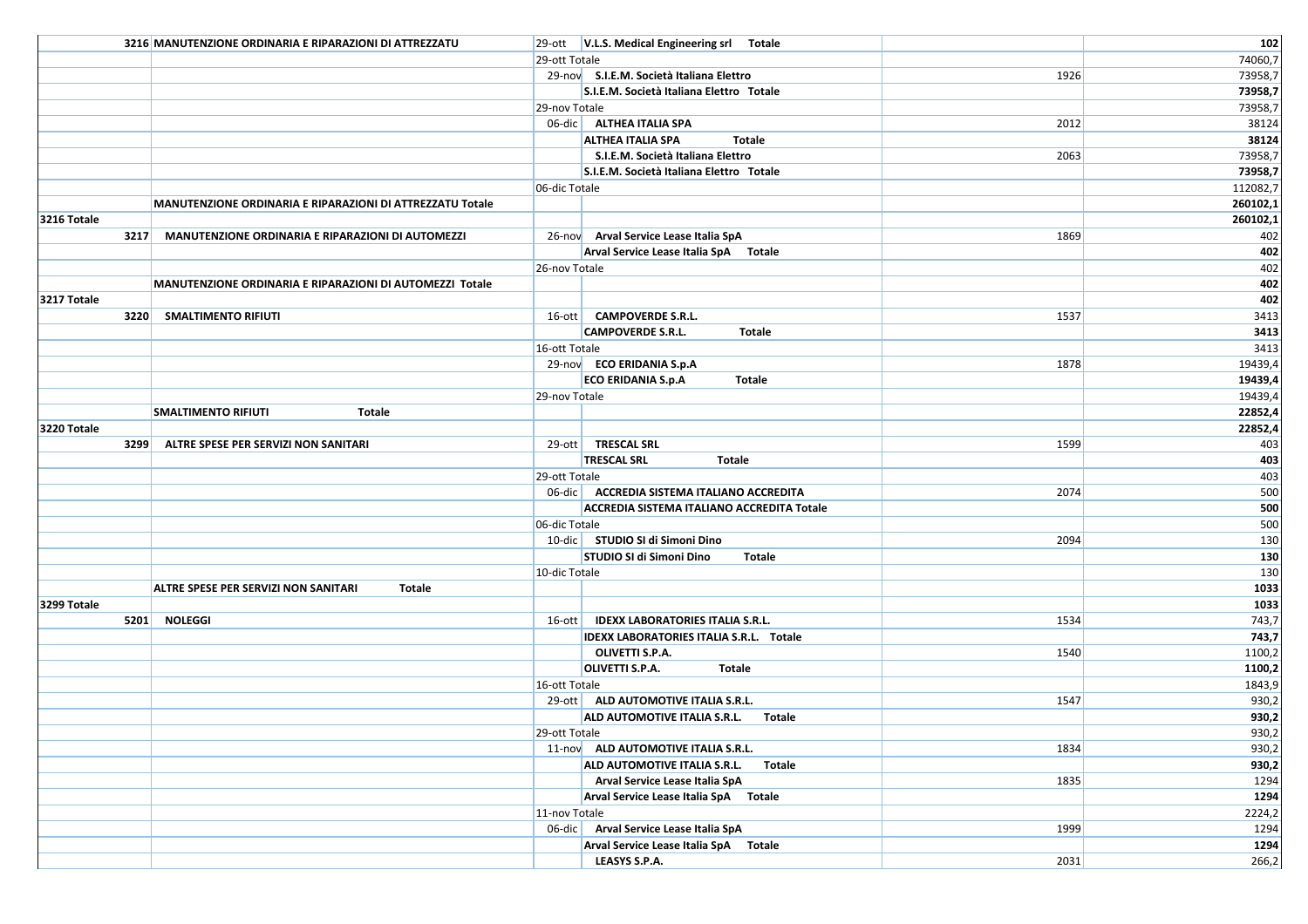|             | 5201 NOLEGGI                                   |                                       | 06-dic LEASYS S.P.A.<br><b>Totale</b>     |              | 266,2                   |
|-------------|------------------------------------------------|---------------------------------------|-------------------------------------------|--------------|-------------------------|
|             |                                                | 06-dic Totale                         |                                           |              | 1560,2                  |
|             |                                                |                                       | 12-dic ALD AUTOMOTIVE ITALIA S.R.L.       | 2096         | 930,2                   |
|             |                                                |                                       | ALD AUTOMOTIVE ITALIA S.R.L. Totale       |              | 930,2                   |
|             |                                                |                                       | <b>FOSS ITALIA srl</b>                    | 2101         | 5270                    |
|             |                                                |                                       | <b>FOSS ITALIA srl</b><br><b>Totale</b>   |              | 5270                    |
|             |                                                |                                       | <b>GPI SpA</b>                            | 2097         | 35000                   |
|             |                                                |                                       | <b>Totale</b><br><b>GPI SpA</b>           |              | 35000                   |
|             |                                                |                                       | <b>KYOCERA DOCUMENT SOLUTIONS ITALIA</b>  | 2099         | 2134,2                  |
|             |                                                |                                       | KYOCERA DOCUMENT SOLUTIONS ITALIA Totale  |              | 2134,2                  |
|             |                                                |                                       | LEASYS S.P.A.                             | 2100         | 3845,2                  |
|             |                                                |                                       | LEASYS S.P.A.<br><b>Totale</b>            |              | 3845,2                  |
|             |                                                | 12-dic Totale                         |                                           |              | 47179,6                 |
|             |                                                |                                       | 19-dic Arval Service Lease Italia SpA     | 2167         | 1301,5                  |
|             |                                                |                                       | Arval Service Lease Italia SpA Totale     |              | 1301,5                  |
|             |                                                | 19-dic Totale                         |                                           |              | 1301,5                  |
|             | <b>NOLEGGI</b><br>Totale                       |                                       |                                           |              | 55039,6                 |
| 5201 Totale |                                                |                                       |                                           |              | 55039,6                 |
|             | 5306 INTERESSI PASSIVI V/FORNITORI             |                                       | 06-dic   BANCA FARMAFACTORING SPA         | 2002         | 80                      |
|             |                                                |                                       | <b>BANCA FARMAFACTORING SPA</b><br>Totale |              | 80                      |
|             |                                                | 06-dic Totale                         |                                           |              | 80                      |
|             | <b>INTERESSI PASSIVI V/FORNITORI</b><br>Totale |                                       |                                           |              | 80                      |
| 5306 Totale |                                                |                                       |                                           |              | 80                      |
| 5308        | ALTRI ONERI FINANZIARI                         |                                       | 16-dic SPESE BANCARIE-BONIFICI ESTERI     | 2228         | 0,5                     |
|             |                                                |                                       |                                           | 2229         | 4,4                     |
|             |                                                |                                       |                                           | 2230         | 8,6                     |
|             |                                                |                                       |                                           | 2231<br>2232 | 2,9                     |
|             |                                                |                                       |                                           |              | 0,4                     |
|             |                                                |                                       |                                           | 2233<br>2234 | 6,2<br>$\overline{1,7}$ |
|             |                                                |                                       |                                           | 2235         | 5,2                     |
|             |                                                |                                       |                                           | 2236         | 0,8                     |
|             |                                                |                                       |                                           | 2237         | 2,5                     |
|             |                                                |                                       |                                           | 2238         | 0,2                     |
|             |                                                |                                       |                                           | 2239         | 4,5                     |
|             |                                                |                                       |                                           | 2240         | 0,9                     |
|             |                                                |                                       |                                           | 2241         | 5,8                     |
|             |                                                |                                       |                                           | 2242         | 13,2                    |
|             |                                                |                                       |                                           | 2243         | 4,4                     |
|             |                                                |                                       |                                           | 2244         | $\mathbf 0$             |
|             |                                                |                                       |                                           | 2245         | 2,7                     |
|             |                                                |                                       | SPESE BANCARIE-BONIFICI ESTERI Totale     |              | 64,9                    |
|             |                                                | 16-dic Totale                         |                                           |              | 64,9                    |
|             |                                                | 31-dic SPESE BANCARIE-BONIFICI ESTERI |                                           | 2246         | 8,5                     |
|             |                                                |                                       |                                           | 2247         | 17,7                    |
|             |                                                |                                       |                                           | 2248         | 5,6                     |
|             |                                                |                                       |                                           | 2249         | 2,5                     |
|             |                                                |                                       |                                           | 2250         | 7,4                     |
|             |                                                |                                       |                                           | 2251         | 13,5                    |
|             |                                                |                                       |                                           | 2252         | 46,7                    |
|             |                                                |                                       |                                           | 2253         | 2,8                     |
|             |                                                |                                       |                                           | 2254         | 6,7                     |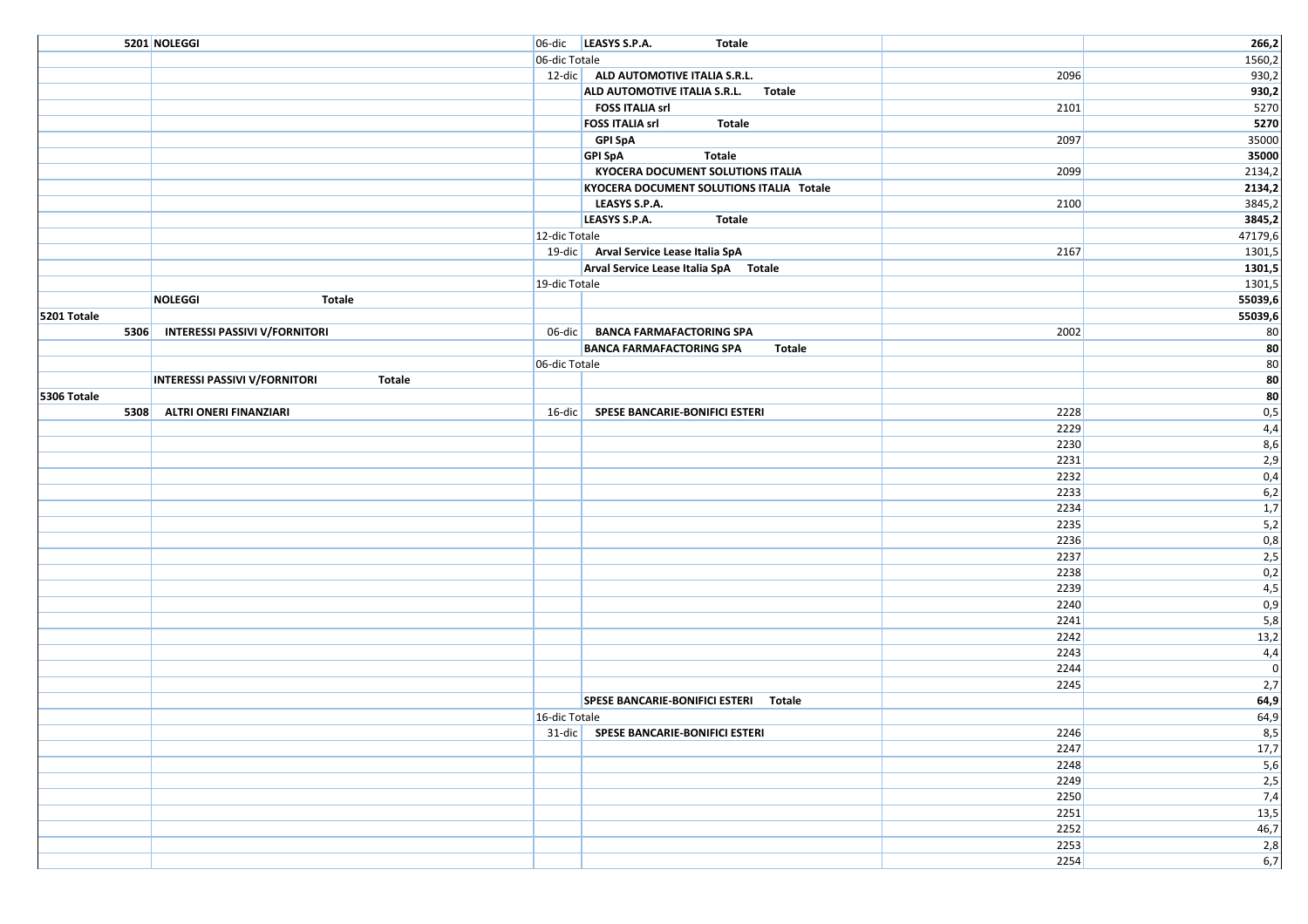| 5308 ALTRI ONERI FINANZIARI | 31-dic SPESE BANCARIE-BONIFICI ESTERI | 2256           |                          |
|-----------------------------|---------------------------------------|----------------|--------------------------|
|                             |                                       | 2257           |                          |
|                             |                                       | 2258           | $\frac{0,9}{6,7}$<br>5,1 |
|                             |                                       | 2259           |                          |
|                             |                                       | $\boxed{2260}$ | $\frac{56,9}{13}$        |
|                             |                                       | 2261           |                          |
|                             |                                       | $2262$         | $\frac{8,4}{14}$         |
|                             |                                       | $2263$         |                          |
|                             |                                       | 2264           | $\frac{3,3}{5,3}$        |
|                             |                                       | $2265$         |                          |
|                             |                                       | 2267           | $\frac{3,1}{0,9}$        |
|                             |                                       | $\boxed{2269}$ | 0,6                      |
|                             |                                       | 2270           | 14,7                     |
|                             |                                       | $\boxed{2271}$ | 4,6                      |
|                             |                                       | $2272$         | 3,1                      |
|                             |                                       | $\boxed{2273}$ | 2,8                      |
|                             |                                       | $2274$         | 12,4                     |
|                             |                                       | $2275$         | 6,5                      |
|                             |                                       | $2276$         | 37,2                     |
|                             |                                       | $2277$         | 15,7                     |
|                             |                                       | 2278           | 15,3                     |
|                             |                                       | 2279           | $\overline{8}$           |
|                             |                                       | 2280           |                          |
|                             |                                       | 2281           | $\overline{5,8}$         |
|                             |                                       |                | 1,4                      |
|                             |                                       | $2282$         | 1,2                      |
|                             |                                       | 2283           | 13,6                     |
|                             |                                       | 2284           | $\overline{5,4}$         |
|                             |                                       | 2287           | 0,9                      |
|                             |                                       | 2288           | 14,1                     |
|                             |                                       | 2289           | 3,8                      |
|                             |                                       | 2290           | 25                       |
|                             |                                       | $2291$         | 12,4                     |
|                             |                                       | $2292$         | 3,1                      |
|                             |                                       | $2293$         | 45,1                     |
|                             |                                       | 2294           | 2,6                      |
|                             |                                       | 2295           | $\overline{\mathbf{3}}$  |
|                             |                                       | 2296           | 21,2                     |
|                             |                                       | 2297           | $\overline{3,5}$         |
|                             |                                       | 2298           | 12,4                     |
|                             |                                       | 2299           | $\frac{6}{0}$            |
|                             |                                       | 2300           |                          |
|                             |                                       | 2301           | 0,3                      |
|                             |                                       | 2302           | $\frac{1,6}{8,4}$        |
|                             |                                       | $2303$         |                          |
|                             |                                       | 2304           | $\overline{\mathbf{8}}$  |
|                             |                                       | 2307           | $\frac{0,9}{7,5}$<br>5,9 |
|                             |                                       | 2308           |                          |
|                             |                                       | 2309           |                          |
|                             |                                       | 2310           | 2,9                      |
|                             |                                       | $\boxed{2311}$ | $\overline{25,6}$        |
|                             |                                       | $\boxed{2312}$ | 26,6                     |
|                             |                                       | $\boxed{2313}$ | 6,9                      |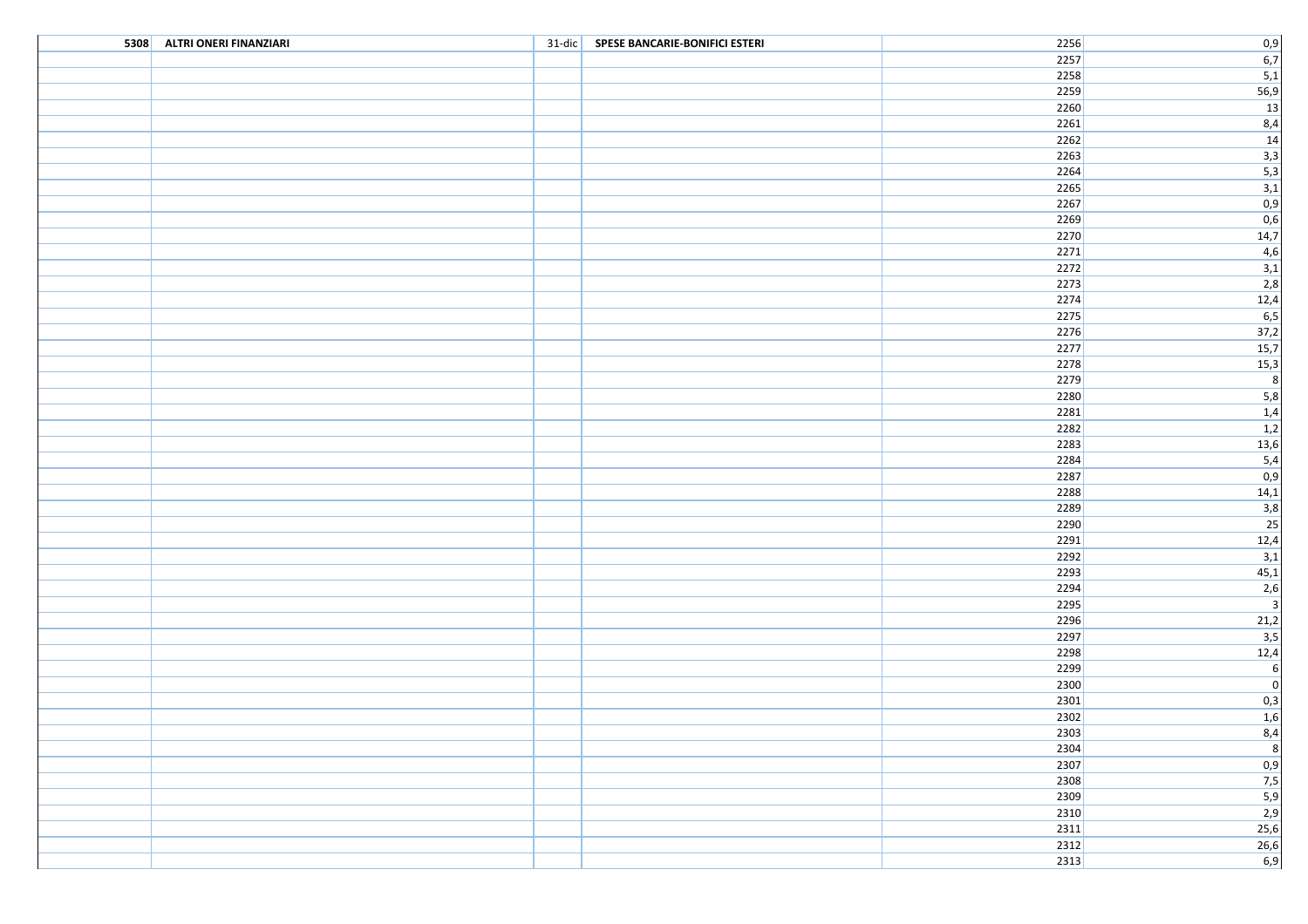|             | 5308 ALTRI ONERI FINANZIARI             |               | 31-dic SPESE BANCARIE-BONIFICI ESTERI          | 2314         | 7,5                  |
|-------------|-----------------------------------------|---------------|------------------------------------------------|--------------|----------------------|
|             |                                         |               |                                                | 2315         | 2,8                  |
|             |                                         |               |                                                | 2316         | 3,6                  |
|             |                                         |               |                                                | 2317         | 20,6                 |
|             |                                         |               |                                                | 2318         | 2,3                  |
|             |                                         |               |                                                | 2319         | 7,1                  |
|             |                                         |               |                                                | 2320         | 6,2                  |
|             |                                         |               |                                                | 2321         | 6,9                  |
|             |                                         |               |                                                | 2322         | 4,1                  |
|             |                                         |               |                                                | 2323         | 0,4                  |
|             |                                         |               |                                                | 2324         | 2,6                  |
|             |                                         |               |                                                | 2325         | 0,8                  |
|             |                                         |               |                                                | 2328         | 0,9                  |
|             |                                         |               |                                                | 2329         | 12,4                 |
|             |                                         |               |                                                | 2330         | 12                   |
|             |                                         |               |                                                | 2331         | 24,9                 |
|             |                                         |               |                                                | 2332         | 11,2                 |
|             |                                         |               |                                                | 2333         | 3,2                  |
|             |                                         |               |                                                | 2334         | 3,6                  |
|             |                                         |               |                                                | 2335         | 36,8                 |
|             |                                         |               |                                                | 2336         | 5,1                  |
|             |                                         |               | SPESE BANCARIE-BONIFICI ESTERI Totale          |              | 800                  |
|             |                                         | 31-dic Totale |                                                |              | 800                  |
|             | <b>ALTRI ONERI FINANZIARI</b><br>Totale |               |                                                |              | 864,9                |
| 5308 Totale |                                         |               |                                                |              | 864,9                |
|             | 5401 IRAP                               |               | 05-nov <b>IRAP</b>                             | 1669         | 118717,8             |
|             |                                         |               |                                                | 1685         | 97513,3              |
|             |                                         |               | <b>IRAP</b><br><b>Totale</b>                   |              | 216231,1             |
|             |                                         | 05-nov Totale | 06-nov IRAP                                    |              | 216231,1             |
|             |                                         |               |                                                | 1696         | 126835,8<br>117962,9 |
|             |                                         |               |                                                | 1713<br>1730 | 130713,1             |
|             |                                         |               |                                                | 1748         | 119646,4             |
|             |                                         |               |                                                | 1767         | 126075,7             |
|             |                                         |               | <b>IRAP</b><br><b>Totale</b>                   |              | 621233,9             |
|             |                                         | 06-nov Totale |                                                |              | 621233,9             |
|             |                                         | 07-nov IRAP   |                                                | 1785         | 125423               |
|             |                                         |               |                                                | 1805         | 209752,3             |
|             |                                         |               |                                                | 1823         | 118711,7             |
|             |                                         |               | <b>IRAP</b><br><b>Totale</b>                   |              | 453887               |
|             |                                         | 07-nov Totale |                                                |              | 453887               |
|             |                                         |               | 13-nov IRAP                                    | 1855         | 131610,6             |
|             |                                         |               | <b>IRAP</b><br><b>Totale</b>                   |              | 131610,6             |
|             |                                         | 13-nov Totale |                                                |              | 131610,6             |
|             | <b>IRAP</b><br>Totale                   |               |                                                |              | 1422962,6            |
| 5401 Totale |                                         |               |                                                |              | 1422962,6            |
|             | 5404 IVA                                |               | 05-nov IVA SPLIT PAYMENT IST.                  | 1676         | 185055,3             |
|             |                                         |               | <b>IVA SPLIT PAYMENT IST.</b><br><b>Totale</b> |              | 185055,3             |
|             |                                         | 05-nov Totale |                                                |              | 185055,3             |
|             |                                         |               | 06-nov IVA SPLIT PAYMENT IST.                  | 1702         | 35623,8              |
|             |                                         |               |                                                | 1719         | 144370,1             |
|             |                                         |               |                                                | 1737         | 132791,4             |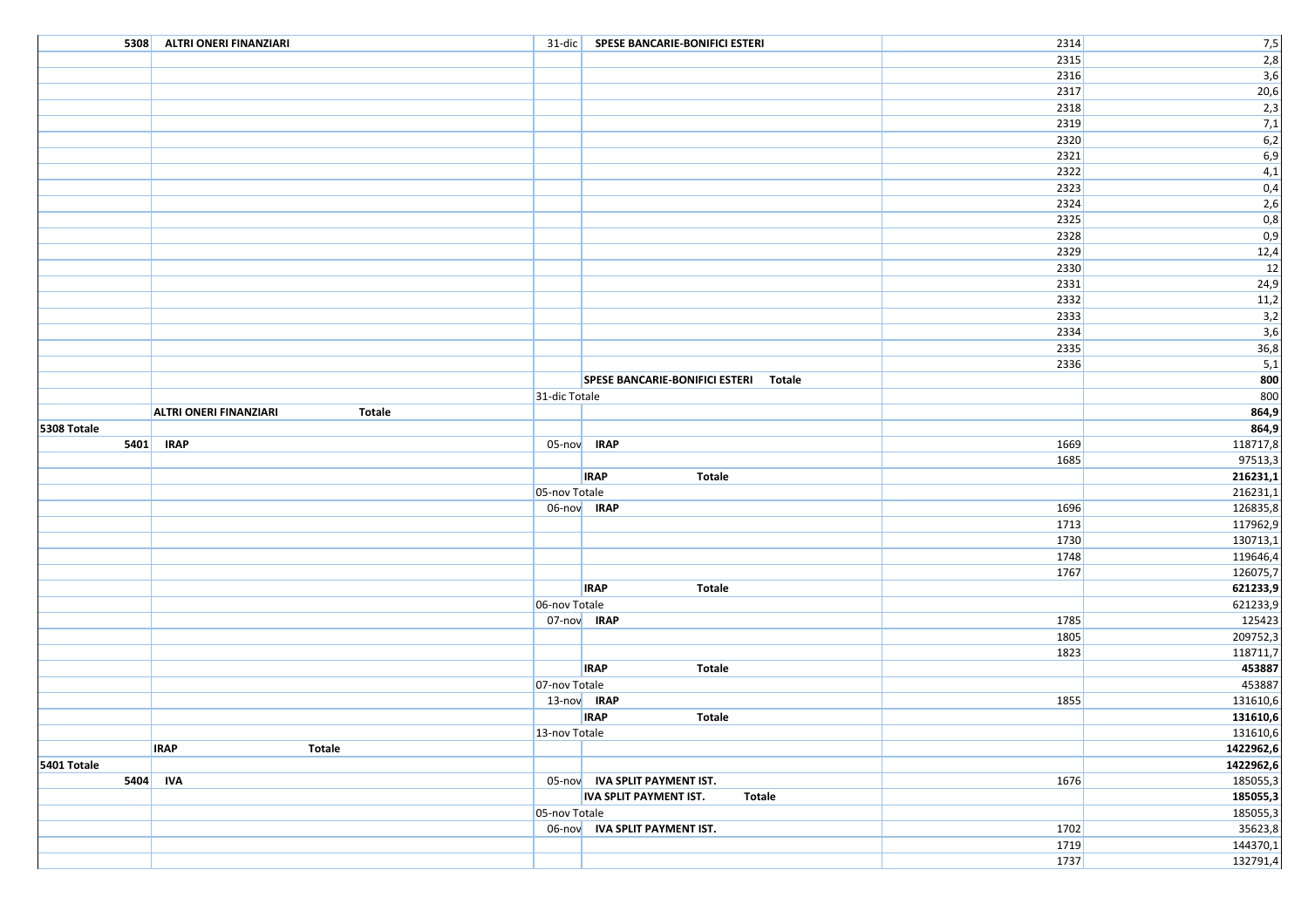|             | 5404 IVA                    |               | 06-nov IVA SPLIT PAYMENT IST.                  | 1755 | 86797,1   |
|-------------|-----------------------------|---------------|------------------------------------------------|------|-----------|
|             |                             |               |                                                | 1774 | 124740,8  |
|             |                             |               | <b>IVA SPLIT PAYMENT IST.</b><br><b>Totale</b> |      | 524323,2  |
|             |                             | 06-nov Totale |                                                |      | 524323,2  |
|             |                             |               | 07-nov IVA SPLIT PAYMENT IST.                  | 1791 | 138050,3  |
|             |                             |               |                                                | 1811 | 94651,1   |
|             |                             |               |                                                | 1829 | 97000     |
|             |                             |               | <b>Totale</b><br><b>IVA SPLIT PAYMENT IST.</b> |      | 329701,4  |
|             |                             | 07-nov Totale |                                                |      | 329701,4  |
|             |                             |               | 13-nov IVA SPLIT PAYMENT IST.                  | 1862 | 211369,6  |
|             |                             |               | IVA SPLIT PAYMENT IST.<br>Totale               |      | 211369,6  |
|             |                             | 13-nov Totale |                                                |      | 211369,6  |
|             |                             |               | 17-dic ERARIO C/I.V.A.                         | 2140 | 6080,2    |
|             |                             |               |                                                | 2142 | 6421,8    |
|             |                             |               |                                                | 2148 | 4753,1    |
|             |                             |               |                                                | 2151 | 1573,1    |
|             |                             |               |                                                | 2152 | 7624      |
|             |                             |               |                                                | 2154 | 6252,4    |
|             |                             |               |                                                | 2156 | 1911,3    |
|             |                             |               |                                                | 2157 | 26992,8   |
|             |                             |               |                                                | 2160 | 3291      |
|             |                             |               |                                                | 2164 | 18683,6   |
|             |                             |               | <b>ERARIO C/I.V.A.</b><br><b>Totale</b>        |      | 83583,3   |
|             |                             |               | <b>IVA SPLIT COMMERCIALE</b>                   | 2141 | 676,4     |
|             |                             |               |                                                | 2143 | 3038,3    |
|             |                             |               |                                                | 2144 | 10304,9   |
|             |                             |               |                                                | 2149 | 3080,1    |
|             |                             |               |                                                | 2153 | 3644,1    |
|             |                             |               |                                                | 2155 | 5894,7    |
|             |                             |               |                                                | 2158 | 6346      |
|             |                             |               |                                                | 2161 | 2860,9    |
|             |                             |               |                                                | 2162 | 9331,6    |
|             |                             |               |                                                | 2165 | 5252      |
|             |                             |               | <b>IVA SPLIT COMMERCIALE</b><br><b>Totale</b>  |      | 50429     |
|             |                             | 17-dic Totale |                                                |      | 134012,3  |
|             | <b>Totale</b><br><b>IVA</b> |               |                                                |      | 1384461,8 |
| 5404 Totale |                             |               |                                                |      | 1384461,8 |
| 5499        | <b>ALTRI TRIBUTI</b>        |               | 08-ott   TESORER PROV VT-MINISTERO SALUTE      | 1509 | 162       |
|             |                             |               | TESORER PROV VT-MINISTERO SALUTE Totale        |      | 162       |
|             |                             | 08-ott Totale |                                                |      | 162       |
|             |                             |               | 16-ott AMA ROMA S.p.A.                         | 1533 | 6445,6    |
|             |                             |               | AMA ROMA S.p.A.<br><b>Totale</b>               |      | 6445,6    |
|             |                             | 16-ott Totale |                                                |      | 6445,6    |
|             |                             |               | 18-ott COMUNE DI SCANDICCI                     | 2123 | 1263      |
|             |                             |               | <b>COMUNE DI SCANDICCI</b><br>Totale           |      | 1263      |
|             |                             | 18-ott Totale |                                                |      | 1263      |
|             |                             |               | 29-nov ANAS SpA                                | 1897 | 196,7     |
|             |                             |               | <b>ANAS SpA</b><br><b>Totale</b>               |      | 196,7     |
|             |                             | 29-nov Totale |                                                |      | 196,7     |
|             |                             |               | 17-dic COMUNE AREZZO                           | 2172 | 274       |
|             |                             |               |                                                | 2175 | 386       |
|             |                             |               |                                                | 2177 | 99        |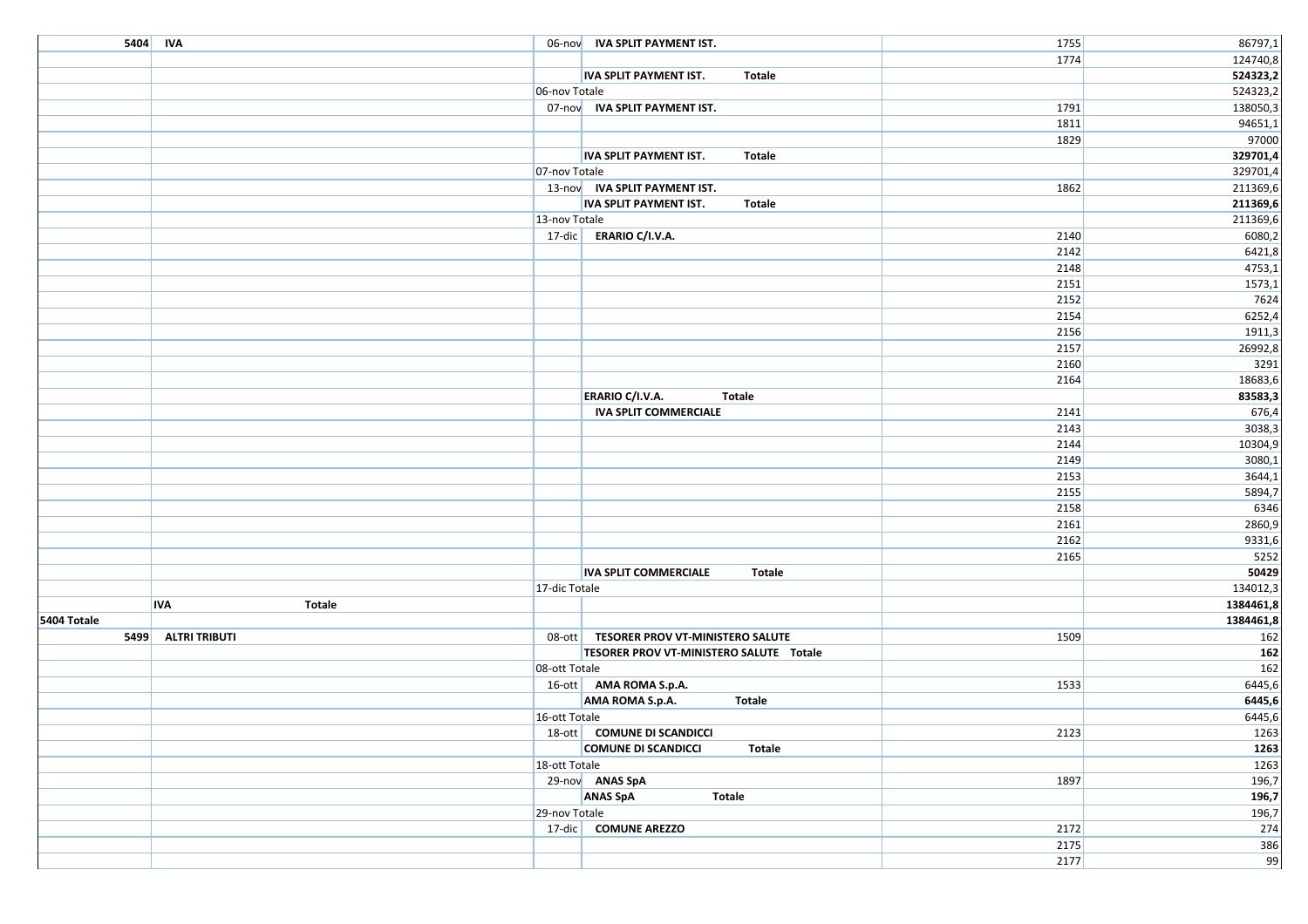|             | 5499 ALTRI TRIBUTI                                      |               | 17-dic COMUNE AREZZO                        | 2179 | 407     |
|-------------|---------------------------------------------------------|---------------|---------------------------------------------|------|---------|
|             |                                                         |               |                                             | 2180 | 204     |
|             |                                                         |               |                                             | 2181 | 99      |
|             |                                                         |               | <b>COMUNE AREZZO</b><br>Totale              |      | 1469    |
|             |                                                         |               | <b>COMUNE DI GROSSETO</b>                   | 2173 | 167     |
|             |                                                         |               |                                             | 2176 | 3277    |
|             |                                                         |               | <b>COMUNE DI GROSSETO</b><br>Totale         |      | 3444    |
|             |                                                         |               | <b>COMUNE DI SIENA UFFICIO TRIBUTI</b>      | 2124 | 738     |
|             |                                                         |               |                                             | 2125 | 739     |
|             |                                                         |               | COMUNE DI SIENA UFFICIO TRIBUTI Totale      |      | 1477    |
|             |                                                         |               | <b>IMPOSTA DI BOLLO</b>                     | 2159 | 256     |
|             |                                                         |               |                                             | 2163 | 480     |
|             |                                                         |               | <b>IMPOSTA DI BOLLO</b><br>Totale           |      | 736     |
|             |                                                         |               | SEPI SOCIETA' ENTRATE PISA                  | 2166 | 412,2   |
|             |                                                         |               | <b>SEPI SOCIETA' ENTRATE PISA</b><br>Totale |      | 412,2   |
|             |                                                         |               | <b>UFF. ENTRATE</b>                         | 2145 | 10,5    |
|             |                                                         |               |                                             | 2146 | 45      |
|             |                                                         |               |                                             | 2147 | 16,9    |
|             |                                                         |               |                                             | 2150 | 175,4   |
|             |                                                         |               |                                             | 2174 | 113     |
|             |                                                         |               | <b>UFF. ENTRATE</b><br>Totale               |      | 360,8   |
|             |                                                         | 17-dic Totale |                                             |      | 7899    |
|             | <b>ALTRI TRIBUTI</b><br>Totale                          |               |                                             |      | 15966,3 |
| 5499 Totale |                                                         |               |                                             |      | 15966,3 |
|             | 5502 ACQUISTI DI BENI E SERVIZI CON I FONDI ECONOMALI   |               | 09-ott   F.ECONOMATO AREZZO - -             | 1512 | 83,8    |
|             |                                                         |               | <b>F.ECONOMATO AREZZO - -</b><br>Totale     |      | 83,8    |
|             |                                                         |               | <b>FONDO ECO. FIRENZE-GIOVANNI BRAJON</b>   | 1513 | 102,7   |
|             |                                                         |               | FONDO ECO. FIRENZE-GIOVANNI BRAJON Totale   |      | 102,7   |
|             |                                                         |               | FONDO ECO. PISA - MARI MASSIMO              | 1511 | 46,3    |
|             |                                                         |               | FONDO ECO. PISA - MARI MASSIMO Totale       |      | 46,3    |
|             |                                                         |               | FONDO ECO. VITERBO-LUIGI DE GROSSI          | 1510 | 34      |
|             |                                                         |               | FONDO ECO. VITERBO-LUIGI DE GROSSI Totale   |      | 34      |
|             |                                                         |               | FONDO ECONOMATO ROMA-CIPRIANI CARLO         | 1514 | 669     |
|             |                                                         |               | FONDO ECONOMATO ROMA-CIPRIANI CARLO Totale  |      | 669     |
|             |                                                         | 09-ott Totale |                                             |      | 935,8   |
|             |                                                         |               | 07-nov FONDO ECO. FIRENZE-GIOVANNI BRAJON   | 1795 | 108     |
|             |                                                         |               | FONDO ECO. FIRENZE-GIOVANNI BRAJON Totale   |      | 108     |
|             |                                                         |               | FONDO ECO. LATINA- REMO ROSATI              | 1794 | 322,2   |
|             |                                                         |               | FONDO ECO. LATINA- REMO ROSATI Totale       |      | 322,2   |
|             |                                                         |               | FONDO ECONOMATO ROMA-CIPRIANI CARLO         | 1793 | 919,7   |
|             |                                                         |               | FONDO ECONOMATO ROMA-CIPRIANI CARLO Totale  |      | 919,7   |
|             |                                                         | 07-nov Totale |                                             |      | 1349,9  |
|             |                                                         |               | 02-dic   FONDO ECO. PISA - MARI MASSIMO     | 1956 | 121     |
|             |                                                         |               | FONDO ECO. PISA - MARI MASSIMO Totale       |      | 121     |
|             |                                                         |               | FONDO ECONOMATO ROMA-CIPRIANI CARLO         | 1955 | 361,4   |
|             |                                                         |               | FONDO ECONOMATO ROMA-CIPRIANI CARLO Totale  |      | 361,4   |
|             |                                                         | 02-dic Totale |                                             |      | 482,4   |
|             | ACQUISTI DI BENI E SERVIZI CON I FONDI ECONOMALI Totale |               |                                             |      | 2768,1  |
| 5502 Totale |                                                         |               |                                             |      | 2768,1  |
| 5506        | RITENUTE ERARIALI SU INDENNITÀ A ORGANI ISTITUZION      |               | 05-nov IRPEF COD. 1040                      | 1675 | 14745,2 |
|             |                                                         |               | IRPEF COD. 1040<br>Totale                   |      | 14745,2 |
|             |                                                         | 05-nov Totale |                                             |      | 14745,2 |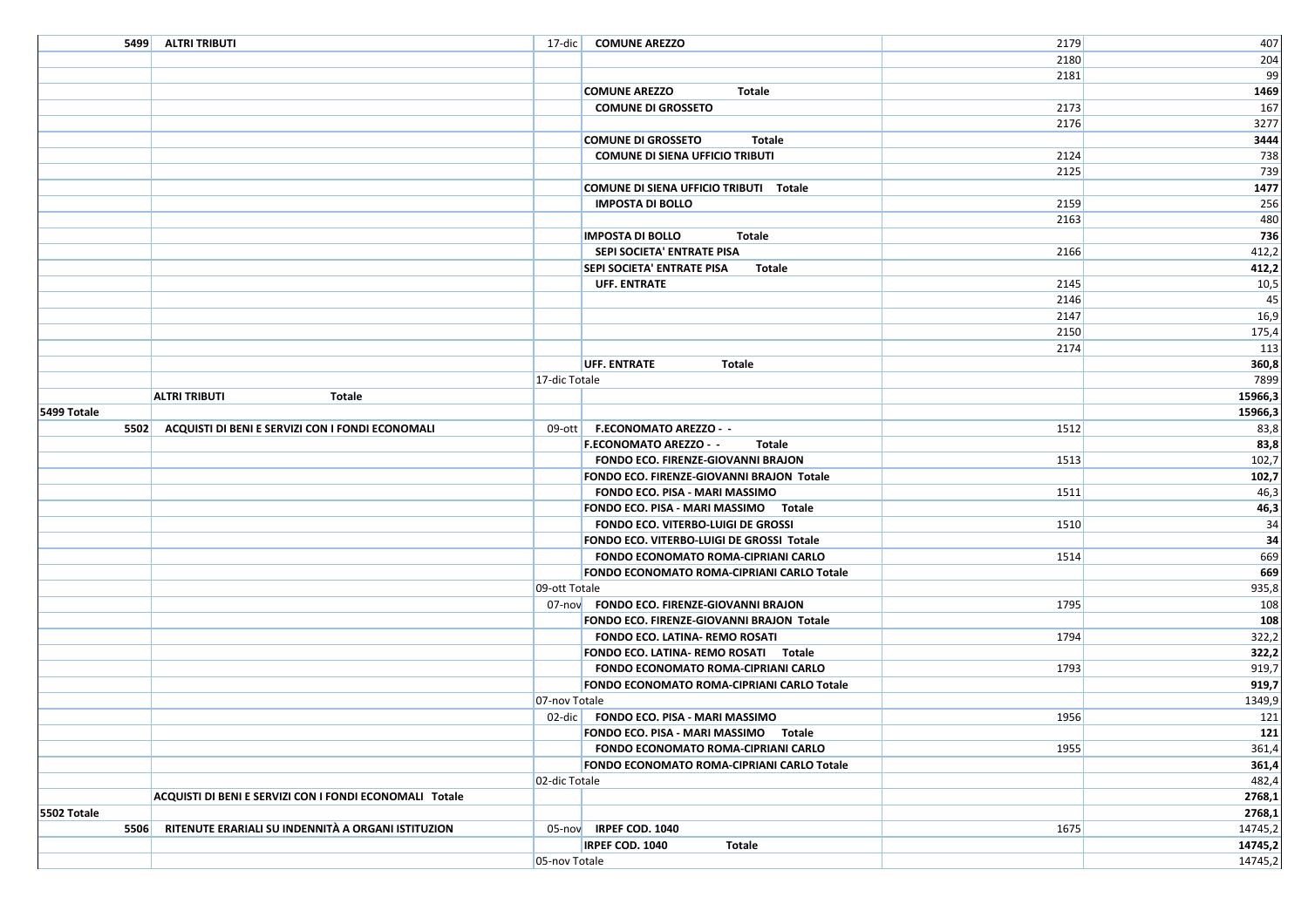| 5506        | RITENUTE ERARIALI SU INDENNITÀ A ORGANI ISTITUZION        |               | 06-nov IRPEF COD. 1040                       | 1736 | 4276,3   |
|-------------|-----------------------------------------------------------|---------------|----------------------------------------------|------|----------|
|             |                                                           |               |                                              | 1754 | 2588,4   |
|             |                                                           |               |                                              | 1773 | 26207,3  |
|             |                                                           |               | IRPEF COD. 1040<br>Totale                    |      | 33072    |
|             |                                                           | 06-nov Totale |                                              |      | 33072    |
|             | RITENUTE ERARIALI SU INDENNITÀ A ORGANI ISTITUZION Totale |               |                                              |      | 47817,2  |
| 5506 Totale |                                                           |               |                                              |      | 47817,2  |
| 5598        | ALTRI ONERI DELLA GESTIONE CORRENTE                       |               | 10-ott   ENEA AGENZIA NAZIONALE PER LE NUOVE | 1524 | 46,2     |
|             |                                                           |               | ENEA AGENZIA NAZIONALE PER LE NUOVE Totale   |      | 46,2     |
|             |                                                           |               |                                              |      |          |
|             |                                                           |               | PHSE SRL                                     | 1517 | 2890     |
|             |                                                           |               | <b>PHSE SRL</b><br>Totale                    |      | 2890     |
|             |                                                           |               | <b>TRA.SER srl</b>                           | 1523 | 94190    |
|             |                                                           |               | TRA.SER srl<br><b>Totale</b>                 |      | 94190    |
|             |                                                           | 10-ott Totale |                                              |      | 97126,2  |
|             |                                                           |               | 29-nov Eco Chimica Romana                    | 1933 | 1999     |
|             |                                                           |               | <b>Totale</b><br>Eco Chimica Romana          |      | 1999     |
|             |                                                           |               | Gruppo Maurizi Srl                           | 1940 | 280      |
|             |                                                           |               | <b>Gruppo Maurizi Srl</b><br>Totale          |      | 280      |
|             |                                                           |               | <b>PHSE SRL</b>                              | 1873 | 4730     |
|             |                                                           |               | <b>PHSE SRL</b><br>Totale                    |      | 4730     |
|             |                                                           | 29-nov Totale |                                              |      | 7009     |
|             |                                                           |               | 06-dic CIR food Cooperativa Italiana di      | 2066 | 150      |
|             |                                                           |               | CIR food Cooperativa Italiana di Totale      |      | 150      |
|             |                                                           |               | Eco Chimica Romana                           | 2069 | 2150,7   |
|             |                                                           |               | Totale<br>Eco Chimica Romana                 |      | 2150,7   |
|             |                                                           | 06-dic Totale |                                              |      | 2300,7   |
|             |                                                           |               | 10-dic TRA.SER srl                           | 2092 | 1956     |
|             |                                                           |               | TRA.SER srl<br>Totale                        |      | 1956     |
|             |                                                           |               |                                              |      |          |
|             |                                                           | 10-dic Totale |                                              |      | 1956     |
|             |                                                           |               | 13-dic AZIENDA ROMA 6                        | 2109 | 10000    |
|             |                                                           |               | <b>AZIENDA ROMA 6</b><br><b>Totale</b>       |      | 10000    |
|             |                                                           | 13-dic Totale |                                              |      | 10000    |
|             |                                                           |               | 31-dic PEDAGGI AUTOSTRADALI                  | 2255 | 387,2    |
|             |                                                           |               |                                              | 2266 | 749,5    |
|             |                                                           |               |                                              | 2286 | 604,2    |
|             |                                                           |               |                                              | 2306 | 625,4    |
|             |                                                           |               |                                              | 2327 | 523,1    |
|             |                                                           |               | PEDAGGI AUTOSTRADALI<br><b>Totale</b>        |      | 2889,4   |
|             |                                                           | 31-dic Totale |                                              |      | 2889,4   |
|             | ALTRI ONERI DELLA GESTIONE CORRENTE<br>Totale             |               |                                              |      | 121281,3 |
| 5598 Totale |                                                           |               |                                              |      | 121281,3 |
| 6103        | <b>IMPIANTI E MACCHINARI</b>                              | $09$ -ott     | <b>AB SCIEX SRL</b>                          | 1515 | 199760   |
|             |                                                           |               | <b>AB SCIEX SRL</b><br><b>Totale</b>         |      | 199760   |
|             |                                                           | 09-ott Totale |                                              |      | 199760   |
|             |                                                           |               | 29-ott Thermo Fisher Scientific Milano srl   | 1593 | 5709,4   |
|             |                                                           |               | Thermo Fisher Scientific Milano srl Totale   |      | 5709,4   |
|             |                                                           | 29-ott Totale |                                              |      | 5709,4   |
|             |                                                           |               | 11-nov PAPER-INGROS DI FREGA DAVIDE          | 1833 | 2263,8   |
|             |                                                           |               | PAPER-INGROS DI FREGA DAVIDE Totale          |      | 2263,8   |
|             |                                                           | 11-nov Totale |                                              |      | 2263,8   |
|             |                                                           |               | 26-nov Mikos srl                             | 1870 | 80612,4  |
|             |                                                           |               | Mikos srl<br><b>Totale</b>                   |      |          |
|             |                                                           |               |                                              |      | 80612,4  |